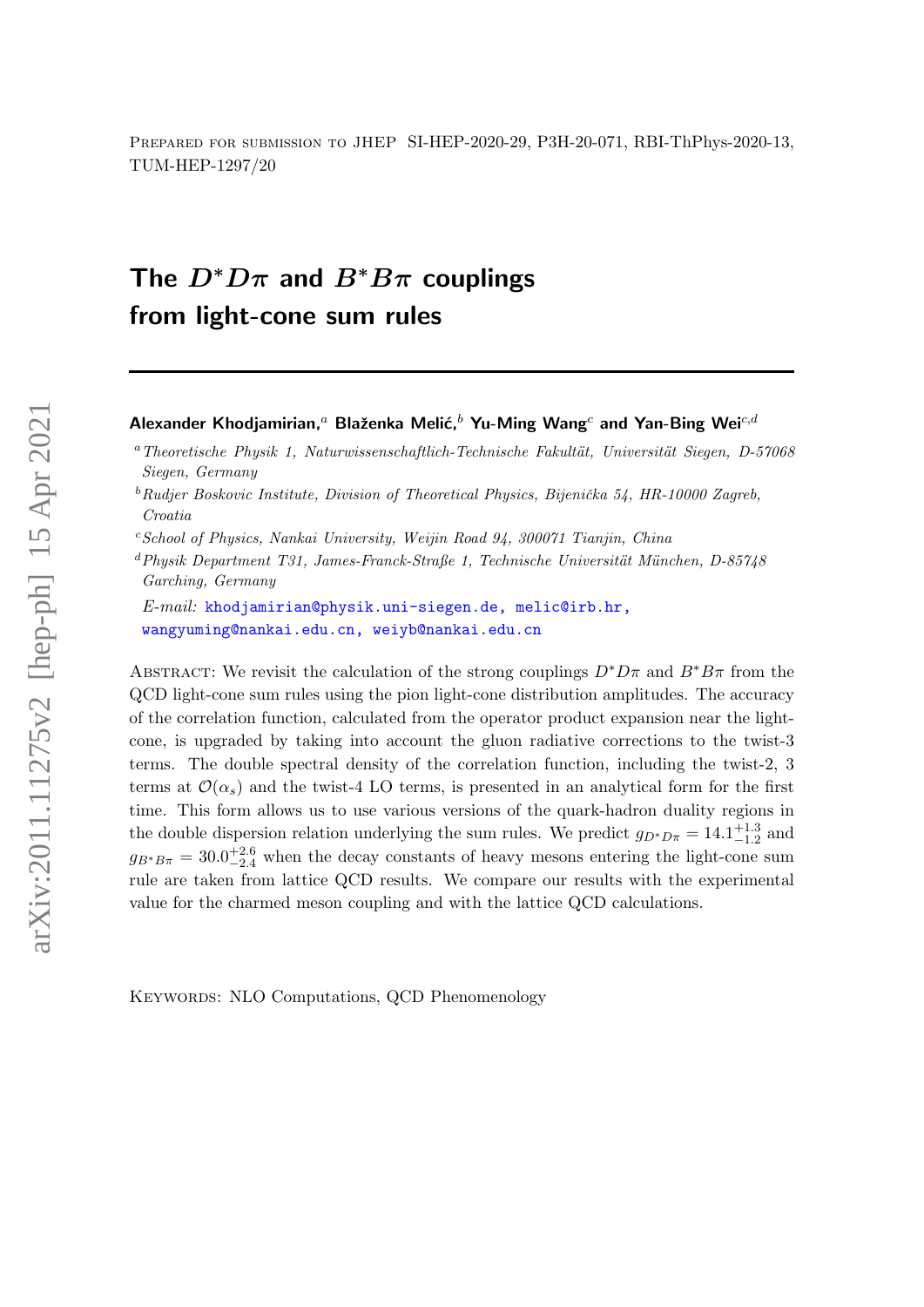#### Contents

|             | 1 Introduction                                                                                                                    | 1                         |
|-------------|-----------------------------------------------------------------------------------------------------------------------------------|---------------------------|
| $2^{\circ}$ | The LCSR method                                                                                                                   | $\overline{\mathbf{4}}$   |
| 3           | Double spectral density of the correlation function<br>Double spectral density at LO<br>3.1<br>3.2 Double spectral density at NLO | 6<br>$\overline{7}$<br>11 |
|             | 4 Quark-hadron duality and the sum rule                                                                                           | 12                        |
|             | 5 Numerical results                                                                                                               | 17                        |
|             | 6 Conclusions and perspectives                                                                                                    | 29                        |
|             | A Pion light-cone DAs                                                                                                             | 32                        |
|             | B Double spectral density at NLO                                                                                                  | 34                        |
|             | C Two-point sum rules for heavy meson decay constants at NLO                                                                      | 36                        |
|             |                                                                                                                                   |                           |

#### <span id="page-1-0"></span>1 Introduction

The strong couplings of heavy-light pseudoscalar and vector mesons with the pion belong to the most important hadronic parameters of heavy flavour physics. Our ability to calculate these couplings reflects the currently achieved progress in QCD and related effective theories. In the charm sector, the  $D^*D\pi$  coupling has been measured, combining the branching fractions of the  $D^* \to D\pi$  decays with the total width of  $D^*$ . The latter is currently available from the two experiments  $[1-3]$  and has a small error. The  $B^*B\pi$  coupling cannot be directly measured, due to the lack of phase space for a  $B^* \to B\pi$  decay. Still, this coupling is phenomenologically very important. It enters the residue of the  $B^*$ -meson pole in the vector  $B \to \pi$  form factor used for the determination of the CKM parameter  $V_{ub}$ . Located very close to the kinematical threshold of the  $B \to \pi \ell \bar{\nu}_{\ell}$  semileptonic transitions, the  $B^*$ pole significantly influences the form factor at small hadronic recoil.

In the infinitely heavy-quark limit  $m_b \to \infty$ , the  $B^*B\pi$  coupling turns into the "static" strong coupling of heavy-light mesons with the pion, a key parameter in the heavy-meson chiral perturbation theory (HM<sub>X</sub> PT) [\[4](#page-38-2)[–6\]](#page-38-3). There are several lattice QCD calculations of the heavy-meson strong couplings and their static limit, the most advanced ones, calculated with dynamical quarks, are in [\[7–](#page-38-4)[12\]](#page-38-5).

In [\[13\]](#page-39-0), the  $D^*D\pi$  and  $B^*B\pi$  couplings have been calculated, employing the method of light-cone sum rules (LCSRs) in QCD [\[14–](#page-39-1)[16\]](#page-39-2). The extension of LCSRs to strong couplings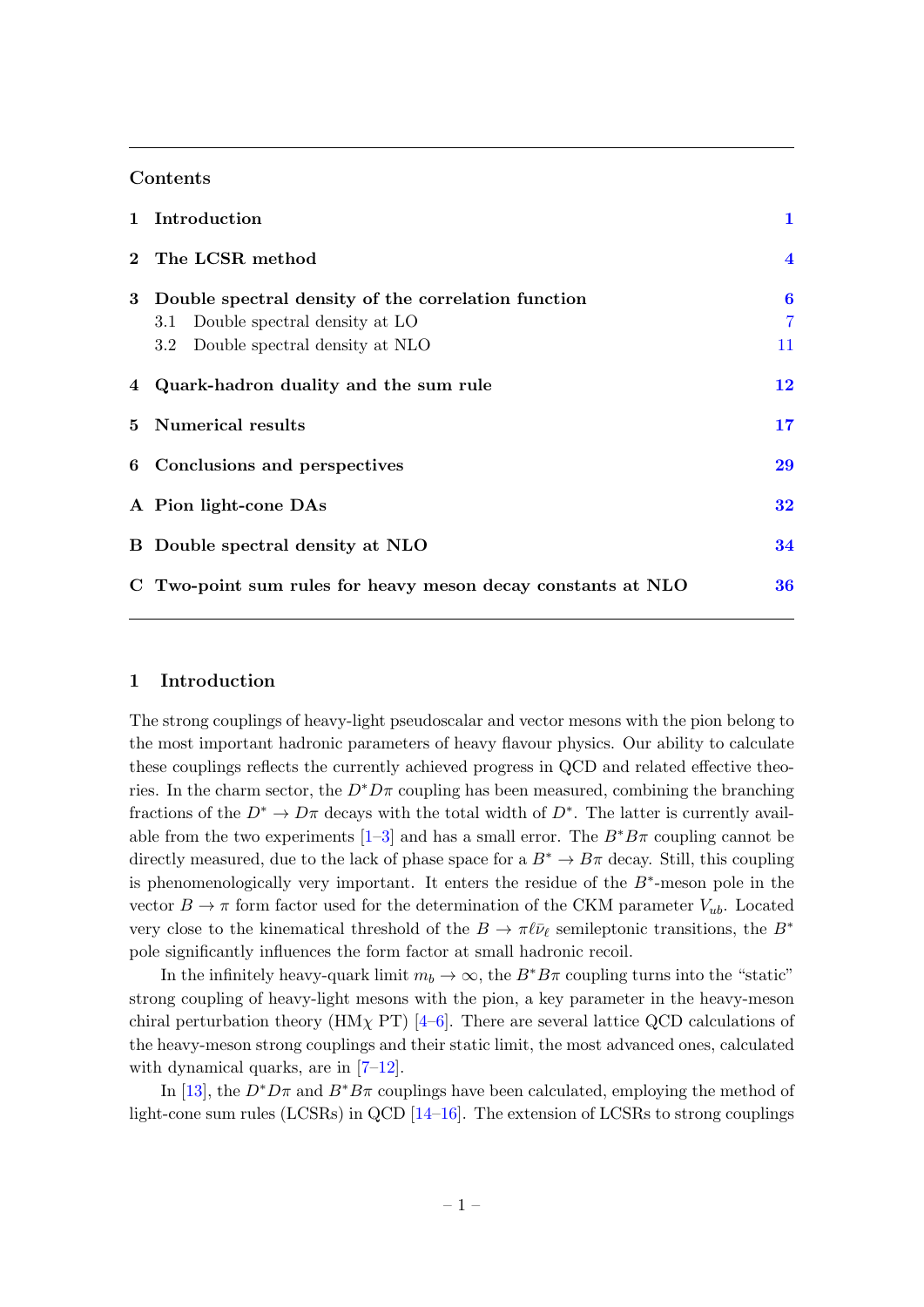goes back to [\[17\]](#page-39-3) where the pion-nucleon and  $\rho\omega\pi$  couplings were calculated. The underlying object in this method is the vacuum-to-pion correlation function calculated near the light cone in terms of the operator product expansion (OPE) involving the universal pion light-cone distribution amplitudes (DAs) of growing twist. The same correlation function is used in the well established LCSRs for the  $B \to \pi$  and  $D \to \pi$  form factors, see e.g., [\[13,](#page-39-0) [18](#page-39-4)[–22\]](#page-39-5). Importantly, the calculation of the  $D^*D\pi$  and  $B^*B\pi$  couplings is performed at a finite heavy-quark mass. Hence, not only the infinitely heavy quark limit of these couplings can be taken, but also the inverse mass corrections are accessible. The LCSR is obtained, employing analyticity in the two external momenta squared and matching the resulting double dispersion relation to the OPE result. The further steps follow the standard QCD sum rule technique and involve the quark-hadron duality approximation and the double Borel transformation. Due to the approximate degeneracy of vector and pseudoscalar heavy-light mesons (becoming exact in the infinitely heavy quark limit), equal Borel parameters are taken in both channels of the double dispersion relation. As a result, the LCSR predictions [\[13\]](#page-39-0) for the  $D^*D\pi$  and  $B^*B\pi$  strong couplings at the leading order (LO) in  $\alpha_s$  are sensitive to the values of the pion DAs at  $u = \bar{u} = 1/2$  where u and  $\bar{u} \equiv 1-u$ are the fractions of the pion momentum carried by the collinear quark and antiquark in the two-parton state of the pion. The shape of the pion twist-2 DA is usually described by an expansion in Gegenbauer polynomials based on the conformal partial-wave expansion. The value of this DA at the middle point provides a nontrivial constraint on the polynomial coefficients (Gegenbauer moments). Thus, LCSR for the strong coupling complements the information on the first few Gegenbauer moments available from other sources (e.g., lattice QCD calculation of the second moment and LCSRs for the pion form factors). Assessing the accuracy of the LCSR for the heavy-light strong couplings, one has to mention that the use of the double dispersion relation makes this sum rule more sensitive to the quarkhadron duality approximation than the LCSR for heavy-to-light form factors based on the single-variable dispersion relation. On the other hand, the accuracy of OPE in both sum rules is the same.

The interval for  $g_{D^*D\pi}$  obtained in [\[13\]](#page-39-0) appeared to be below the measured value by about 30%. The heavy-quark limit of this coupling obtained from LCSR was also smaller than the results of lattice QCD calculations. The gluon radiative correction to the twist-2 term of LCSR calculated in [\[23\]](#page-39-6) did not remove this discrepancy. However, one should mention that theoretical uncertainties quoted in the previous analyses [\[13,](#page-39-0) [23\]](#page-39-6) are incomplete and include only a part of parametrical uncertainties. In particular, the perturbative correction to the twist-3 term was not taken into account. The dependence on the form of duality region was also not completely investigated, moreover, the subleading twist-3, 4 contributions were included without the duality subtraction at tree level. Another critical point is the choice of decay constants of pseudoscalar and vector heavy-light mesons which multiply the strong coupling in LCSR, making the final result very sensitive to the values of these hadronic parameters.

A possibility to explain the deficit of the LCSR prediction for the heavy-light strong coupling is to allow for large contributions of excited heavy-light states to the double dispersion relation, as pointed out in [\[24\]](#page-39-7) and discussed in more detail in [\[25\]](#page-39-8). Note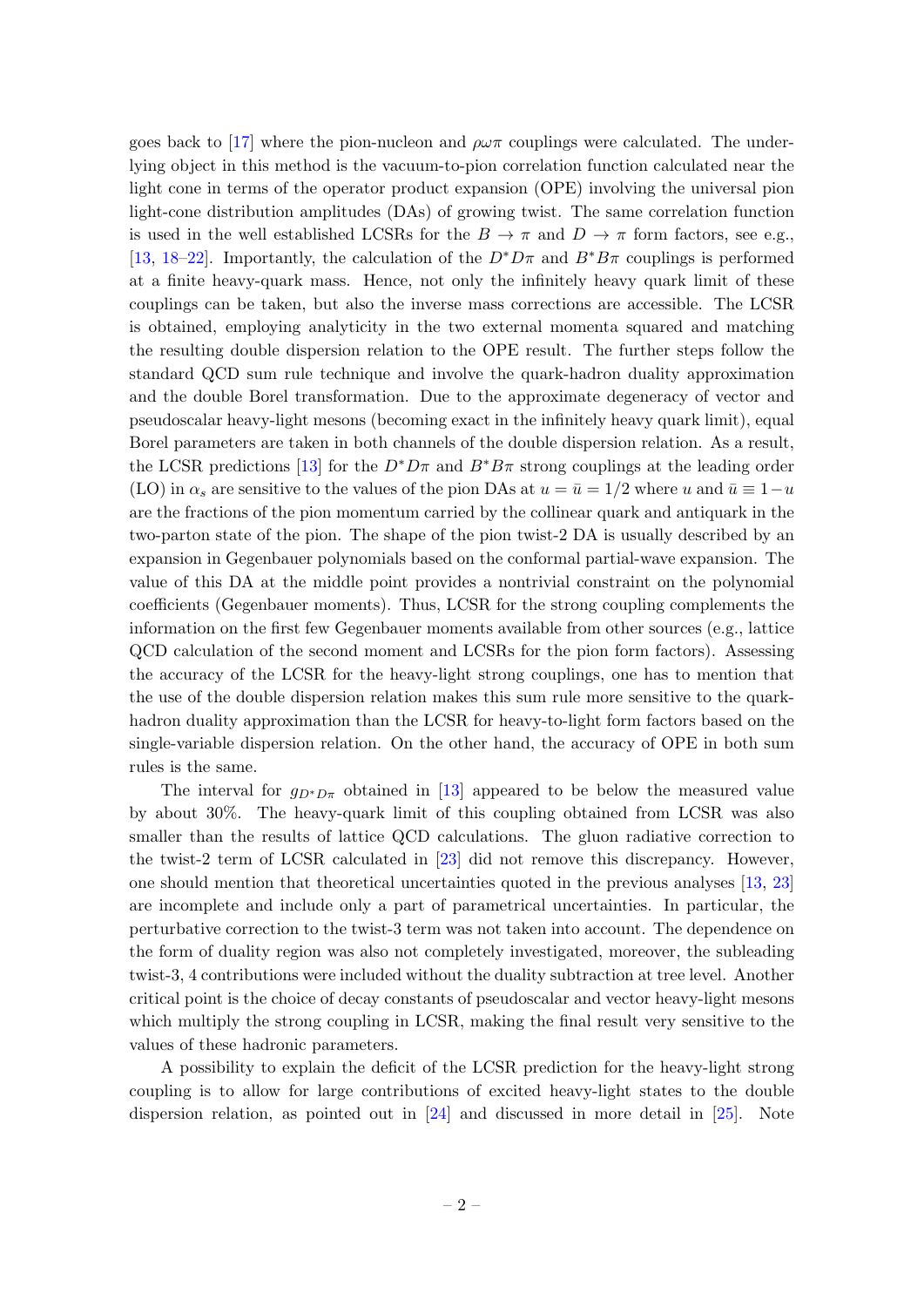however that this conjecture introduces an almost uncontrollable model-dependence in the hadronic part of the sum rule and leaves open the most important question: is there a duality region which effectively corresponds only to the ground-state contribution to the LCSR? Taking into account all above mentioned open aspects, it is timely to revisit the LCSR calculation of the strong couplings  $B^*B\pi$  and  $D^*D\pi$ , upgrading and updating the earlier analyses in [\[13,](#page-39-0) [23\]](#page-39-6).

In this paper we pursue three main goals. The first one is to improve the accuracy of the OPE for the underlying correlation function. To this end, we will include the next-to-leading-order (NLO) twist-3 term, calculating the corresponding gluon radiative corrections. We remind that in the LCSRs for the strong couplings the twist-3 part is comparable to the twist-2 part, their ratio being of  $O(\mu_\pi/m_Q)$ , where the chirally enhanced parameter  $\mu_{\pi} = m_{\pi}^2/(m_u + m_d)$  is comparable with the heavy quark mass  $m_Q = m_{c,b}$ . Hence, by adding the gluon radiative correction to the twist-3 term, we will achieve the same NLO accuracy for both equally important parts of the OPE. Furthermore, we will, for the first time, represent both NLO corrections in a form of double dispersion relation with compact analytical expressions for the double spectral density.

Due to the importance of the twist-3 part, the LCSR considered here involves a double hierarchy of even  $(2, 4, 6, ...)$  and odd  $(3, 5, ...)$  twist terms. The twist-4 contributions known from previous analyses will be added in LO, which is sufficiently accurate since the twist-4 part is small with respect to the twist-2 LO part. Moreover, the twist-5, 6 contributions to the underlying correlation function calculated recently [\[26\]](#page-39-9) in the factorizable approximation were found negligible. Also the next-to-next-to-leading-order (NNLO) correction to the twist-2 part obtained in [\[27\]](#page-39-10) (in the large  $\beta_0$  approximation) is very small. All this ensures that the OPE adopted here, including the twist-2, 3 terms at NLO, and the twist-4 term at LO, is sufficiently accurate.

Our second goal in this work is to update the input parameters in LCSR. In particular, in this paper we employ the  $\overline{\text{MS}}$  mass scheme for the highly off-shell heavy quarks in the correlation function, which is a more appropriate choice than the pole-mass scheme employed in the earlier calculation. We also use the latest knowledge on the input parameters of pion DA's. For the decay constants of the vector and pseudoscalar heavy-light mesons we use the QCD two-point sum rules with the same NLO accuracy as LCSRs, employing the results of the updated analysis in [\[28\]](#page-39-11) as well as the recent lattice QCD results. A more complete analysis of parametrical uncertainties of the sum rule results is done.

Finally, our third goal is to extend the quark-hadron duality approximation for the continuum subtraction to all twist-3 and 4 terms, in order to improve the procedure of subtraction of excited states in LCSR which was incomplete in [\[13\]](#page-39-0). The sensitivity of LCSRs to the form of the quark-hadron duality region in the double dispersion relation will be investigated.

The plan of this paper is as follows. After outlining the LCSR method in Sect. 2, we present in Sect. 3 the double spectral density of the correlation function in updated form, including the new twist-3 radiative correction. In Sect. 4 we discuss different forms of the quark-hadron duality ansatz for the double dispersion relation. Sect. 5 contains the numerical analysis and Sect. 6 is devoted to the concluding discussion. We present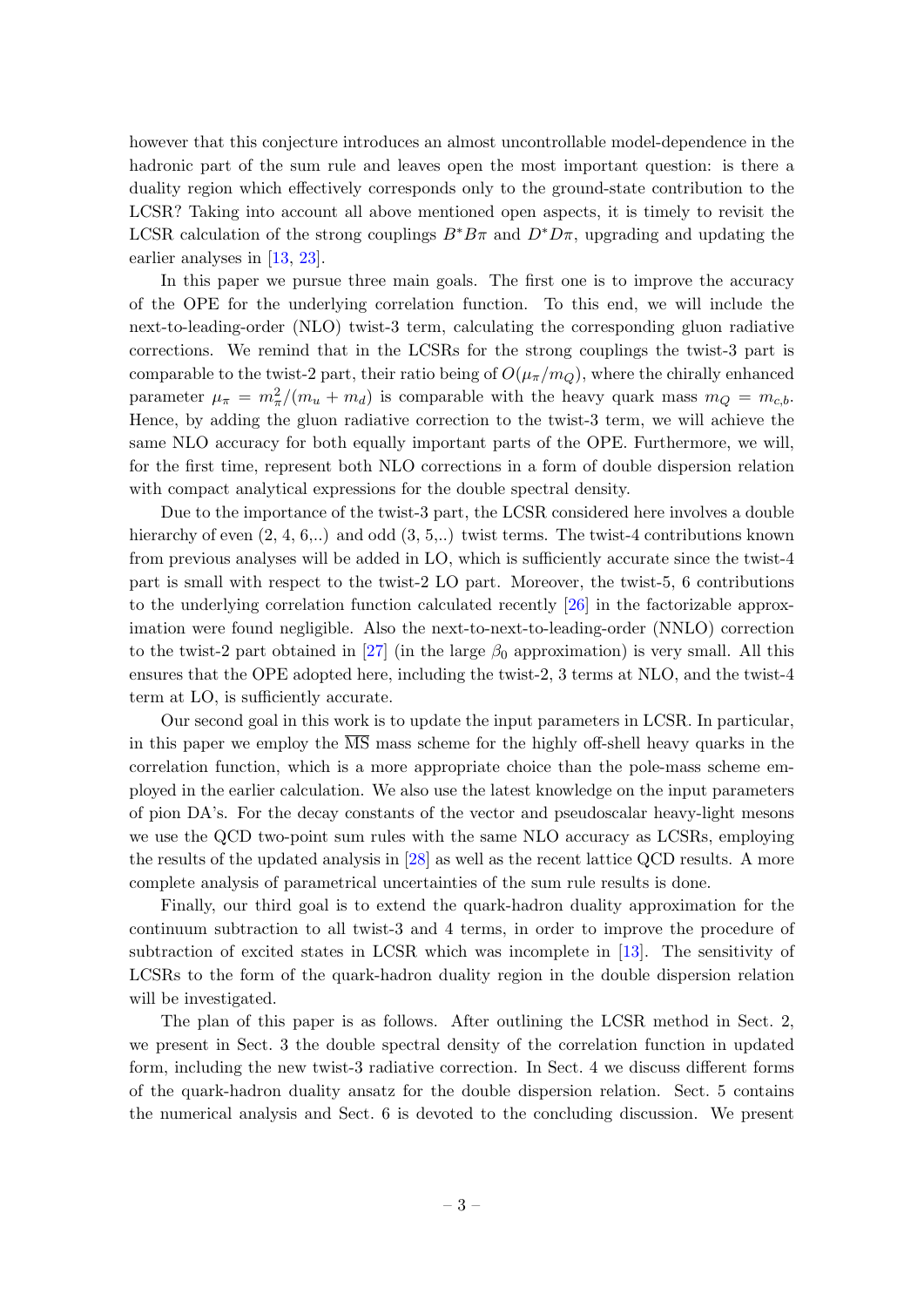in Appendix [A](#page-32-0) necessary details on the pion DAs, in Appendix [B](#page-34-0) the expressions for the double spectral densities at NLO and in Appendix [C](#page-36-0) the sum rules for the heavy-light meson decay constants.

## <span id="page-4-0"></span>2 The LCSR method

Hereafter we use a generic notation  $H^{(*)}$  for both pseudoscalar (vector) mesons  $D^{(*)}$  and  $B^{(*)}$ . The strong  $H^*H\pi$  coupling  $g_{H^*H\pi}$  is defined as the invariant constant parametrizing the hadronic matrix element

<span id="page-4-1"></span>
$$
\langle H^*(q)\pi(p)|H(p+q)\rangle = -g_{H^*H\pi}p^{\mu}\epsilon_{\mu}^{(H^*)},\qquad(2.1)
$$

where the vector and pseudoscalar meson have four-momenta  $q$  and  $p + q$ , respectively, and  $\epsilon_{\mu}^{(H^*)}$  is the polarization vector of  $H^*$ . The infinitely heavy quark limit of the strong coupling:

<span id="page-4-4"></span>
$$
\lim_{m_Q \to \infty} g_{H^*H\pi}/(2m_H) = \hat{g}/f_\pi, \qquad (2.2)
$$

where  $f_{\pi}$  is the pion decay constant, determines the static coupling  $\hat{g}$  that does not depend on the heavy mass scale and enters the  $HM<sub>X</sub>PT$  Lagrangian.

In [\[13\]](#page-39-0) it was suggested to calculate the strong couplings (2.[1\)](#page-4-1) employing the LCSR based on the light-cone OPE for the vacuum-to-pion correlation function:

<span id="page-4-2"></span>
$$
F_{\mu}(q, p) = i \int d^4x e^{iqx} \langle \pi(p)|T\{j_{\mu}(x), j_5(0)\}|0\rangle = F(q^2, (p+q)^2) p_{\mu} + \dots,
$$
 (2.3)

where  $j_{\mu} = \bar{q}_1 \gamma_{\mu} Q$  and  $j_5 = (m_Q + m_{q_2}) \bar{Q} i \gamma_5 q_2$  are the interpolating currents for the  $H^*$ and  $H$  mesons, respectively. In the above,  $Q$  is a generic notation for the heavy quarks c and b, and  $q_{1,2}$  stand for the light quarks u or d. The decay constants of heavy-light mesons needed here are defined as:

$$
\langle 0|j_{\mu}|H^*(q)\rangle = m_{H^*}\epsilon_{\mu}^{(H^*)}f_{H^*}, \quad \langle 0|j_5|H(p+q)\rangle = m_H^2f_H.
$$
 (2.4)

In [\(2.3\)](#page-4-2) the relevant invariant amplitude F multiplying  $p_{\mu}$  is singled out, and the second Lorentz structure proportional to  $q_{\mu}$  is indicated by ellipses. The pion is on shell and in what follows we adopt the chiral symmetry, putting  $p^2 = m_{\pi}^2 = 0$  and neglecting the u, d quark masses in the correlation function, adopting also the isospin symmetry. Note that the enhanced parameter

<span id="page-4-3"></span>
$$
\mu_{\pi} = \frac{m_{\pi}^2}{m_u + m_d} \tag{2.5}
$$

is retained in the chiral limit, since  $m_{\pi}^2 \sim O(m_u + m_d)$ . For the finite heavy quark mass in  $(2.3)$  we employ the  $\overline{\text{MS}}$  scheme.

To derive LCSR for the strong coupling, following [\[13\]](#page-39-0) one inserts the complete set of intermediate states with H and  $H^*$  quantum numbers in [\(2.3\)](#page-4-2) and employs the double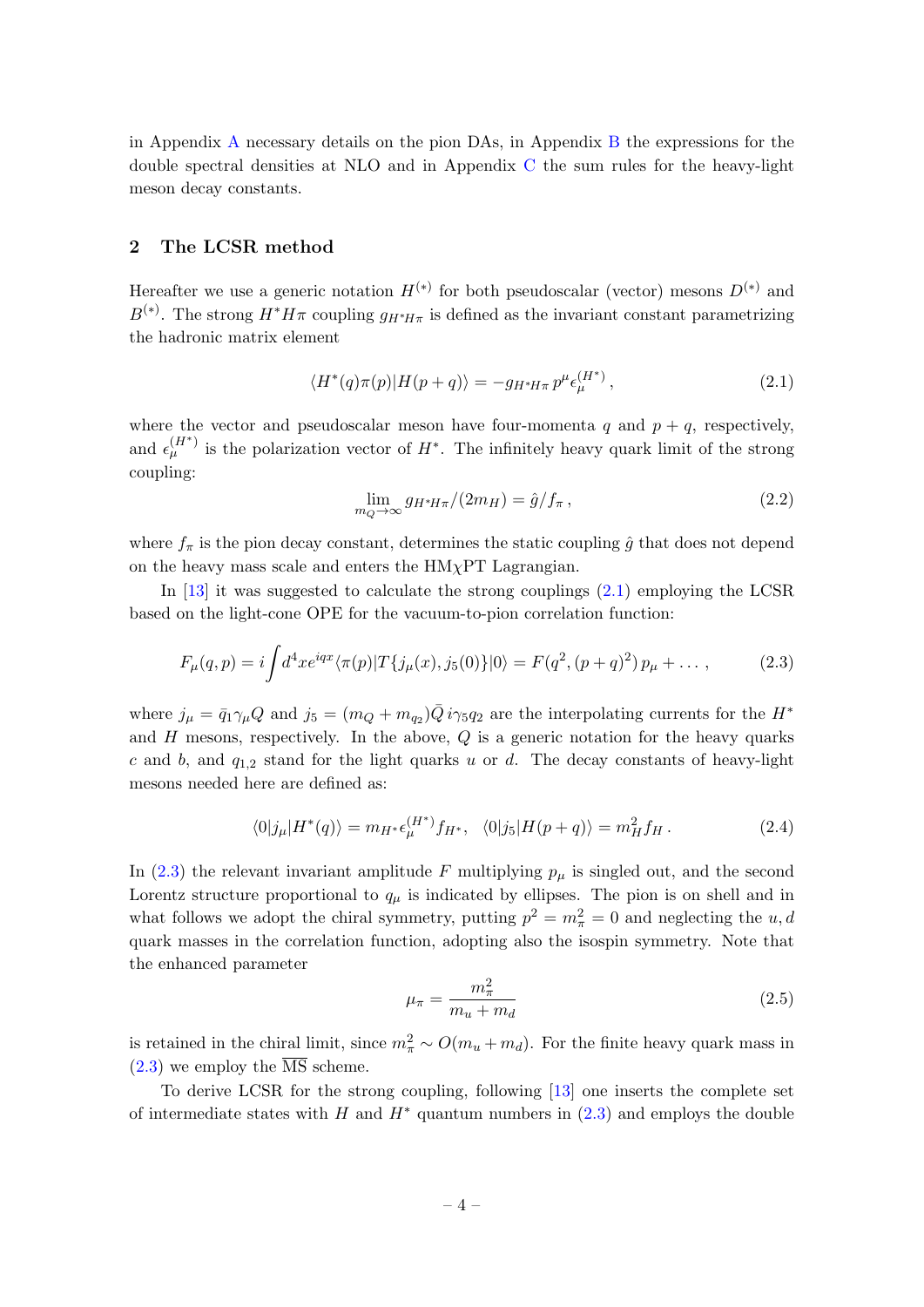dispersion relation <sup>[1](#page-5-0)</sup> for the amplitude  $F(q^2,(p+q)^2)$  in the two independent variables  $q^2$ and  $(p+q)^2$ :

<span id="page-5-1"></span>
$$
F(q^2, (p+q)^2) = \frac{m_H^2 m_{H^*} f_H f_{H^*} g_{H^*H\pi}}{(m_H^2 - (p+q)^2)(m_{H^*}^2 - q^2)} + \iint\limits_{\Sigma} ds_2 ds_1 \frac{\rho^h(s_1, s_2)}{(s_2 - (p+q)^2)(s_1 - q^2)} + \dots,
$$
\n(2.6)

where the possible subtraction terms are not shown. The latter include, in general, single dispersion integrals in the first variable  $(p+q)^2$  combined with polynomials in the second variable  $q^2$  and vice versa. All subtraction terms vanish after the double Borel transformation which will be applied to the relation [\(2.6\)](#page-5-1).

The ground-state double-pole term in the above relation contains the product of  $H^*H\pi$ strong coupling and decay constants. We denote by  $\Sigma$  the two-dimensional region with the lower boundary  $\{s_1 \geq (m_H + m_\pi)^2; s_2 \geq (m_{H^*} + m_\pi)^2\}$ , where the hadronic spectral density of the continuum and excited states (with the  $H^*$  and H quantum numbers, respectively) denoted as  $\rho^h(s_1, s_2)$  contributes.

At  $q^2$ ,  $(p+q)^2 \ll m_Q^2$ , the dispersion relation [\(2.6\)](#page-5-1) is matched to the result of the QCD calculation of  $F(q^2, (p+q)^2)$ . For the latter, we use the light-cone OPE in terms of pion DAs, and employ the most complete and up-to-date calculation in [\[21\]](#page-39-12) that was used to obtain the LCSR for the  $B \to \pi$  form factor. (see also [\[20\]](#page-39-13), where, however the complete analytical expressions are not presented). Following the general outline of QCD sum rule derivation [\[33\]](#page-40-0), we employ the quark-hadron duality ansatz. To this end, we will represent the OPE result for the correlation function in a form of double dispersion integral:

$$
F^{(\text{OPE})}(q^2, (p+q)^2) = \int_{-\infty}^{\infty} \frac{ds_2}{s_2 - (p+q)^2} \int_{-\infty}^{\infty} \frac{ds_1}{s_1 - q^2} \rho^{(\text{OPE})}(s_1, s_2), \tag{2.7}
$$

with the double spectral density

<span id="page-5-3"></span><span id="page-5-2"></span>
$$
\rho^{\text{(OPE)}}(s_1, s_2) \equiv \frac{1}{\pi^2} \text{Im}_{s_1} \text{Im}_{s_2} F^{\text{(OPE)}}(s_1, s_2), \tag{2.8}
$$

to be derived in the next section. Hereafter, we denote the variables  $q^2$  and  $(p+q)^2$ continued to their timelike regions as  $s_1$  and  $s_2$ , respectively. For the sake of compactness, the lower limits of integration in [\(2.7\)](#page-5-2) corresponding to the thresholds  $s_{1,2} = m_Q^2$  are formally included in the spectral densities in a form of step functions and their derivatives. We also omit in  $(2.7)$  all subtraction terms that vanish after double Borel transformation.

Adopting the quark-hadron duality, we assume that the integral of the hadronic spectral density  $\rho^h(s_1, s_2)$  taken over the two-dimensional region  $\Sigma$  in  $(2.6)$  is equal to the

<span id="page-5-0"></span><sup>1</sup>Double dispersion relations were used for QCD sum rules based on the local OPE, starting from [\[29\]](#page-39-14) where the sum rules for charmonium radiative transitions were obtained. Another important application of double sum rules is the pion form factor  $[30, 31]$  $[30, 31]$ ; for the others see, e.g., the review  $[32]$ . The first application of LCSRs for hadronic couplings are presented in [\[14–](#page-39-1)[17\]](#page-39-3).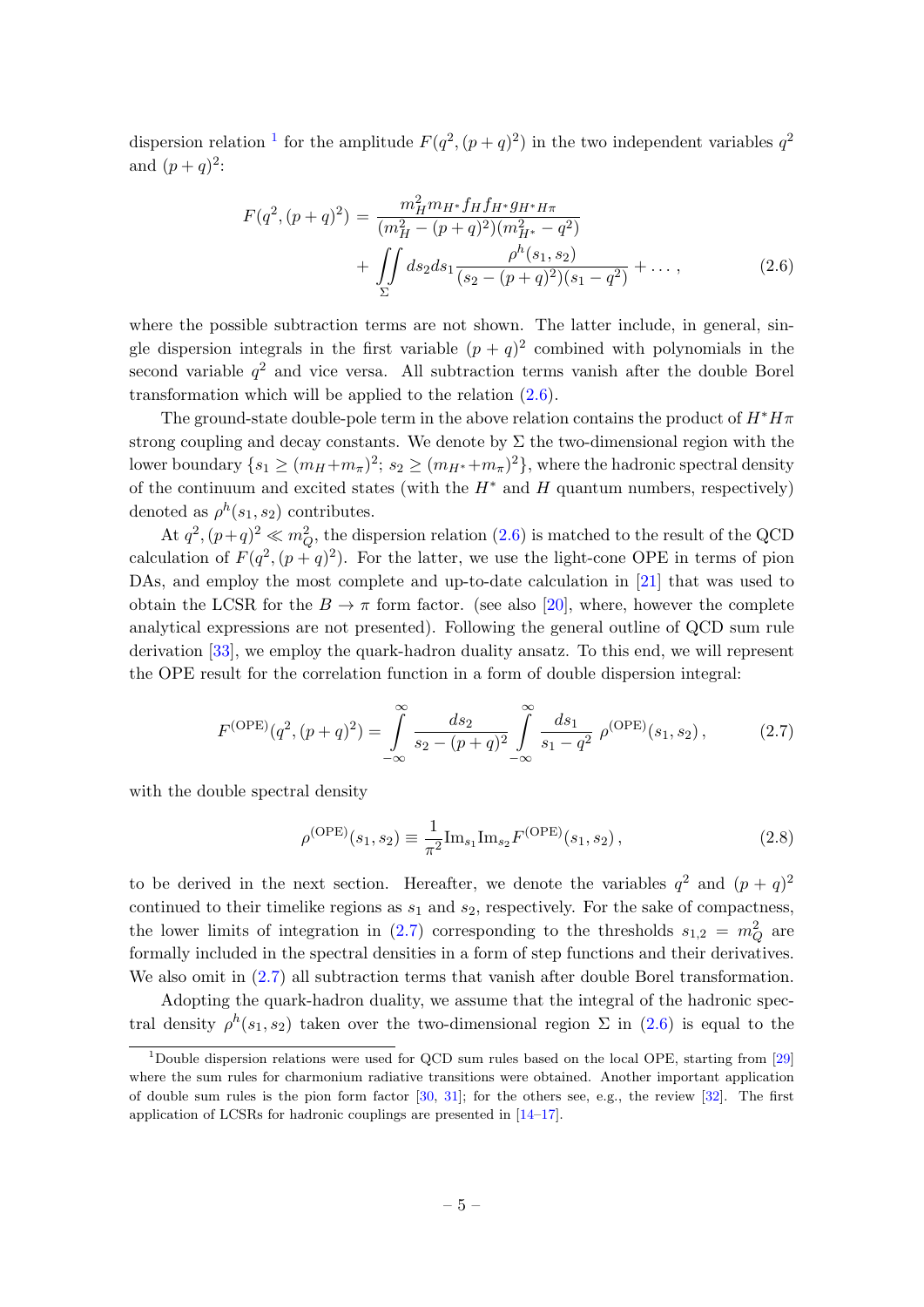integral of the OPE spectral density [\(2.8\)](#page-5-3) taken over a certain region  $\Sigma_0$  in the  $(s_1, s_2)$ plane

$$
\iint\limits_{\Sigma} ds_2 ds_1 \frac{\rho^h(s_1, s_2)}{(s_2 - (p+q)^2)(s_1 - q^2)} = \iint\limits_{\Sigma_0} ds_2 ds_1 \frac{\rho^{\text{(OPE)}}(s_1, s_2)}{(s_2 - (p+q)^2)(s_1 - q^2)}.
$$
 (2.9)

To proceed, we equate the double dispersion representations  $(2.6)$  and  $(2.7)$ , substitute [\(2.9\)](#page-6-1) to [\(2.6\)](#page-5-1) and subtract the equal integrals over the region  $\Sigma_0$  from both sides of this equation. For the remaining region dual to the ground-state contribution of the  $H^* \to H\pi$ transition to  $(2.6)$  we introduce a generic notation:

<span id="page-6-1"></span>
$$
\iint\limits_{-\infty}^{S_0} ds_2 ds_1 \dots = \int\limits_{-\infty}^{\infty} ds_2 \int\limits_{-\infty}^{\infty} ds_1 \dots - \iint\limits_{\Sigma_0} ds_2 ds_1 \dots. \tag{2.10}
$$

The actual choice of this duality region will be discussed below. As a next step, we perform the double Borel transformation, defined as

$$
f(M_1^2, M_2^2) = \left[ \lim_{\substack{\{-q^2, n\} \to \infty, \\ -q^2/n = M_1^2}} \frac{(-q^2)^{n+1}}{n!} \left(\frac{d}{dq^2}\right)^n \right]
$$

$$
\left[ \lim_{\substack{\{-p+q\}^2, k\} \to \infty, \\ -\frac{(p+q)^2}{k!}} \frac{(-p+q)^2}{k!} \left(\frac{d}{d(p+q)^2}\right)^k \right] f(q^2, (p+q)^2). (2.11)
$$

This transformation removes the subtraction terms and suppresses the higher-state contributions. The resulting LCSR for the product of the strong coupling and decay constants then reads

<span id="page-6-2"></span>
$$
f_H f_{H^*} g_{H^* H \pi} = \frac{1}{m_H^2 m_{H^*}} \exp\left(\frac{m_H^2}{M_2^2} + \frac{m_{H^*}^2}{M_1^2}\right) \times \iint ds_2 ds_1 \exp\left(-\frac{s_2}{M_2^2} - \frac{s_1}{M_1^2}\right) \rho^{(\text{OPE})}(s_1, s_2).
$$
 (2.12)

The above sum rule yields the desired  $H^*H\pi$  strong coupling, after dividing out the decay constants of  $H^*$  and H. For the latter we will use the two-point QCD sum rules with the same NLO accuracy and the recent lattice QCD results.

#### <span id="page-6-0"></span>3 Double spectral density of the correlation function

In this section, we derive the double spectral density  $\rho^{\text{(OPE)}}(s_1, s_2)$  of the correlation function [\(2.3\)](#page-4-2) calculated from the light-cone OPE. We will use the results presented in detail in [\[21\]](#page-39-12). The procedure to obtain the double spectral density was originally used in [\[13\]](#page-39-0) at LO, including the twist-2, 3, 4 contributions. In [\[23\]](#page-39-6), the NLO,  $O(\alpha_s)$  correction to the twist-2 contribution was added to the double spectral density. The result was deduced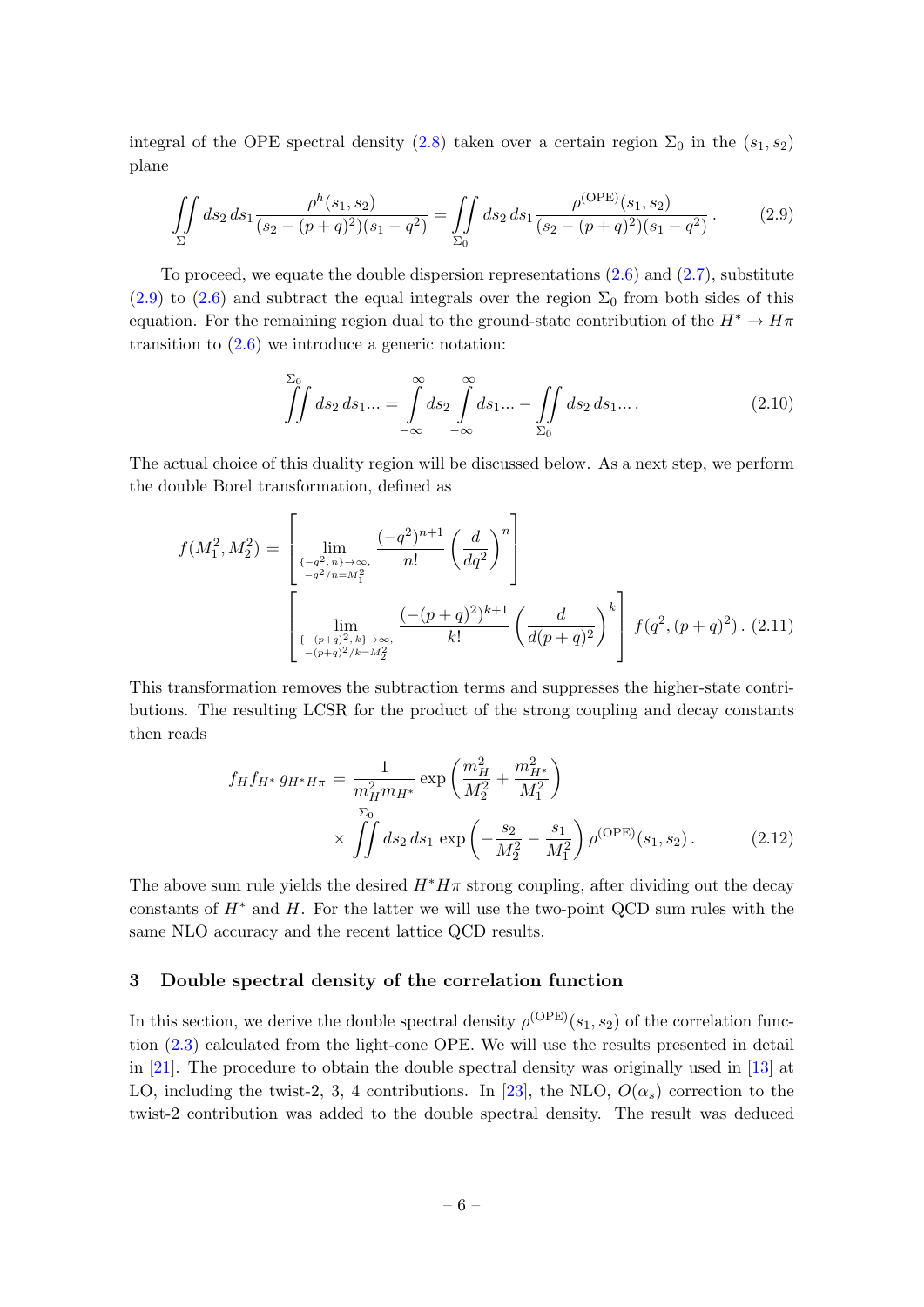from the NLO correction to the twist-2 term of the correlation function obtained in [\[18\]](#page-39-4) (see also [\[19\]](#page-39-16)). The new element to be included in our calculation is the NLO correction to the twist-3 part of  $\rho^{\text{(OPE)}}(s_1, s_2)$ . Apart from that, here we derive the double spectral density at LO in a more universal form, valid for any polynomial structure of the pion DA. We also use the updated nomenclature of the pion twist-4 DAs which differs from the one in [\[13\]](#page-39-0).

## <span id="page-7-0"></span>3.1 Double spectral density at LO

The OPE near the light-cone  $x^2 \sim 0$  for the correlation function [\(2.3\)](#page-4-2) is valid if both external momenta squared  $q^2$  and  $(p+q)^2$  are far below the heavy quark threshold  $m_Q^2$ . More specifically, to warrant the power counting in the OPE, it is sufficient that

$$
m_Q^2 - q^2 \sim m_Q^2 - (p+q)^2 \sim \mathcal{O}(m_Q \tau), \qquad (3.1)
$$

where  $\tau \gg \Lambda_{QCD}$  does not scale with  $m_Q$ . The heavy quark propagating in the correlation function is then highly virtual. The initial expression  $(2.3)$  is transformed into

<span id="page-7-1"></span>
$$
F_{\mu}(q^2,(p+q)^2) = -im_Q \int d^4x e^{iqx} \langle \pi(p)|\bar{q}_1(x)\gamma_{\mu}S_Q(x,0)\gamma_5q_2(0)|0\rangle, \qquad (3.2)
$$

where the heavy quark propagator  $S_Q(x, 0) = -i\langle 0|T\{Q(x), \overline{Q}(0)\}|0\rangle$  is expanded near the light-cone. In the adopted approximation,  $S_Q(x, 0)$  consists of the free-quark propagator and one-gluon emission term. In the correlation function [\(3.2\)](#page-7-1) with the free heavy-quark propagator we encounter the vacuum-to-pion matrix element of the bilocal quark-antiquark operator  $\bar{q}_1(x) \dots q_2(0)$ . In its turn, the gluon component of the propagator  $S_Q(x, 0)$  generates the contributions of the quark-antiquark-gluon operators  $\bar{q}_1(x)...G_{\mu\nu}(vx)...q_2(0)$  with  $0 \le v \le 1$ . The emerging vacuum-to-pion matrix elements are expanded in terms of the pion quark-antiquark (quark-antiquark-gluon) DAs of growing twist  $t = 2, 3, 4$  ( $t = 3, 4$ ), respectively. For the leading twist-2 DA we use the well-known standard definition:

<span id="page-7-4"></span>
$$
\langle \pi^+(p)|\bar{u}(x)\gamma_\mu\gamma_5 d(0)|0\rangle = -if_\pi p_\mu \int_0^1 du \, e^{iup\cdot x} \varphi_\pi(u) , \qquad (3.3)
$$

where the gauge link has been suppressed for brevity. All other pion light-cone DAs involved in the expressions presented below are defined e.g. in [\[21\]](#page-39-12). With the adopted twist-4 accuracy the resulting LO expression [\[21\]](#page-39-12) for the invariant amplitude in [\(3.2\)](#page-7-1) represents a sum of the separate twist and multiplicity contributions:

$$
F^{(\text{LO})}(q^2, (p+q)^2) = \left[ F^{(\text{tw2}, \text{LO})} + F^{(\text{tw3}, p, \text{LO})} + F^{(\text{tw3}, \sigma, \text{LO})} + F^{(\text{tw3}, \bar{q}Gq)} + F^{(\text{tw4}, \psi)} + F^{(\text{tw4}, \phi)} + F^{(\text{tw4}, \bar{q}Gq)} \right] (q^2, (p+q)^2), \quad (3.4)
$$

where the twist-2 contribution is

<span id="page-7-3"></span><span id="page-7-2"></span>
$$
F^{(\text{tw2,LO})}(q^2, (p+q)^2) = f_{\pi} m_Q^2 \int_0^1 \frac{du}{m_Q^2 - (q+up)^2} \varphi_{\pi}(u) , \qquad (3.5)
$$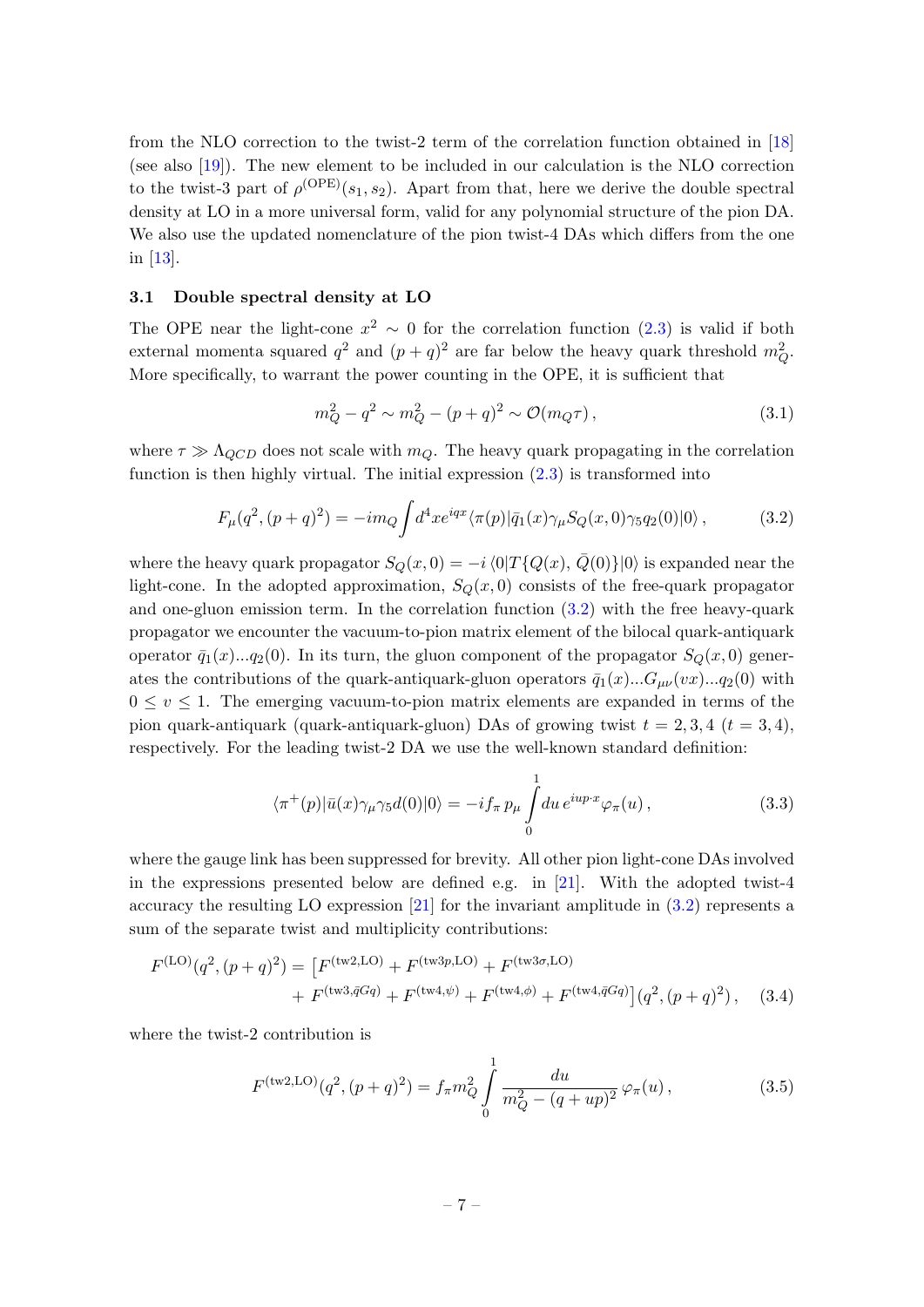and the two contributions of the pion two-particle twist-3 DAs are

$$
F^{(\text{tw3p},\text{LO})}(q^2,(p+q)^2) = f_{\pi}\mu_{\pi}m_Q \int_0^1 \frac{du}{m_Q^2 - (q+up)^2} u \phi_{3\pi}^p(u), \qquad (3.6)
$$

and

$$
F^{(\text{tw3}\sigma,\text{LO})}(q^2,(p+q)^2) = \frac{f_\pi \mu_\pi}{6} m_Q \int_0^1 \frac{du}{m_Q^2 - (q+up)^2} \left(2 + \frac{m_Q^2 + q^2}{m_Q^2 - (q+up)^2}\right) \phi_{3\pi}^\sigma(u) \,. \tag{3.7}
$$

The second line in [\(3.4\)](#page-7-2) contains subleading contribution of the twist-3 quark-antiquarkgluon DA:

$$
F^{(\text{tw3},\bar{q}Gq)}(q^2,(p+q)^2) = -4f_{3\pi}m_Q \int_0^1 \frac{du}{m_Q^2 - (q+up)^2} \left(1 - \frac{m_Q^2 - q^2}{m_Q^2 - (q+up)^2}\right) \overline{\Phi}_{3\pi}(u) ,\tag{3.8}
$$

where we transformed the expression presented in [\[21\]](#page-39-12) into a compact form, denoting the integrated three-particle DA as  $\overline{\Phi}_{3\pi}(u)$ . The remaining terms in [\(3.4\)](#page-7-2) contain the twist-4 quark-antiquark DAs:

<span id="page-8-3"></span><span id="page-8-2"></span>
$$
F^{(\text{tw4}, \psi)}(q^2, (p+q)^2) = -f_{\pi} m_Q^2 \int_0^1 \frac{du}{(m_Q^2 - (q+up)^2)^2} \, \bar{\psi}_{4\pi}(u) \,, \tag{3.9}
$$

<span id="page-8-1"></span>
$$
F^{(\text{tw4}, \phi)}(q^2, (p+q)^2) = -f_\pi m_Q^4 \int_0^1 \frac{du}{2(m_Q^2 - (q+up)^2)^3} \phi_{4\pi}(u) ,\qquad (3.10)
$$

and the integrated linear combinations of the twist-4 quark-antiquark-gluon DAs,

<span id="page-8-0"></span>
$$
F^{(\text{tw4},\bar{q}Gq)}(q^2,(p+q)^2) = f_{\pi}m_Q^2 \int_0^1 \frac{du}{(m_Q^2 - (q+up)^2)^2} \overline{\Phi}_{4\pi}(u). \tag{3.11}
$$

The expressions for all pion DAs and their combinations entering  $(3.5)-(3.11)$  $(3.5)-(3.11)$  are given in Appendix [A.](#page-32-0) We use the same updated set of twist-3 and 4 DAs from [\[34\]](#page-40-3) as in [\[21\]](#page-39-12). Their definitions go back to the original work in [\[35\]](#page-40-4). The form of each DA follows from the conformal partial-wave expansion and is given by a combination of certain orthogonal polynomials in the momentum variables, such as the variable  $u$  in  $(3.3)$ . The input parameters in DAs include the overall normalization factors, e.g.,  $f_{\pi}$  in [\(3.3\)](#page-7-4), and the coefficients at the polynomials normalized at a certain default normalization scale.

Our task is to derive a double dispersion relation in the form  $(2.7)$  for each separate term in the OPE [\(3.4\)](#page-7-2). To this end, we notice that all contributions of the three-particle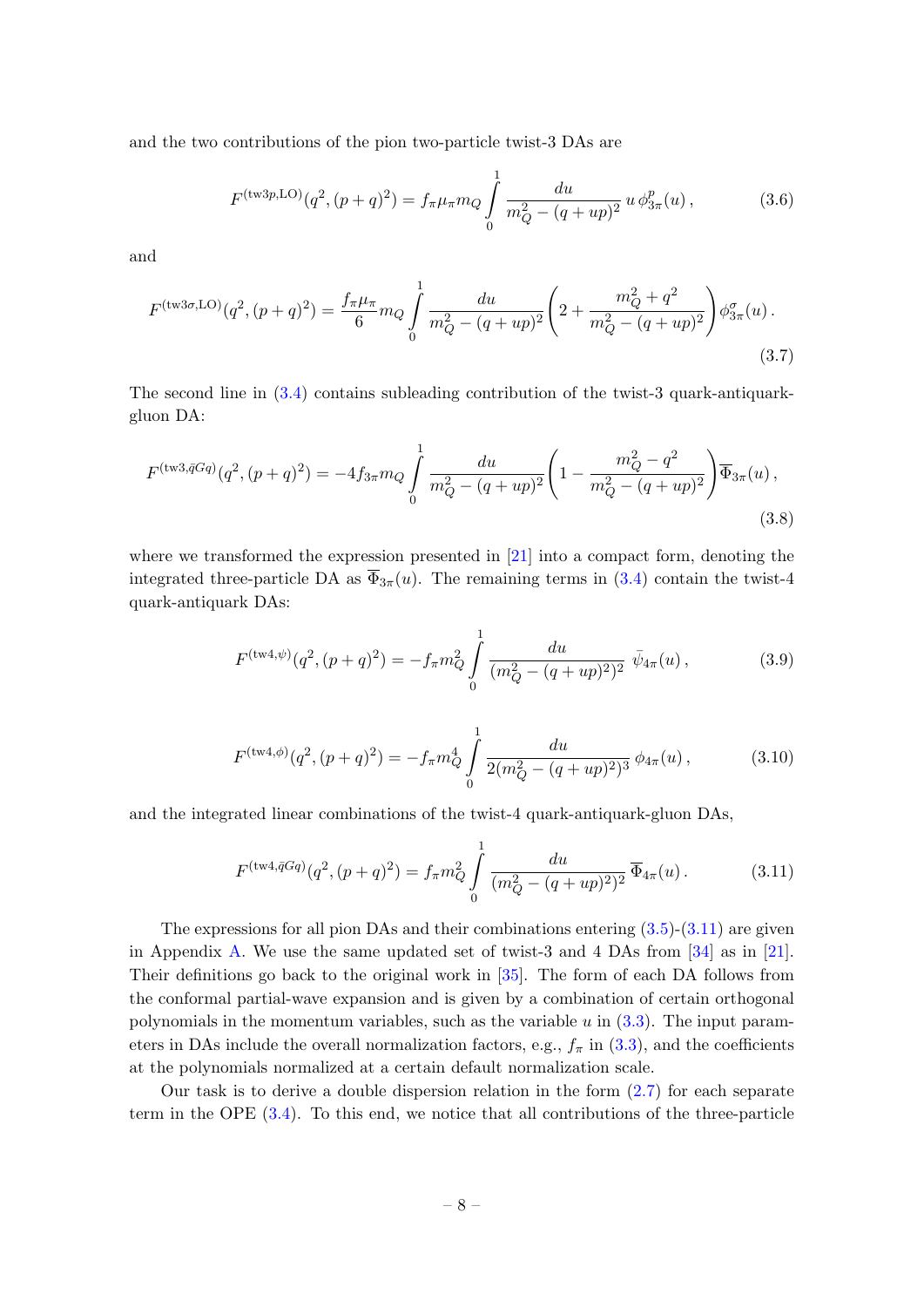DAs in  $(3.4)$  have the form of a convolution integral of a single variable u, similar to the contributions of the two-particle DAs. Moreover, all expressions in  $(3.5)-(3.11)$  $(3.5)-(3.11)$  are reduced to linear combinations of the two generic integrals

$$
F_{\ell}^{(\phi)}(q^2, (p+q)^2) \equiv \int_0^1 du \frac{\phi(u)}{\left[m_Q^2 - \bar{u}q^2 - u(p+q)^2\right]^{\ell}},
$$
  

$$
\widetilde{F}_{\ell}^{(\phi)}(q^2, (p+q)^2) \equiv \int_0^1 du \frac{q^2 \phi(u)}{\left[m_Q^2 - \bar{u}q^2 - u(p+q)^2\right]^{\ell}},
$$
(3.12)

where  $\ell = 1, 2, 3$  and  $\phi(u)$  has to be replaced by a respective DA, entering [\(3.5\)](#page-7-3)-[\(3.11\)](#page-8-0):

<span id="page-9-0"></span>
$$
\phi = \{\varphi_{\pi}, u\phi_{3\pi}^p, \phi_{3\pi}^{\sigma}, \overline{\Phi}_{3\pi}, \overline{\psi}_{4\pi}, \phi_{4\pi}, \overline{\Phi}_{4\pi}\}.
$$

Note that in  $(3.12)$  we have transformed the denominator, making use of

$$
m_Q^2 - (q + up)^2 = m_Q^2 - \bar{u}q^2 - u(p+q)^2,
$$

valid at  $p^2 = 0$  i.e. in a massless pion approximation utilized throughout the paper. Furthermore, since we aim at the most general form of the double dispersion relation, it is convenient to perform a Taylor expansion of all pion DAs or their integrated combinations entering [\(3.5\)](#page-7-3)-[\(3.11\)](#page-8-0)

<span id="page-9-1"></span>
$$
\phi(u) = \sum_{k=0}^{\infty} c_k^{(\phi)} u^k.
$$
\n(3.13)

The expansion [\(3.13\)](#page-9-1) is convergent for all DAs including the twist-4 two-particle DA  $\phi_{4\pi}(u)$ in [\(3.10\)](#page-8-1), which contains logarithmic terms of the type  $u^k \ln u$  and  $\bar{u}^k \ln \bar{u}$  with  $k \geq 3$ .

Consequently, it is sufficient to find the double spectral representation for the first integral in [\(3.12\)](#page-9-0) in which  $\phi(u)$  is replaced by the power  $u^k$ :

$$
\int_{0}^{1} du \frac{u^{k}}{\left[m_{Q}^{2} - \bar{u}q^{2} - u(p+q)^{2}\right]^{\ell}} = \int \frac{ds_{2}}{s_{2} - (p+q)^{2}} \int \frac{ds_{1}}{s_{1} - q^{2}} \rho_{\ell k}(s_{1}, s_{2}), \quad (3.14)
$$

at arbitrary  $\ell \ge 1$  and  $k > 0$ , so that the second integral in [\(3.12\)](#page-9-0) is obtained by a simple replacement of  $\rho_{\ell k}(s_1, s_2)$  with  $\tilde{\rho}_{\ell k}(s_1, s_2)$  where

<span id="page-9-2"></span>
$$
\widetilde{\rho}_{\ell k}(s_1, s_2) = s_1 \rho_{\ell k}(s_1, s_2). \tag{3.15}
$$

As already said before, we hereafter neglect the typical subtraction terms which vanish after the double Borel transformation. The formula for the spectral density  $\rho_{\ell k}$  can be directly taken from the recent work [\[36\]](#page-40-5) where it was derived in a different context (see also [\[37\]](#page-40-6) for an alternative technique suitable for the analogous problems but with the nonvanishing light-hadron mass). We have:

$$
\rho_{\ell k}(s_1, s_2) = \frac{(-1)^{\ell-1}(-1)^k}{(\ell-1)! \, k!} \, \frac{d^{\ell-1}}{dm_Q^{2\,\ell-1}} \left[ \left( s_1 - m_Q^2 \right)^k \, \theta \left( s_2 - m_Q^2 \right) \right] \delta^{(k)}(s_1 - s_2) \,, \tag{3.16}
$$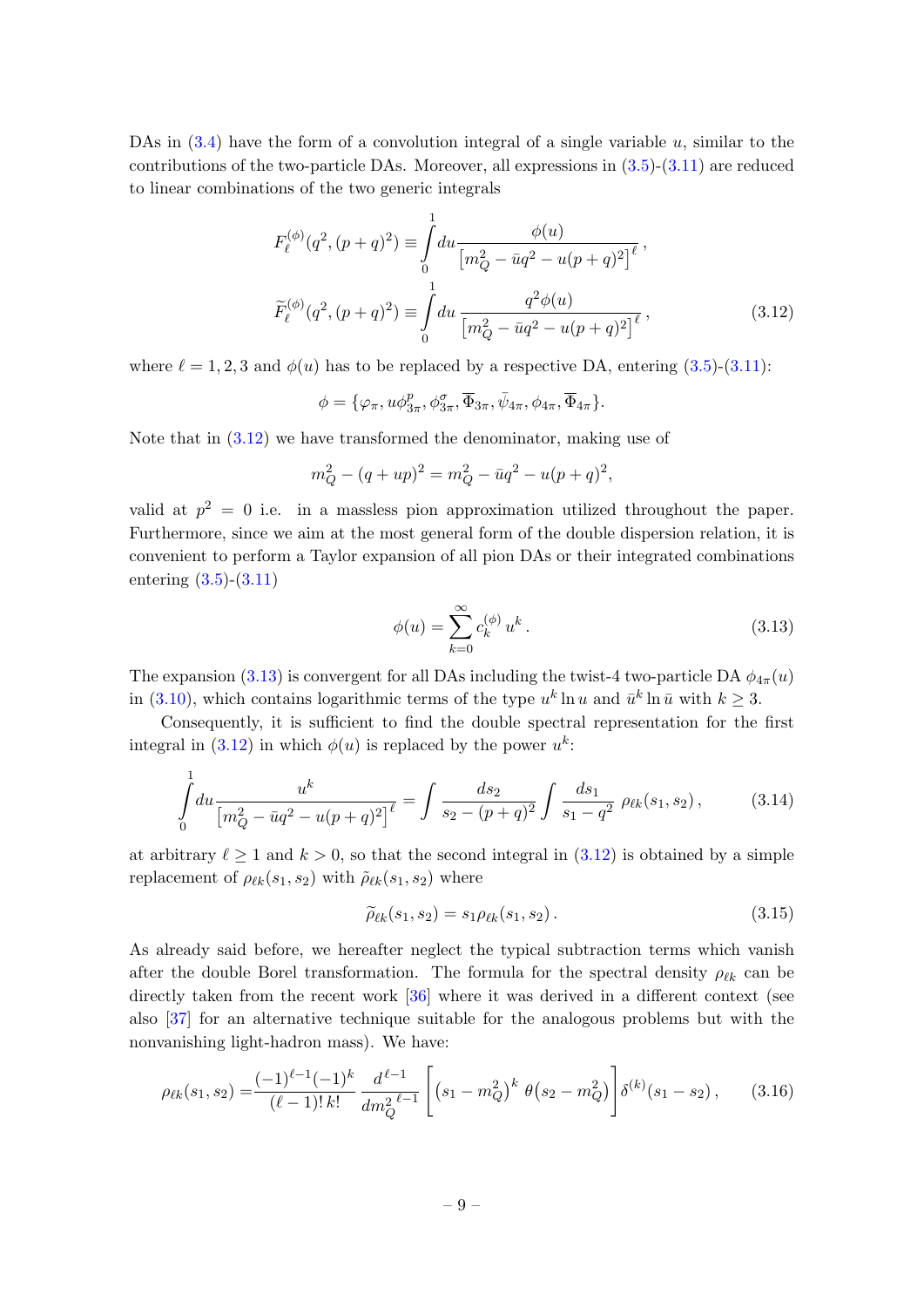where  $\delta^{(k)}(x) \equiv d^k/dx^k[\delta(x)]$ . Note that at  $\ell = 1$  the expression for  $\rho_{1k}(s_1, s_2)$  coincides with the one used in [\[13\]](#page-39-0).

The integrals in [\(3.12\)](#page-9-0) containing a generic DA  $\phi(u)$  can be written as

<span id="page-10-0"></span>
$$
F_{\ell}^{(\phi)}(q^2, (p+q)^2) = \int \frac{ds_2}{s_2 - (p+q)^2} \int \frac{ds_1}{s_1 - q^2} \rho_{\ell}^{(\phi)}(s_1, s_2), \tag{3.17}
$$

and the analogous representation for  $\widetilde{F}_{\ell}^{(\phi)}$  with  $\widetilde{\rho}_{\ell}^{(\phi)}$  $\mathcal{L}^{(0)}(s_1, s_2)$ , where the cumulative spectral densities are obtained combining the expansion [\(3.13\)](#page-9-1) with the "elementary" spectral densities  $(3.16)$ ,

$$
\rho_{\ell}^{(\phi)}(s_1, s_2) = \sum_{k=0}^{\infty} c_k^{(\phi)} \rho_{\ell k}(s_1, s_2), \qquad \tilde{\rho}_{\ell}^{(\phi)}(s_1, s_2) = \sum_{k=0}^{\infty} c_k^{(\phi)} \tilde{\rho}_{\ell k}(s_1, s_2). \tag{3.18}
$$

Replacing one by one all twist and multiplicity components in the sum [\(3.4\)](#page-7-2) by their double dispersion forms, we obtain the double spectral density for the LO part of the correlation function

<span id="page-10-1"></span>
$$
\rho^{(\text{LO})}(s_1, s_2) = f_{\pi} m_Q^2 \left[ \rho_1^{(\varphi_{\pi})} + \frac{\mu_{\pi}}{m_Q} \left( \rho_1^{(u\phi_{3\pi}^p)} + \frac{1}{3} \rho_1^{(\phi_{3\pi}^q)} + \frac{m_Q^2}{6} \rho_2^{(\phi_{3\pi}^q)} + \frac{1}{6} \tilde{\rho}_2^{(\phi_{3\pi}^q)} \right) \right]
$$
  
+4  $\frac{f_{3\pi}}{f_{\pi} m_Q} \left( -\rho_1^{(\overline{\Phi}_{3\pi})} + m_Q^2 \rho_2^{(\overline{\Phi}_{3\pi})} - \tilde{\rho}_2^{(\overline{\Phi}_{3\pi})} \right) - \rho_2^{(\bar{\psi}_{4\pi})} - \frac{m_Q^2}{2} \rho_3^{(\phi_{4\pi})} + \rho_2^{(\overline{\Phi}_{4\pi})} \left[ (s_1, s_2), (3.19) \right]$ 

where each term has a form of expansion [\(3.18\)](#page-10-0) with the coefficients  $c_k^{(\phi)}$  $k^{(\varphi)}$  easily determined from the polynomial form of the DAs explicitly presented in Appendix [A.](#page-32-0) The expression [\(3.19\)](#page-10-1) is new. Note that it is valid in the chiral limit, i.e. at  $p^2 = m_{\pi}^2 = 0$ . To give useful examples, we present the contribution to  $\rho^{(\text{LO})}$  of the twist-2 and twist-3 DAs taken in the asymptotic form:

$$
\rho_1^{(\varphi_{\pi})}(s_1, s_2) = -6 \left[ (s_1 - m_Q^2) \delta^{(1)}(s_1 - s_2) + \frac{1}{2} (s_1 - m_Q^2)^2 \delta^{(2)}(s_1 - s_2) \right] \theta(s_2 - m_Q^2),
$$
  
\n
$$
\rho_1^{(u\phi_{3\pi}^p)}(s_1, s_2) = -(s_1 - m_Q^2) \delta^{(1)}(s_1 - s_2) \theta(s_2 - m_Q^2),
$$
  
\n
$$
\rho_1^{(\phi_{3\pi}^q)}(s_1, s_2) = \rho_1^{(\varphi_{\pi})}(s_1, s_2),
$$
  
\n
$$
\rho_2^{(\phi_{3\pi}^q)}(s_1, s_2) = -6 \left[ \delta^{(1)}(s_1 - s_2) + (s_1 - m_Q^2) \delta^{(2)}(s_1 - s_2) \right] \theta(s_2 - m_Q^2)
$$
  
\n
$$
-6 \left[ \delta^{(1)}(s_1 - s_2) + \frac{1}{2} (s_1 - m_Q^2) \delta^{(2)}(s_1 - s_2) \right] (s_1 - m_Q^2) \delta(s_2 - m_Q^2),
$$
  
\n
$$
\tilde{\rho}_2^{(\phi_{3\pi}^q)}(s_1, s_2) = s_1 \rho_2^{(\phi_{3\pi}^q)}(s_1, s_2).
$$
  
\n(3.20)

The expression [\(3.19\)](#page-10-1) enables to write down the double spectral representation of  $F^{(LO)}$ in a form [\(2.7\)](#page-5-2) and to perform a double Borel transformation in a general case of the two unequal parameters  $M_1^2, M_2^2$ . In what follows we put  $M_1 = M_2$  as motivated by the heavy quark symmetry. After integrating [\(3.19\)](#page-10-1) over the duality region specified in the next subsection, we will see that the resulting LO part of the sum rule is substantially simplified and reduced to a linear combination of DAs or their derivatives at the middle point.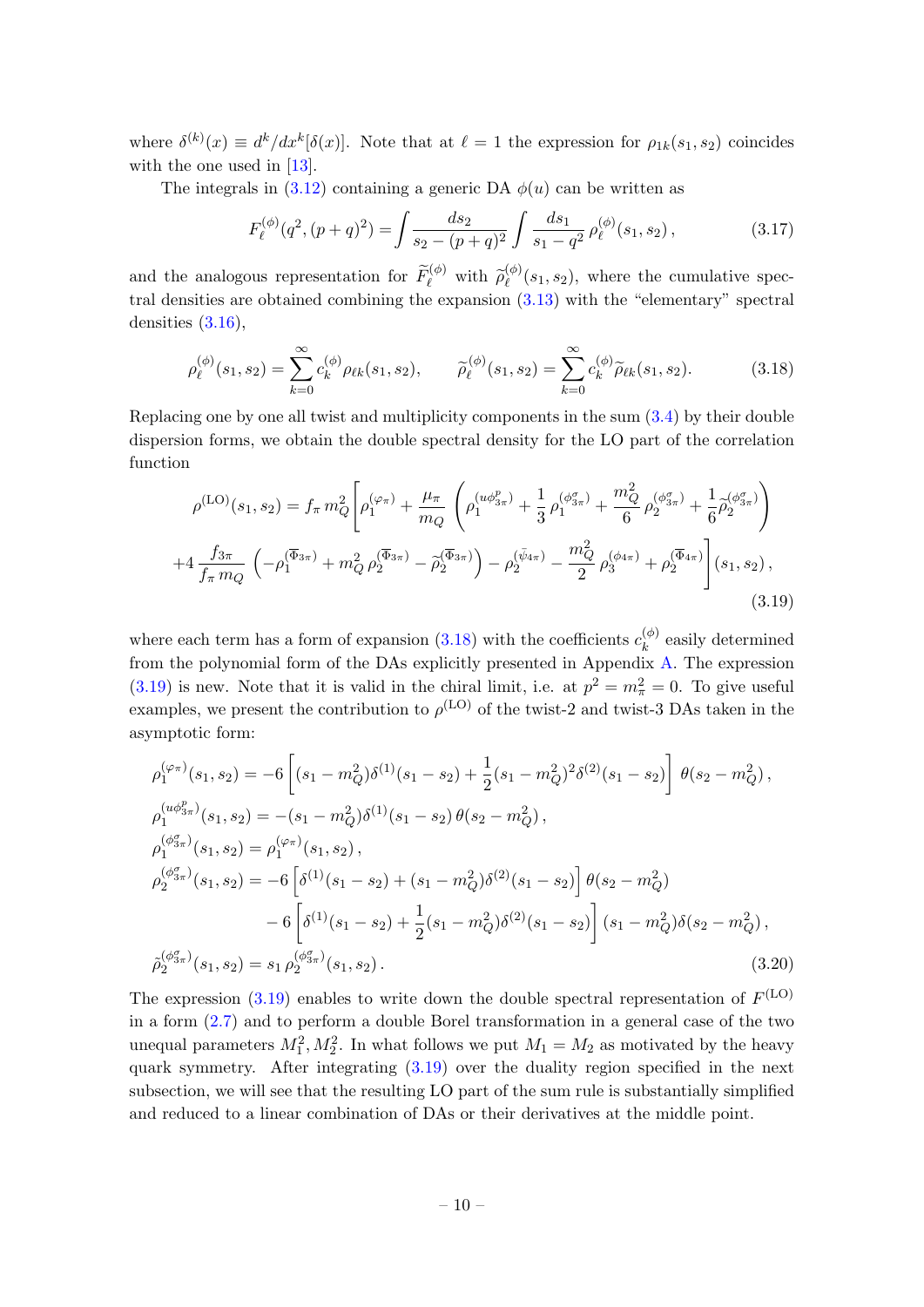#### <span id="page-11-0"></span>3.2 Double spectral density at NLO

To NLO accuracy, the invariant amplitude we are interested in the correlation function [\(2.3\)](#page-4-2) becomes

$$
F^{(\text{OPE})}(q^2, (p+q)^2) = F^{(\text{LO})}(q^2, (p+q)^2) + \frac{\alpha_s C_F}{4\pi} F^{(\text{NLO})}(q^2, (p+q)^2) ,\tag{3.21}
$$

where the gluon radiative corrections at  $O(\alpha_s)$  have been calculated in [\[18,](#page-39-4) [19\]](#page-39-16) for the twist-2 part and in [\[21,](#page-39-12) [38\]](#page-40-7) for the twist-3 part. The result of this calculation is cast in a form of the convolution of the hard-scattering amplitudes and the twist-2 and twist-3 DAs:

<span id="page-11-1"></span>
$$
F^{(NLO)}(q^2, (p+q)^2) = f_{\pi} \int_{0}^{1} du \Biggl\{ \varphi_{\pi}(u) T_1(q^2, (p+q)^2, u) + \frac{\mu_{\pi}}{m_Q} \Bigl[ \phi_{3\pi}^p(u) T_1^p(q^2, (p+q)^2, u) + \phi_{3\pi}^{\sigma}(u) T_1^{\sigma}(q^2, (p+q)^2, u) \Bigr] \Biggr\}, \quad (3.22)
$$

where the expressions for the twist-2 amplitude  $T_1$ , and the twist-3 amplitudes  $T_1^p$  $j_1^p$  and  $T_1^{\sigma}$  can be found in [\[21\]](#page-39-12). Here we do not show explicitly the residual scale dependence of the hard-scattering amplitudes and of the nonasymptotic parts of pion DAs. Note that, as explained in  $[21]$ , the twist-3 part of  $(3.22)$  is only applicable to the asymptotic DAs  $\phi^p_3$  $\frac{p}{3\pi}(u)$  and  $\phi_{3\pi}^{\sigma}(u)$ , (obtained by putting in [\(A.4\)](#page-32-1) the parameter  $f_{3\pi} \to 0$ ) because the hardscattering amplitudes  $T_1^{p,\sigma}$  $1^{p,\sigma}$  are determined perturbatively without taking into account the renormalization-mixing effects between the two- and three-particle DAs. Furthermore, in [\[21\]](#page-39-12) the NLO part of the correlation function was represented in a form of a single-variable dispersion relation, calculating the imaginary part in  $s_2$  which is the timelike continuation of the variable  $(p+q)^2$ :

<span id="page-11-2"></span>
$$
\begin{split} \text{Im}_{s_{2}} F^{(\text{NLO})}(q^{2}, s_{2}) &= \int_{0}^{1} du \Biggl\{ \varphi_{\pi}(u) \, \text{Im}_{s_{2}} T_{1}(q^{2}, s_{2}, u, \mu) \\ &+ \frac{\mu_{\pi}}{m_{Q}} \biggl[ \phi_{3\pi}^{p}(u) \, \text{Im}_{s_{2}} T_{1}^{p}(q^{2}, s_{2}, u, \mu) + \phi_{3\pi}^{\sigma}(u) \, \text{Im}_{s_{2}} T_{1}^{\sigma}(q^{2}, s_{2}, u, \mu) \biggr] \Biggr\} \,, \end{split} \tag{3.23}
$$

at fixed  $q^2 < m_Q^2$ . The above expression was used to derive the NLO terms in LCSRs for the  $H \to \pi$  form factors.

Here we need to make a step further and obtain the double spectral density

<span id="page-11-3"></span>
$$
\rho^{(\text{NLO})}(s_1, s_2) \equiv \frac{1}{\pi^2} \text{Im}_{s_1} \text{Im}_{s_2} F^{(\text{NLO})}(s_1, s_2), \qquad (3.24)
$$

analytically continuing  $(3.23)$  in the variable  $q^2 \to s_1$ . This double density consists of the three contributions stemming from the twist-2 and twist-3 quark-antiquark DAs:

$$
\rho^{(NLO)}(s_1, s_2) = \rho^{(tw2, NLO)}(s_1, s_2) + \rho^{(tw3p, NLO)}(s_1, s_2) + \rho^{(tw3\sigma, NLO)}(s_1, s_2).
$$
 (3.25)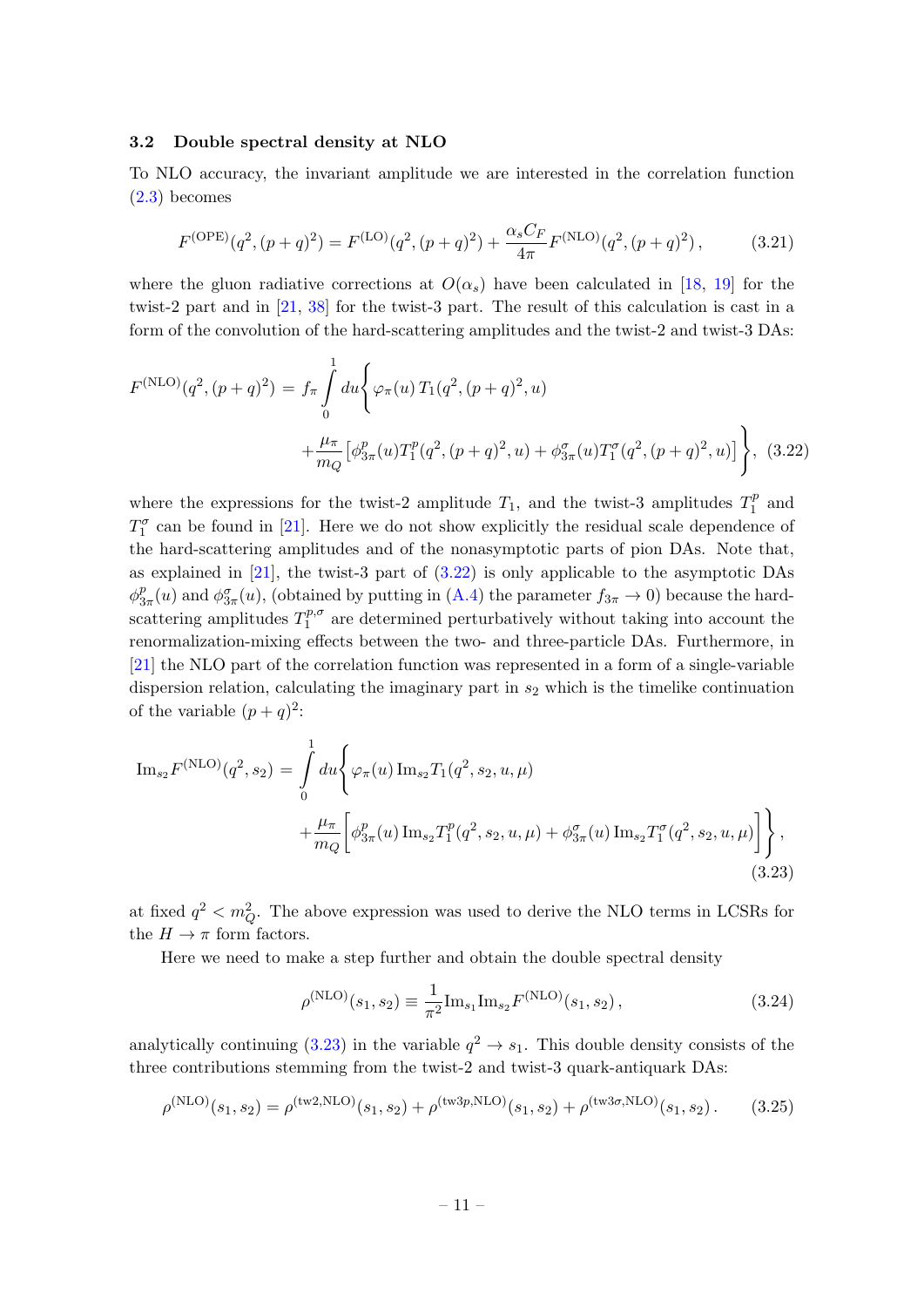We will use the asymptotic DAs for all three NLO terms. To justify this approximation, we note that at LO the nonasymptotic contributions due to the Gegenbauer moments in the twist-2 DA (see  $(A.1)$ ) contribute at the level of a few percent to LCSR, if a typical magnitude of the moments  $a_2, a_4$  is taken (see the section on numerical results below). An additional  $O(\alpha_s)$  factor will suppress these contributions well below the level of the parametric uncertainties of the sum rule. For the twist-3 part the nonasymptotic effects at NLO are even smaller, because already at LO these effects are determined by a combination of parameters  $f_{3\pi}/(\mu_{\pi}f_{\pi}) \sim 0.01$ .

For the asymptotic DAs, the calculation of  $\rho^{(\text{NLO})}(s_1, s_2)$  simplifies since the integral over u in [\(3.23\)](#page-11-2) is performed before analytically continuing the variable  $q^2$  to  $q^2 = s_1 > m_b^2$ . The expressions for the imaginary parts in  $(p+q)^2$  of the hard scattering amplitudes in  $(3.23)$  are taken from [\[21\]](#page-39-12).

The twist-2 term in [\(3.25\)](#page-11-3) was already calculated in [\[23\]](#page-39-6). We have recalculated it and confirm the expression presented there. The resulting expression for  $\rho^{(tw2,NLO)}(s_1, s_2)$  is presented in the Appendix [B.](#page-34-0) Note that, since we are now using the  $\overline{\text{MS}}$  scheme for the heavy quark mass, an additional  $O(\alpha_s)$  piece has to be added to the expression in [\[23\]](#page-39-6) obtained for the pole mass of the heavy quark.

The derivation of the NLO twist-3 terms in the double spectral density [\(3.25\)](#page-11-3) is new. In the course of calculation we found that the resulting expressions for  $\rho^{(\text{tw}3p,\text{NLO})}(s,s_2)$  and  $\rho^{(\text{tw3}\sigma,\text{NLO})}(s_1, s_2)$  contain terms which cancel each other. Therefore the final expression of the sum of the two denoted as  $\rho^{(tw3,NLO)}(s,s_2)$  is more compact. It is presented in Appendix [B.](#page-34-0)

#### <span id="page-12-0"></span>4 Quark-hadron duality and the sum rule

Having calculated the double spectral density [\(2.8\)](#page-5-3) as

<span id="page-12-1"></span>
$$
\rho^{\text{(OPE)}}(s_1, s_2) = \rho^{\text{(LO)}}(s_1, s_2) + \frac{\alpha_s C_F}{4\pi} \rho^{\text{(NLO)}}(s_1, s_2), \tag{4.1}
$$

where the LO part is given in  $(3.19)$  and the NLO part represents the sum of the twist-2 and twist-3 parts given, respectively in  $(B.1)$  and  $(B.4)$ , we are in a position to perform the integration over a duality region in the LCSR  $(2.12)$ . In the  $\{s_1, s_2\}$  plane, the lower boundary of that region is determined by the heavy quark threshold (in the chiral limit for light quarks) and is given by the straight lines  $s_1 = m_Q^2$  and  $s_2 = m_Q^2$ . For the upper boundary symbolized by  $\Sigma_0$  in [\(2.12\)](#page-6-2) there is a multiple choice.

As argued in [\[39\]](#page-40-8), the triangular-type duality region is preferable in the HQET sum rule for the Isgur-Wise function, based on the local OPE. This choice was also supported in [\[40\]](#page-40-9) by invoking the double sum rules in nonrelativistic quantum mechanics. Here we follow the same guidelines in choosing the duality region, notwithstanding that the LCSR for the  $H^*H\pi$  coupling is based on a different type of OPE, with an interplay of the collinear and soft QCD dynamics. In [\[40\]](#page-40-9) it was shown that duality ansatz works only if the spectral densities are integrated first over the direction perpendicular to the diagonal  $s_1 = s_2$  in the  $s_{1,2}$  plane. Therefore, we only choose among the regions which process a smooth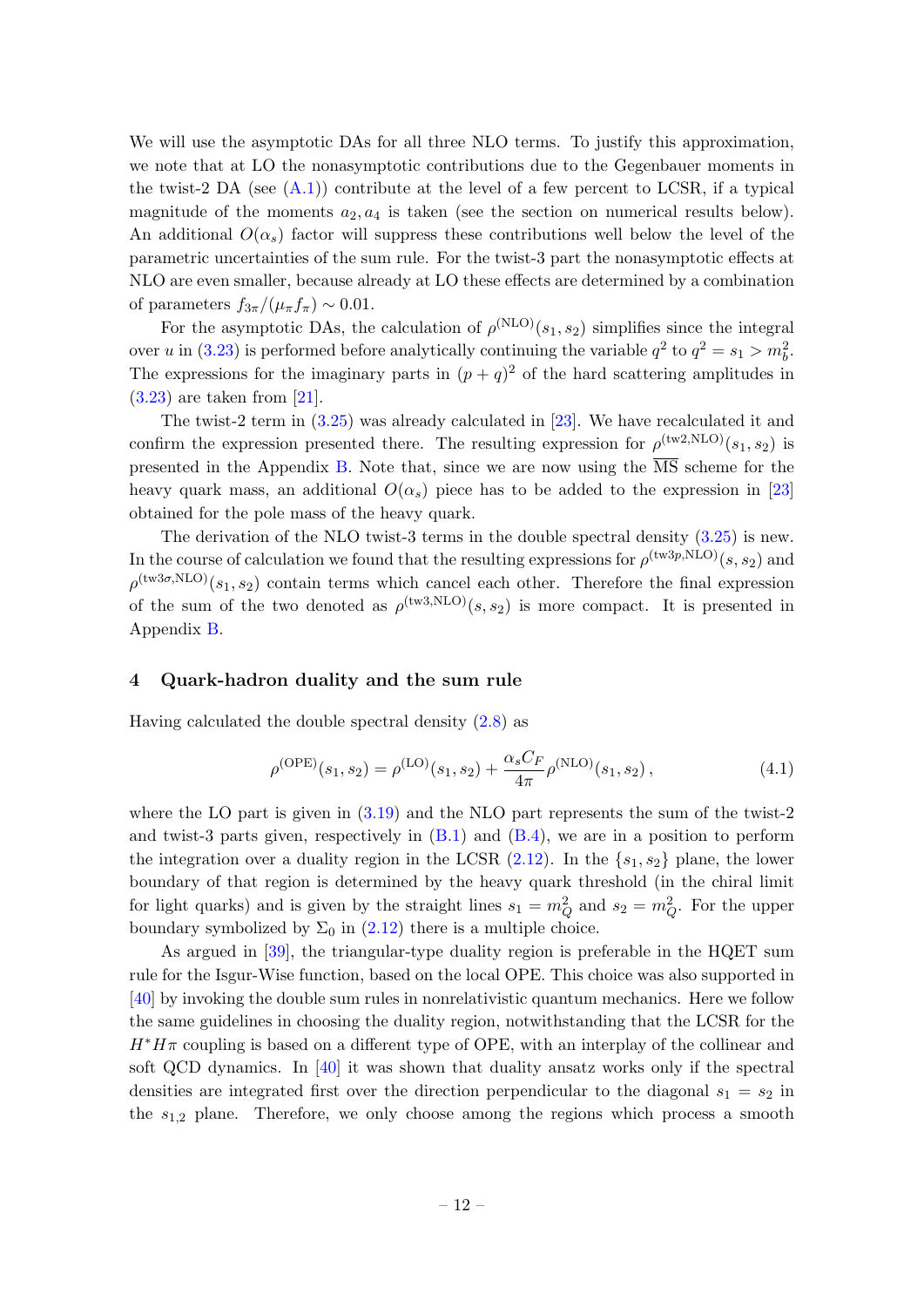border crossing of the diagonal and allow for evaluating the obtained dispersion integrals properly, implying that the square duality region with a sharp corner on the diagonal has to be discarded as discussed below.

The working duality region includes an interval of the diagonal  $s_1 = s_2$  with a length characterized by the effective threshold  $s_0$ , as illustrated in Figure [1.](#page-14-0) The value of this parameter is expected in the ballpark of the duality threshold in the LCSRs for the  $H \to \pi$ form factors. Our choice for the duality region is motivated by the fact that the dominant LO part of the spectral density [\(4.1\)](#page-12-1) is concentrated near diagonal, since  $\rho^{(\text{LO})}(s_1, s_2)$ represents a sum of terms proportional to  $\delta(s_1 - s_2)$  and its first few derivatives. Due to this property of the LO spectral density, the shape of the two-dimensional duality region becomes inessential. However, since we also include the  $\rho^{(NLO)}(s_1, s_2)$  part, which contains nonvanishing terms at  $s_1 \neq s_2$ , a certain dependence on the adopted shape of the duality region will occur. In order to assess this effect in the NLO part, we will probe the duality regions with different shapes but possessing the same diagonal interval along the line  $s_1 = s_2$ . To this end, it is convenient to use the parameterization of the boundaries suggested in [\[15\]](#page-39-17):

<span id="page-13-0"></span>
$$
\left(\frac{s_1}{s_*}\right)^{\alpha} + \left(\frac{s_2}{s_*}\right)^{\alpha} \le 1, \qquad s_1, s_2 \ge m_Q^2. \tag{4.2}
$$

We will probe the three regions, generated at

<span id="page-13-1"></span>
$$
\alpha = 1, \qquad s_* = 2s_0, \qquad \text{(triangle)};
$$
  
\n
$$
\alpha = \frac{1}{2}, \qquad s_* = 4s_0, \qquad \text{(concave)};
$$
  
\n
$$
\alpha = 2, \qquad s_* = \sqrt{2}s_0, \qquad \text{(convex)};
$$
\n(4.3)

where  $s_*$  is adjusted to provide equal diagonal intervals. These regions are shown, respectively, in Figure [1.](#page-14-0)

Note that in the limit  $\{\alpha \to \infty, s_* \to s_0\}$ , the parameterization [\(4.2\)](#page-13-0) represents a square with the side  $s_0$ . In this limiting case, the integration of both NLO twist-2 and twist-3 spectral densities [\(B.1\)](#page-34-1) and [\(B.4\)](#page-34-2) develops a spurious divergence at the vertex  $s_1 = s_2 = s_0$  of the square. This divergence can be traced back to the presence of the terms involving

$$
\frac{d^3}{ds_1^3}\left(\ln|s_1-s_2|\right).
$$

To avoid such spurious divergences, it is sufficient to replace the outmost vertex of the square duality region with a smooth, infinitesimally small curve. It is clear that the terms in the NLO spectral density containing  $\delta(s_1-s_2)$  and its derivatives, after integration over any of the duality regions defined by  $(4.2)$  and  $(4.3)$  and shown in Figure [1](#page-14-0) yield equal contributions. Consequently, only those contributions at the NLO, Eqs.  $(B.1)$  and  $(B.4)$ , which do not contain the delta-function and its derivatives are sensitive to the choice of the duality region.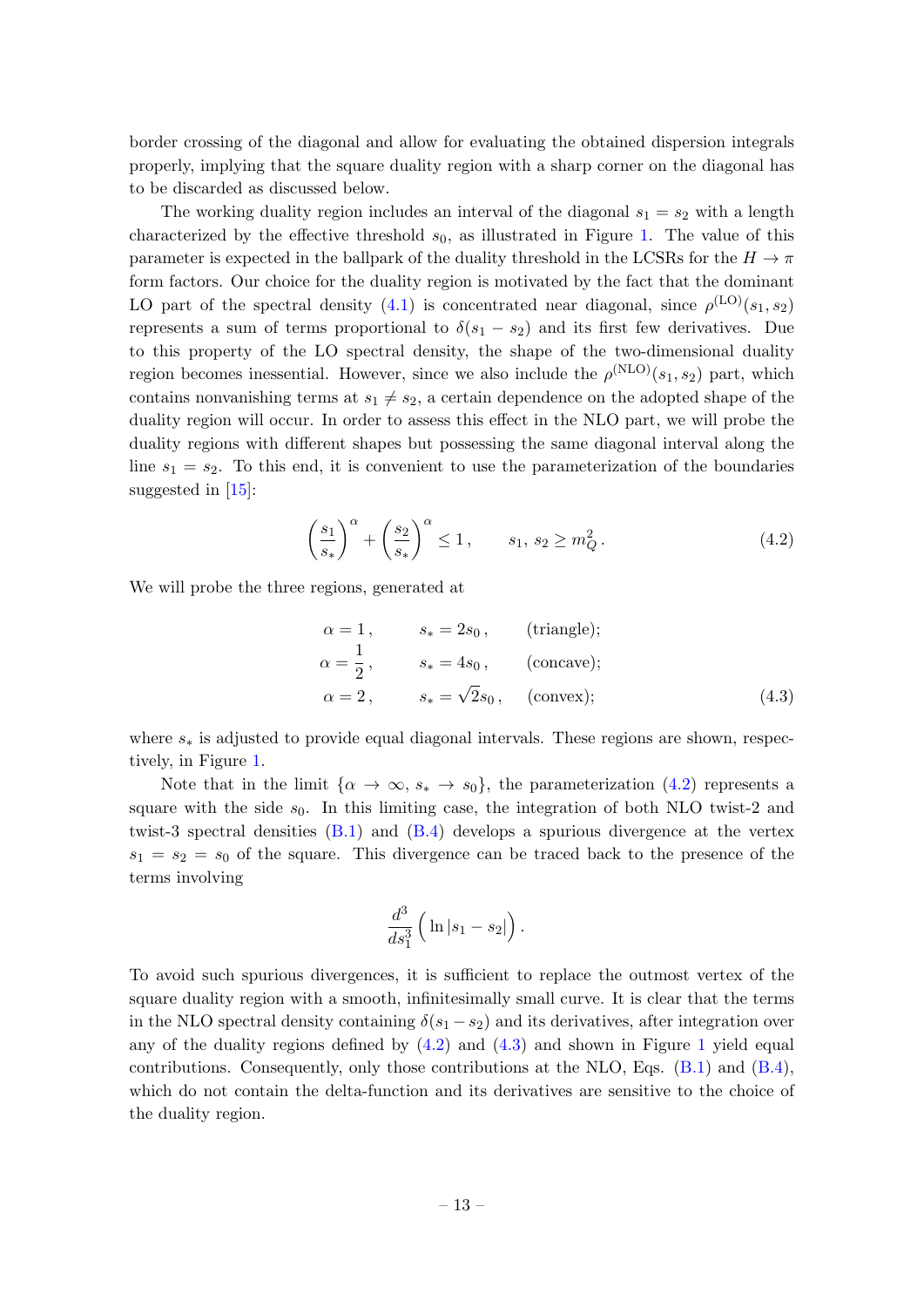

<span id="page-14-0"></span>Figure 1. The duality regions defined in Eq.[\(4.2\)](#page-13-0).

Apart from this, presumably minor effect, which we will numerically study in the next section, the whole LO and the main part of NLO contributions originate from the integration over the interval on the diagonal which is equal for all duality regions.

Hence, we hereafter adopt the most convenient choice: the triangular region, satisfying the condition

$$
s_1 + s_2 \le 2 s_0. \tag{4.4}
$$

Returning to the LCSR [\(2.12\)](#page-6-2), we subsequently assume equal Borel parameters

<span id="page-14-2"></span><span id="page-14-1"></span>
$$
M_1^2 = M_2^2 = 2M^2
$$

and rewrite the sum rule as

$$
f_H f_{H^*} g_{H^* H \pi} = \frac{1}{m_H^2 m_{H^*}} \exp\left(\frac{m_H^2 + m_{H^*}^2}{2M^2}\right) \left[ \mathcal{F}^{(\text{LO})}(M^2, s_0) + \frac{\alpha_s C_F}{4\pi} \mathcal{F}^{(\text{NLO})}(M^2, s_0) \right],\tag{4.5}
$$

introducing the compact notation for the integrals over the triangular duality region,

$$
\mathcal{F}^{(\text{LO}),(\text{NLO})}(M^2, s_0) \equiv \int_{-\infty}^{\infty} ds_1 \int_{-\infty}^{\infty} ds_2 \,\theta(2s_0 - s_1 - s_2) \, \exp\left(-\frac{s_1 + s_2}{2 \, M^2}\right) \rho^{(\text{LO}),(\text{NLO})}(s_1, s_2).
$$
\n(4.6)

where the lower limits determined by the heavy quark mass are implicitly given by the theta functions in the expressions of the spectral densities.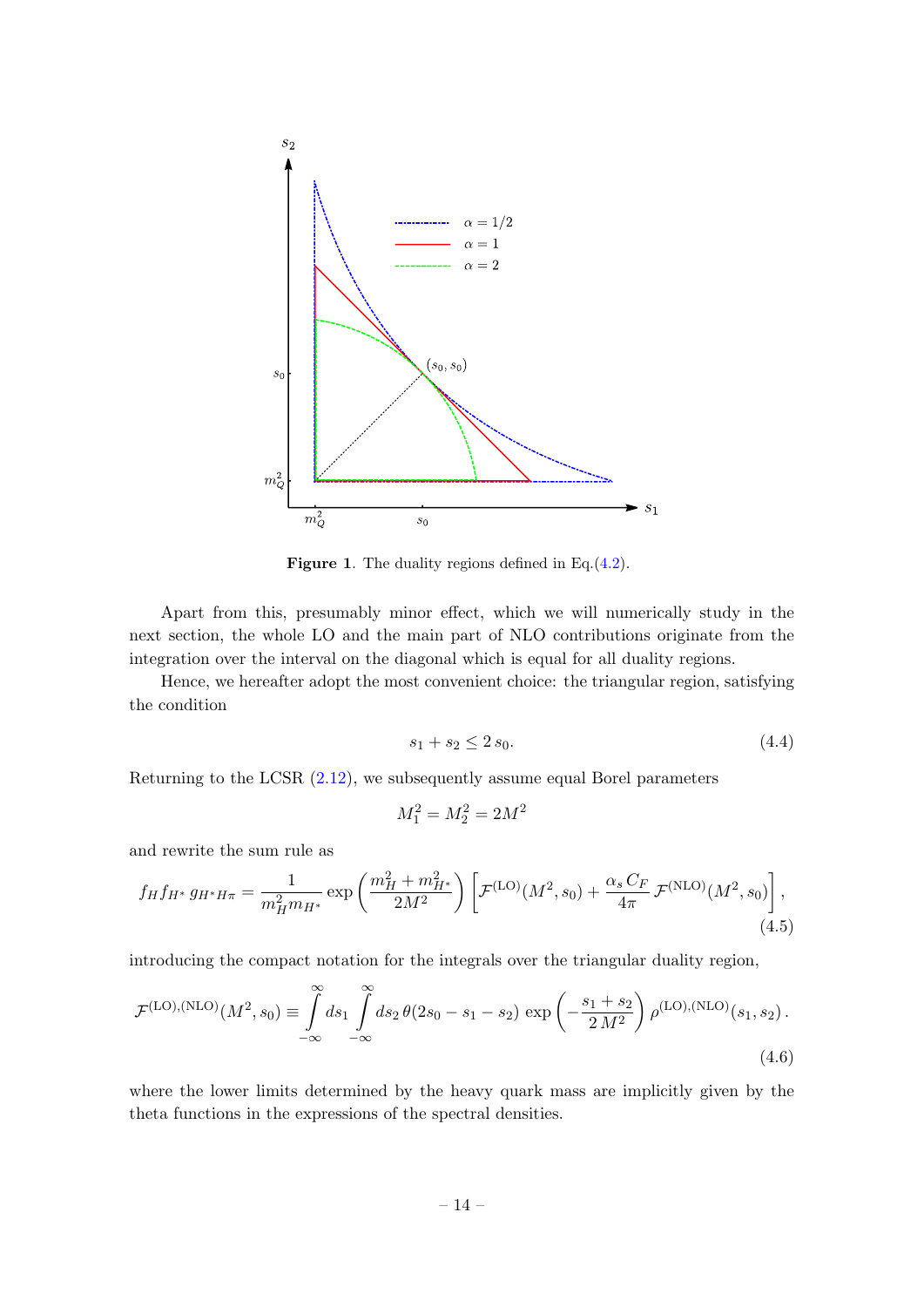To calculate the LO part in [\(4.5\)](#page-14-1), we use [\(3.19\)](#page-10-1) where the spectral density  $\rho^{(\text{LO})}$  is expressed via contributions of the separate DAs. We then reduce  $\mathcal{F}^{(\mathrm{LO})}(M^2,s_0)$  to a linear combination of the integrals:

$$
\mathcal{F}_{\ell}^{(\phi)}(M^2, s_0) \equiv \int_{-\infty}^{\infty} ds_1 \int_{-\infty}^{\infty} ds_2 \,\theta(2s_0 - s_1 - s_2) \, \exp\left(-\frac{s_1 + s_2}{2 \, M^2}\right) \rho_{\ell}^{(\phi)}(s_1, s_2),\tag{4.7}
$$

where  $\phi = \varphi_{\pi}, u \phi_{3\pi}^p, \phi_{3\pi}^{\sigma}$ , etc. In addition, we define the similar integrals  $\widetilde{\mathcal{F}}_{\ell}^{(\phi)}(M^2, s_0)$ over  $\widetilde{\rho}_{\ell}^{(\phi)}$  $\chi_{\ell}^{(0)}$ . It is now straightforward to replace each DA by its Taylor expansion [\(3.13\)](#page-9-1) and expand the density  $\rho_{\ell}^{(\phi)}$  $\binom{\varphi}{\ell}$  in the elementary components according to [\(3.18\)](#page-10-0). In fact, in the case of triangular duality region the resulting formulas for the integrals  $\mathcal{F}_{\ell}^{(\phi)}$  $\widetilde{\mathcal{F}}_{\ell}^{(\phi)}$  and  $\widetilde{\mathcal{F}}_{\ell}^{(\phi)}$ can be written in a universal form valid for a generic DA. To this end, following [\[13\]](#page-39-0), we transform the integration variables in [\(4.7\)](#page-15-0):

<span id="page-15-0"></span>
$$
s_1 = s(1 - v), \quad s_2 = sv \tag{4.8}
$$

or, inversely

$$
s = s_1 + s_2
$$
,  $v = \frac{s_2}{s_1 + s_2}$ ,

so that  $(s_1 - s_2) \rightarrow s(1 - 2v)$ , allowing us to integrate out the  $\delta(s_1 - s_2) = \delta(1 - 2v)/s$ functions and their derivatives over  $v$ . On the other hand, the exponential factor in  $(4.7)$ becomes independent of v. As a result, the Taylor expansion of an arbitrary DA  $\phi(u)$ reduces to its value or its derivative at  $u = 1/2$  and we obtain

<span id="page-15-1"></span>
$$
\mathcal{F}_{\ell}^{(\phi)}(M^2, s_0)
$$
\n
$$
= \frac{(-1)^{\ell}}{(\ell-1)!} \left\{ (-1)^{\ell} (M^2)^{2-\ell} \exp\left(-\frac{m_Q^2}{M^2}\right) + \delta_{\ell 1} M^2 \exp\left(-\frac{s_0}{M^2}\right) \right\} \phi(u) \Big|_{u=\frac{1}{2}},
$$
\n
$$
\widetilde{\mathcal{F}}_{\ell}^{(\phi)}(M^2, s_0)
$$
\n
$$
= -\frac{(-1)^{\ell}}{2(\ell-1)!} \frac{d^{\ell-1}}{dm_Q^2} \int_{2m_Q^2}^{2s_0} ds \exp\left(-\frac{s}{2M^2}\right) \left[ u \left(\frac{s}{2} - m_Q^2\right) \phi'(u) + \frac{s}{2} \phi(u) \right] \Big|_{u=\frac{1}{2}} . \tag{4.9}
$$

As we will see below, only  $\widetilde{\mathcal{F}}_2$  contributes, hence for convenience we quote the second integral in [\(4.9\)](#page-15-1) at  $\ell = 2$ 

$$
\widetilde{\mathcal{F}}_2^{(\phi)}(M^2, s_0) = m_Q^2 \exp\left(-\frac{m_Q^2}{M^2}\right) \phi(u) + M^2 \left[\exp\left(-\frac{m_Q^2}{M^2}\right) - \exp\left(-\frac{s_0}{M^2}\right)\right] u \, \phi'(u) \bigg|_{u = \frac{1}{2}}.\tag{4.10}
$$

The above formulas are also valid for the twist-4 DA  $\phi_{4\pi}$  which contains the specific  $u^k \ln u$ and  $\bar{u}^k \ln \bar{u}$  terms with  $k \geq 3$ .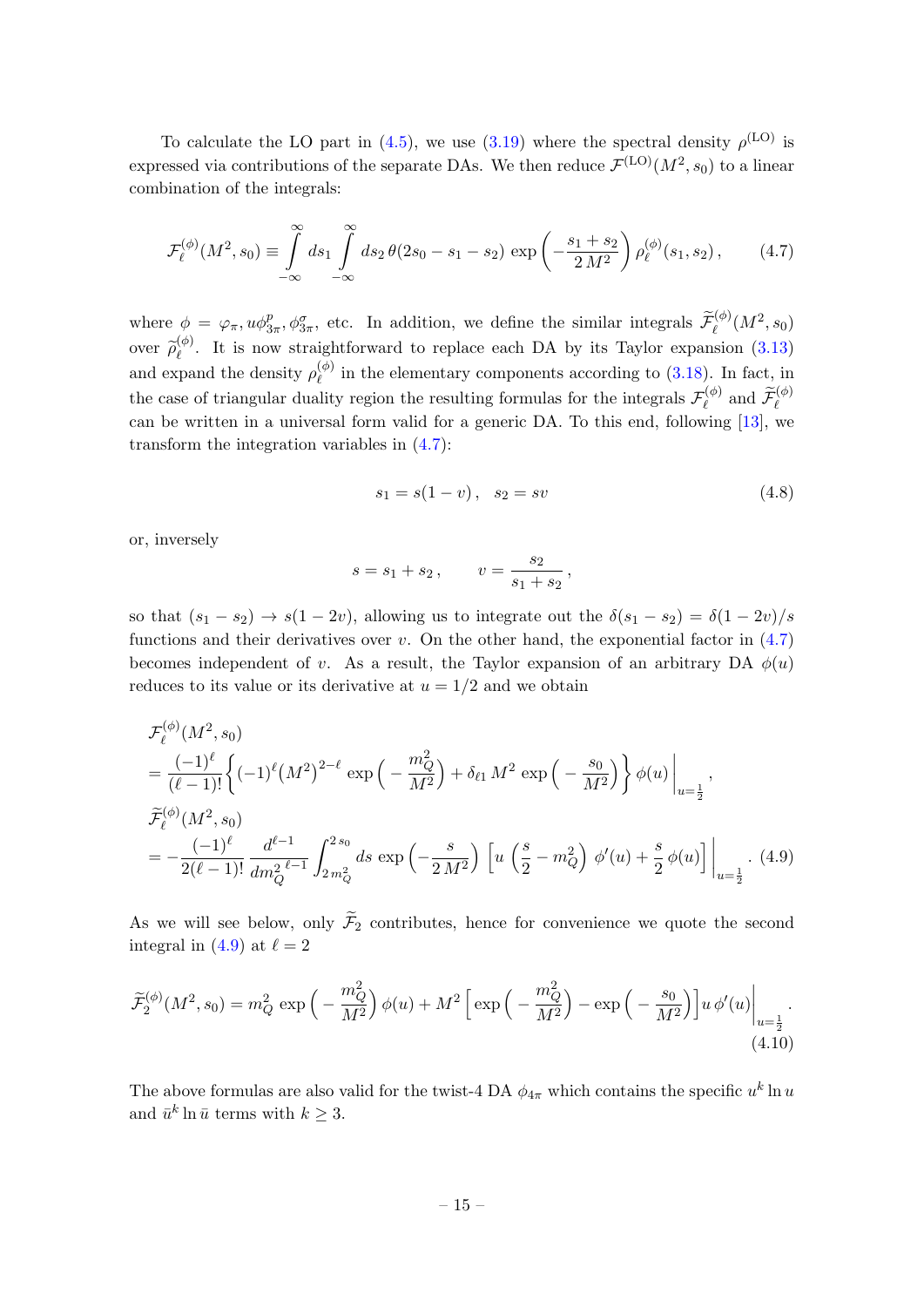Finally, the LO part of the LCSR in [\(4.5\)](#page-14-1) is obtained in a form of a linear combination of the separate DA contributions:

$$
\mathcal{F}^{(\text{LO})}(M^{2}, s_{0}) = f_{\pi} m_{Q}^{2} \left[ \mathcal{F}_{1}^{(\varphi_{\pi})} + \frac{\mu_{\pi}}{m_{Q}} \mathcal{F}_{1}^{(u\phi_{3\pi}^{p})} + \frac{1}{6} \frac{\mu_{\pi}}{m_{Q}} \left( 2 \mathcal{F}_{1}^{(\phi_{3\pi}^{p})} + m_{Q}^{2} \mathcal{F}_{2}^{(\phi_{3\pi}^{p})} + \tilde{\mathcal{F}}_{2}^{(\phi_{3\pi}^{p})} \right) \right)
$$

$$
-4 \frac{f_{3\pi}}{f_{\pi} m_{Q}} \left( \mathcal{F}_{1}^{(\overline{\Phi}_{3\pi})} - m_{Q}^{2} \mathcal{F}_{2}^{(\overline{\Phi}_{3\pi})} + \tilde{\mathcal{F}}_{2}^{(\overline{\Phi}_{3\pi})} \right) - \mathcal{F}_{2}^{(\psi_{4\pi})} - \frac{m_{Q}^{2}}{2} \mathcal{F}_{3}^{(\phi_{4\pi})} + \mathcal{F}_{2}^{(\overline{\Phi}_{4\pi})} \right] (M^{2}, s_{0}). \tag{4.11}
$$

Using [\(4.9\)](#page-15-1), we obtain a compact explicit expression which is straightforward to use in the numerical analysis of the LCSR  $(4.5)$ :

<span id="page-16-1"></span>
$$
\mathcal{F}^{(\text{LO})}(M^{2}, s_{0}) = f_{\pi} m_{Q}^{2} \left\{ M^{2} \left[ \exp \left( - \frac{m_{Q}^{2}}{M^{2}} \right) - \exp \left( - \frac{s_{0}}{M^{2}} \right) \right] \left[ \varphi_{\pi}(u) \right. \right.\left. + \frac{\mu_{\pi}}{m_{Q}} \left( u \, \phi_{3\pi}^{p} + \frac{1}{3} \, \phi_{3\pi}^{q} + \frac{1}{6} u \, \frac{d\phi_{3\pi}^{q}}{du} \right) (u) - \frac{4 f_{3\pi}}{f_{\pi} m_{Q}} \left( \overline{\Phi}_{3\pi} + u \, \frac{d\overline{\Phi}_{3\pi}}{du} \right) (u) \right] \right.\left. + \exp \left( - \frac{m_{Q}^{2}}{M^{2}} \right) \left[ \frac{\mu_{\pi} m_{Q}}{3} \, \phi_{3\pi}^{q} - \bar{\psi}_{4\pi} - \frac{1}{4} \, \frac{m_{Q}^{2}}{M^{2}} \, \phi_{4\pi} + \overline{\Phi}_{4\pi} \right] (u) \right\} \Big|_{u = \frac{1}{2}} . \tag{4.12}
$$

Comparing term by term this expression with the one obtained in [\[13\]](#page-39-0), we found that they coincide, although no explicit duality subtraction was applied to the twist-4 terms in [\[13\]](#page-39-0). In fact, the peculiar feature of the latter terms is that at equal Borel parameters the  $s_0$ -dependent terms vanish, as one can realize using the expressions for the double spectral density derived here and valid for a generic Taylor-expandable DA.

It remains to obtain the NLO part of [\(4.5\)](#page-14-1). We have to calculate  $\mathcal{F}^{(NLO)}(M^2,s_0)$  defined in [\(4.6\)](#page-14-2) by substituting the sum of the twist-2 and twist-3 NLO double spectral densities  $\rho^{(\text{tw2,NLO})}(s_1, s_2)$  and  $\rho^{(\text{tw3,NLO})}(s_1, s_2)$  presented in [\(B.1\)](#page-34-1) and [\(B.4\)](#page-34-2) of Appendix [B.](#page-34-0)

The resulting expressions of  $\mathcal{F}^{(NLO)}(M^2, s_0)$  for the triangular duality region reads:

<span id="page-16-2"></span>
$$
\mathcal{F}^{(\text{NLO})}(M^2, s_0) = f_{\pi} m_Q^2 \int_{2m_Q^2}^{2s_0} ds \exp\left(-\frac{s}{2M^2}\right) \times \left[ f^{(\text{tw2})} \left(\frac{s}{m_Q^2} - 2\right) + \left(\frac{\mu_{\pi}}{m_Q}\right) f^{(\text{tw3})} \left(\frac{s}{m_Q^2} - 2\right) \right], \quad (4.13)
$$

with the NLO contributions of twist-2 and twist-3:

<span id="page-16-0"></span>
$$
f^{(\text{tw2})}(\sigma) = 3 \left( 3 \ln \frac{m_Q^2}{\mu^2} - 4 \right) \left[ \delta(\sigma - 0^+) - \frac{1}{2} \right] + \frac{\pi^2}{2}
$$
  
+ 6 \text{Li}\_2\left(-\frac{\sigma}{2}\right) - 3 \text{Li}\_2\left(-\frac{\sigma}{\sigma + 2}\right) + 3 \text{Li}\_2\left(\frac{\sigma}{\sigma + 2}\right)   
+ \ln \frac{\sigma}{2} \left[ 3 \ln \frac{\sigma + 2}{2} - \frac{3}{2} \frac{\sigma(\sigma + 4) (3 \sigma + 10) + 24}{(\sigma + 2)^3} \right]   
+ 6 \ln(\sigma + 1) \frac{\sigma(\sigma + 1)}{(\sigma + 2)^3} - \frac{3}{4} \frac{3 \sigma^2 + 20 \sigma + 20}{(\sigma + 2)^2}, \tag{4.14}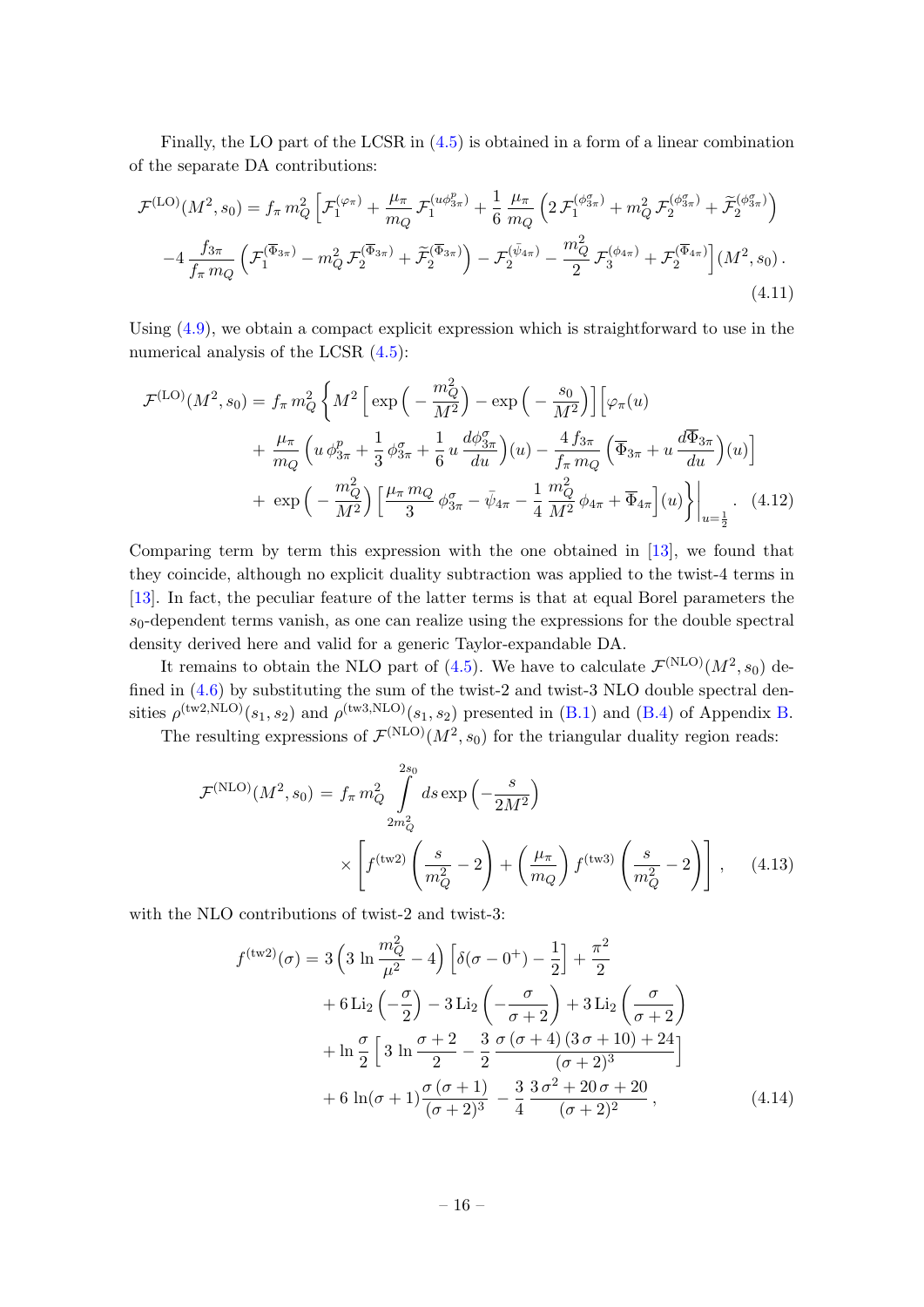<span id="page-17-1"></span>
$$
f^{(\text{tw3})}(\sigma) = \left(3 \ln \frac{m_Q^2}{\mu^2} - 4\right) \left[\delta(\sigma - 0^+) + 2\delta'(\sigma - 0^+)\right] + \left(\frac{4}{3}\pi^2 + 1\right)\delta(\sigma - 0^+) + \frac{\pi^2}{3} + 4 \text{Li}_2\left(-\frac{\sigma}{2}\right) - 2 \text{Li}_2\left(-\frac{\sigma}{\sigma + 2}\right) + 2 \text{Li}_2\left(\frac{\sigma}{\sigma + 2}\right) + \ln \frac{\sigma}{2} \left[2 \ln \frac{\sigma + 2}{2} + \frac{\sigma^2 + 4}{2(\sigma + 2)^2}\right] + 4 \ln(\sigma + 1)\frac{\sigma^2 + 2\sigma + 2}{\sigma(\sigma + 2)^2} + \ln \frac{\sigma + 2}{2}\left(\frac{\sigma}{8} - \frac{2}{\sigma}\right) + \frac{3\sigma^3 + 4\sigma^2 - 16\sigma - 16}{16(\sigma + 2)^2},
$$
(4.15)

where  $Li_2(x)$  is the Spence function. The expression for twist-2 part exactly matches the one given in [\[23\]](#page-39-6), whereas the expression of the twist-3 NLO correction [\(4.15\)](#page-17-1) obtained in the  $\overline{\text{MS}}$  scheme is a new result. To switch to the pole-mass scheme for the heavy quark, it is sufficient to add to [\(4.14\)](#page-16-0) and [\(4.15\)](#page-17-1) the terms  $\Delta f^{(\text{tw2})}(\sigma)$  and  $\Delta f^{(\text{tw3})}(\sigma)$ , respectively, given in [\(B.11\)](#page-36-1). As an additional check of our results, we have explicitly verified that the factorization-scale independence of both the twist-2 and twist-3 terms in the LCSR [\(4.5\)](#page-14-1) at  $O(\alpha_s^2)$  in the asymptotic limit.

The LCSR [\(4.5\)](#page-14-1) for the strong  $H^*H\pi$  coupling, where  $H = B$  or D and, respectively,  $m_Q = m_b$  or  $m_c$  with the LO and NLO terms given in [\(4.12\)](#page-16-1) and [\(4.13\)](#page-16-2) is now complete for the triangular duality region and ready for the numerical analysis.

#### <span id="page-17-0"></span>5 Numerical results

To extract the strong couplings  $g_{D^*D\pi}$  and  $g_{B^*B\pi}$  from the LCSR [\(4.5\)](#page-14-1), we need to divide out the decay constants of the pseudoscalar and vector heavy-light mesons. Here we will use two different procedures. The first one, applied in many LCSR applications, prescribes that, instead of adopting the fixed numerical values, one substitutes in [\(4.5\)](#page-14-1) the two-point QCD sum rules for decay constants  $f_H$  and  $f_{H^*}$  ( $H = D, B$ ). These sum rules presented in Appendix  $C$  are taken from  $[28]$ . For consistency, following the arguments presented in [\[13,](#page-39-0) [23\]](#page-39-6), the two-point sum rules are taken  $^2$  $^2$  at NLO, enabling a partial cancellation of perturbative corrections on both sides of  $(4.5)$ . As a second, independent option, we will use the lattice QCD values for the charmed and bottom meson decay constants. Specifically, we will employ the latest  $N_f = 2 + 1 + 1$  results: the averages for the heavy pseudoscalar mesons from [\[41\]](#page-40-10) and the ratios of the vector and pseudoscalar meson decay constants obtained in [\[42\]](#page-40-11),

<span id="page-17-3"></span>
$$
f_D = 212.0 \pm 0.7 \,\text{MeV}, \qquad f_B = 190.0 \pm 1.3 \,\text{MeV},
$$
  
\n
$$
f_{D^*}/f_D = 1.078 \pm 0.036, \qquad f_{B^*}/f_B = 0.958 \pm 0.022.
$$
 (5.1)

Furthermore, we have to specify the parameters entering the LCSR [\(4.5\)](#page-14-1) and the auxiliary two-point sum rules for decay constants. The QCD input, including the quarkgluon coupling, the quark masses in  $\overline{\text{MS}}$  scheme and the vacuum condensate densities,

<span id="page-17-2"></span><sup>&</sup>lt;sup>2</sup>Note that in the previous analysis  $\boxed{23}$  the perturbative correction to the quark condensate contribution in the two-point sum rules was absent and is included now.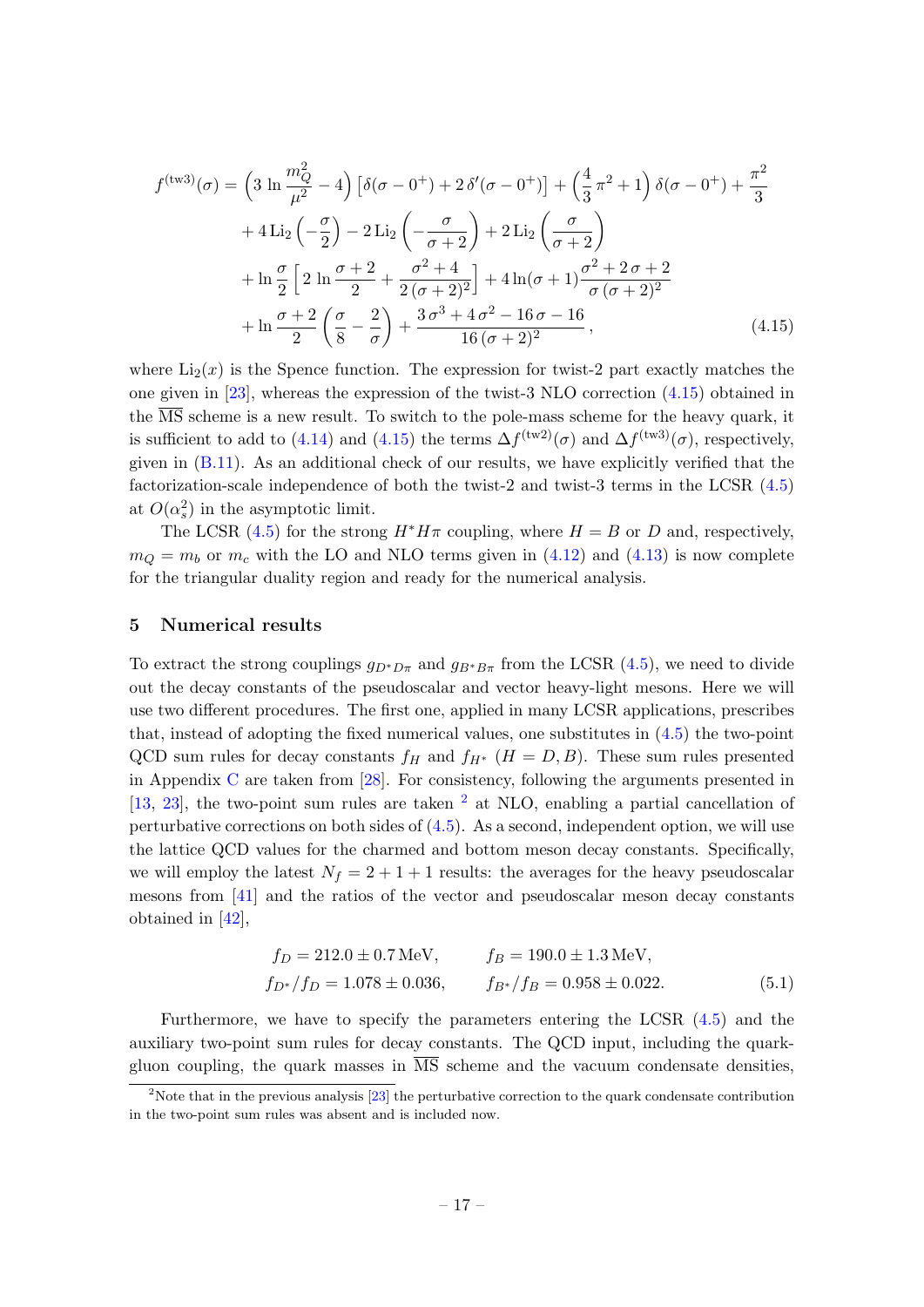| parameter                                                                    | input value                                | [Ref.]               | rescaled values                                                                                                        |  |  |  |
|------------------------------------------------------------------------------|--------------------------------------------|----------------------|------------------------------------------------------------------------------------------------------------------------|--|--|--|
| quark-gluon coupling and quark masses                                        |                                            |                      |                                                                                                                        |  |  |  |
| $\alpha_s(m_Z)$<br>$0.1179 \pm 0.0010$                                       |                                            |                      | $\alpha_s(1.5 \,\text{GeV}) = 0.3479_{-0.0096}^{+0.0100}$<br>$\alpha_s(3.0 \,\text{GeV}) = 0.2531^{+0.0050}_{-0.0048}$ |  |  |  |
| $\overline{m}_c(\overline{m}_c)$                                             | $1.280 \pm 0.025 \text{ GeV}$              | $\left 3\right $     | $\overline{m}_c(1.5 \,\text{GeV}) = 1.202 \pm 0.023 \,\text{GeV}$                                                      |  |  |  |
| $\overline{m}_b(\overline{m}_b)$                                             | $4.18 \pm 0.03 \text{ GeV}$                |                      | $\overline{m}_b(3.0 \,\text{GeV}) = 4.46 \pm 0.04 \,\text{GeV}$                                                        |  |  |  |
| $(\overline{m}_u + \overline{m}_d)(2 \text{ GeV})$                           | $6.78 \pm 0.08$ MeV                        | $\left 3, 41\right $ | $(\overline{m}_u + \overline{m}_d)(1.5 \text{ GeV}) = 7.40 \pm 0.09 \text{ MeV}$                                       |  |  |  |
|                                                                              |                                            |                      | $(\overline{m}_u + \overline{m}_d)(3.0 \text{ GeV}) = 6.14 \pm 0.07 \text{ MeV}$                                       |  |  |  |
| condensates                                                                  |                                            |                      |                                                                                                                        |  |  |  |
| $-(286 \pm 23 \text{ MeV})^3$<br>$\langle \bar{q}q \rangle (2 \,\text{GeV})$ |                                            | $\left[41\right]$    | $\langle \bar{q}q \rangle (1.5 \,\text{GeV}) = -(279 \pm 22 \,\text{MeV})^3$                                           |  |  |  |
|                                                                              |                                            |                      | $\langle \bar{q}q \rangle (3.0 \,\text{GeV}) = -(295 \pm 24 \,\text{MeV})^3$                                           |  |  |  |
| $\langle GG \rangle$                                                         | $0.012_{-0.012}^{+0.006}$ GeV <sup>4</sup> |                      |                                                                                                                        |  |  |  |
| $m_0^2$                                                                      | $0.8 \pm 0.2 \text{ GeV}^2$                | 44                   |                                                                                                                        |  |  |  |
| $r_{vac}$                                                                    | $0.55 \pm 0.45$                            |                      |                                                                                                                        |  |  |  |

<span id="page-18-0"></span>Table 1. QCD parameters used in the LCSRs and two-point sum rules.

is listed in Table [1.](#page-18-0) We adopt a very precise value of the light-quark mass combination  $(m_u + m_d)$  determined in lattice QCD [\[41\]](#page-40-10) (see the average in the quark-mass review of [\[3\]](#page-38-1)). We also adopt the current interval of the quark condensate [\[41\]](#page-40-10) which is consistent with the Gell-Mann-Oakes-Renner relation. The running of the QCD coupling and quark masses is performed with the four-loop accuracy  $\begin{bmatrix}43\end{bmatrix}$  and the matching scales between  $n_f = 5 (n_f = 4)$  and  $n_f = 4 (n_f = 3)$  are, respectively 4.2 GeV and 1.3 GeV.

Let us discuss now our choice for the input parameters of pion DAs. In the LO part [\(4.12\)](#page-16-1) of the LCSR, we encounter the values of the DAs or their derivatives at the middle point  $u = 1/2$ . Note that the midpoint value of a given DA is determined by a complete set of the coefficients in the conformal expansion, so that the LCSR [\(4.5\)](#page-14-1) provides an additional source of information on the structure of DAs. In this respect it is different from the LCSRs for the  $B \to \pi$  and  $D \to \pi$  form factors, where the pion DAs are weighted by the Borel exponent and integrated over the duality interval. On the other hand, since the NLO part of the LCSR is calculated for the asymptotic twist-2 and twist-3 two-particle DAs, the only inputs necessary for a numerical evaluation of  $(4.13)$  are the normalization factors of these DAs given, respectively, by the pion decay constant  $f_{\pi}$  and by the parameter  $\mu_{\pi}$  defined in [\(2.5\)](#page-4-3).

The key parameter of the LO twist-2 part of LCSR [\(4.5\)](#page-14-1) is the value of  $\varphi_{\pi}(1/2,\mu)$ .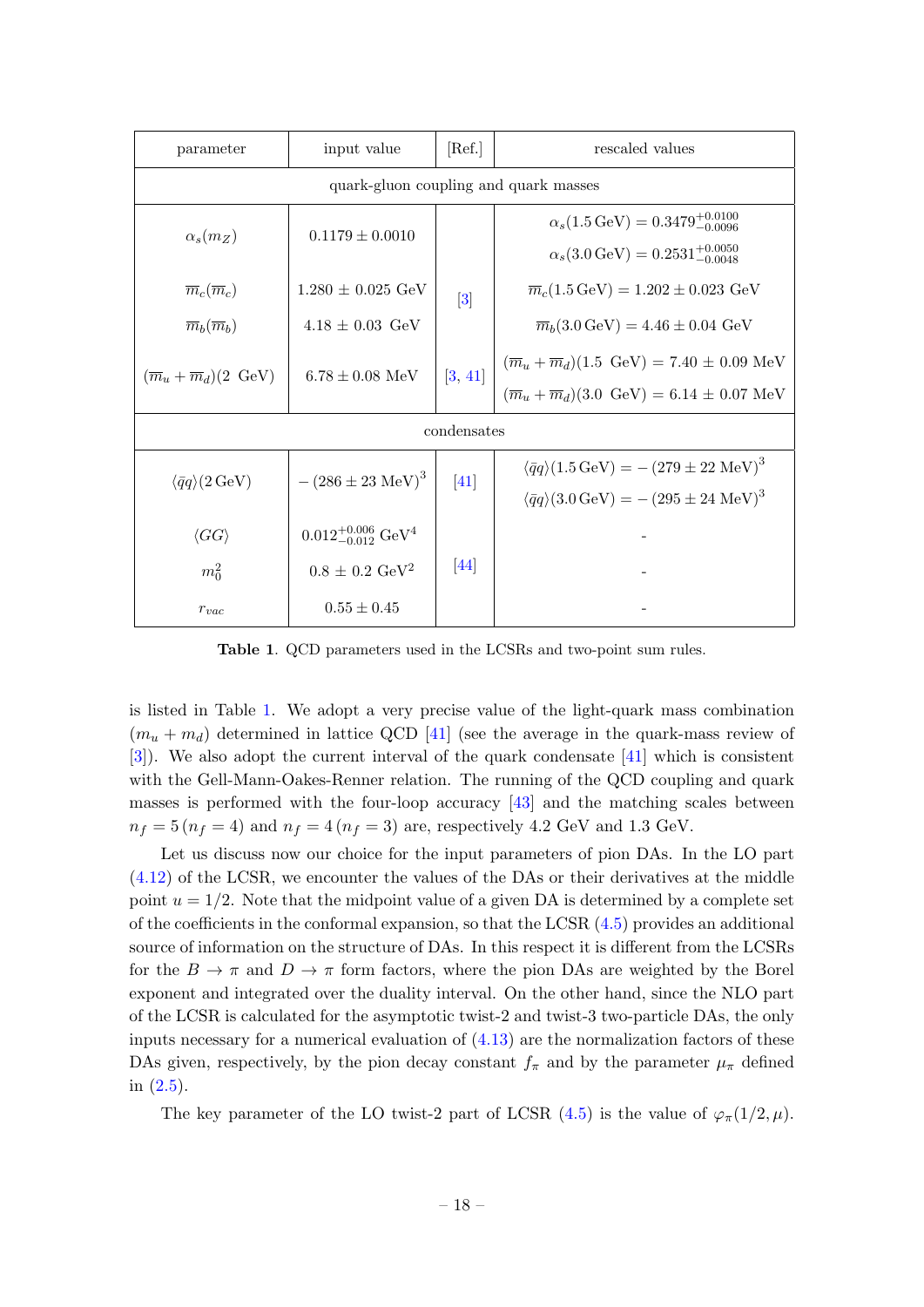Expanding this DA in the Gegenbauer polynomials according to  $(A.1)$ , we find

<span id="page-19-2"></span>
$$
\varphi_{\pi}(1/2, 1 \,\text{GeV}) = 1.5 - 2.25 \, a_2 + 2.8125 \, a_4 - 3.28125 \, a_6 + 3.69141 \, a_8 + \dots \tag{5.2}
$$

Hereafter, unless the renormalization scale  $\mu$  is explicitly shown, we denote by  $a_n$  the Gegenbauer moments taken at the scale  $\mu = 1$  GeV. We see that the midpoint value of the twist-2 DA contains a sign alternating series of all Gegenbauer moments with slowly growing numerical coefficients. At larger scales, the moments decrease, e.g.:

$$
\varphi_{\pi}(1/2, 3 \text{ GeV}) \simeq 1.5 - 1.471 a_2 + 1.515 a_4 - 1.553 a_6 + 1.585 a_8 + \dots,
$$
 (5.3)

where the scale dependence calculated using  $(A.2)$  is absorbed in the numerical coefficients. At  $\mu \to \infty$ , the value of  $\varphi_{\pi}(1/2)$  approaches its asymptotic limit equal to 3/2. Still, at finite scales,  $\varphi_{\pi}(1/2)$  is an important indicator of the nonasymptotic effects, complementing the available knowledge of the lowest Gegenbauer moments.

Currently, only the second moment  $a_2$  of the pion DA is accessible in QCD on the lattice. We will use the latest quite accurate result:

<span id="page-19-0"></span>
$$
a_2(2 \,\text{GeV}) = 0.116^{+0.019}_{-0.020} \tag{5.4}
$$

obtained in [\[45\]](#page-40-14). From the same analysis, higher Gegenbauer moments cannot be extracted reliably, e.g. for  $a_4$  only a preliminary value is quoted, which will not be considered here. To estimate and/or constrain the values of  $a_{n>4}$ , one has to resort to the phenomenologically viable models of  $\varphi_{\pi}(u)$  expanding them in Gegenbauer polynomials.

To choose the input value of  $\varphi_{\pi}(1/2)$ , we adopt two such models. The first one denoted here as Model 1 was suggested in [\[45\]](#page-40-14):

<span id="page-19-1"></span>Model 1: 
$$
\varphi_{\pi}(u) = \frac{\Gamma(2 + 2\alpha_{\pi})}{[\Gamma(1 + \alpha_{\pi})]^2} u^{\alpha_{\pi}} (1 - u)^{\alpha_{\pi}}.
$$
 (5.5)

Its single free parameter is fixed by equating the second Gegenbauer moment of this model to the lattice QCD result [\(5.4\)](#page-19-0), yielding  $\alpha_{\pi}(2 \text{ GeV}) = 0.585_{-0.055}^{+0.061}$ . In addition, the first inverse moment of this DA is

$$
\int_{0}^{1} du \frac{\varphi_{\pi}(u, 2 \,\text{GeV})}{1 - u} = 2 + \frac{1}{\alpha_{\pi}(2 \,\text{GeV})} = 3.71^{+0.18}_{-0.16}.
$$
\n(5.6)

The corresponding midpoint value of the DA [\(5.5\)](#page-19-1) is given in Table [2.](#page-20-0) Note that the inverse moment serves as the main input in the QCD calculation of the photon-pion transition form factor  $[46-49]$  $[46-49]$ . As noted in  $[45]$ , applying this method with the above value, one achieves a good description of data on this form factor.

Our Model 2 is of a different origin and is based on the comparison of the LCSR for the pion electromagnetic form factor [\[50\]](#page-41-1) with the experimental data. We use the results of the recent analysis [\[51\]](#page-41-2), where a dispersion relation and the data in the timelike region are used to reproduce the pion form factor in the spacelike region. These results are then used to fit the LCSR form factor calculated to the twist-2 NLO accuracy including the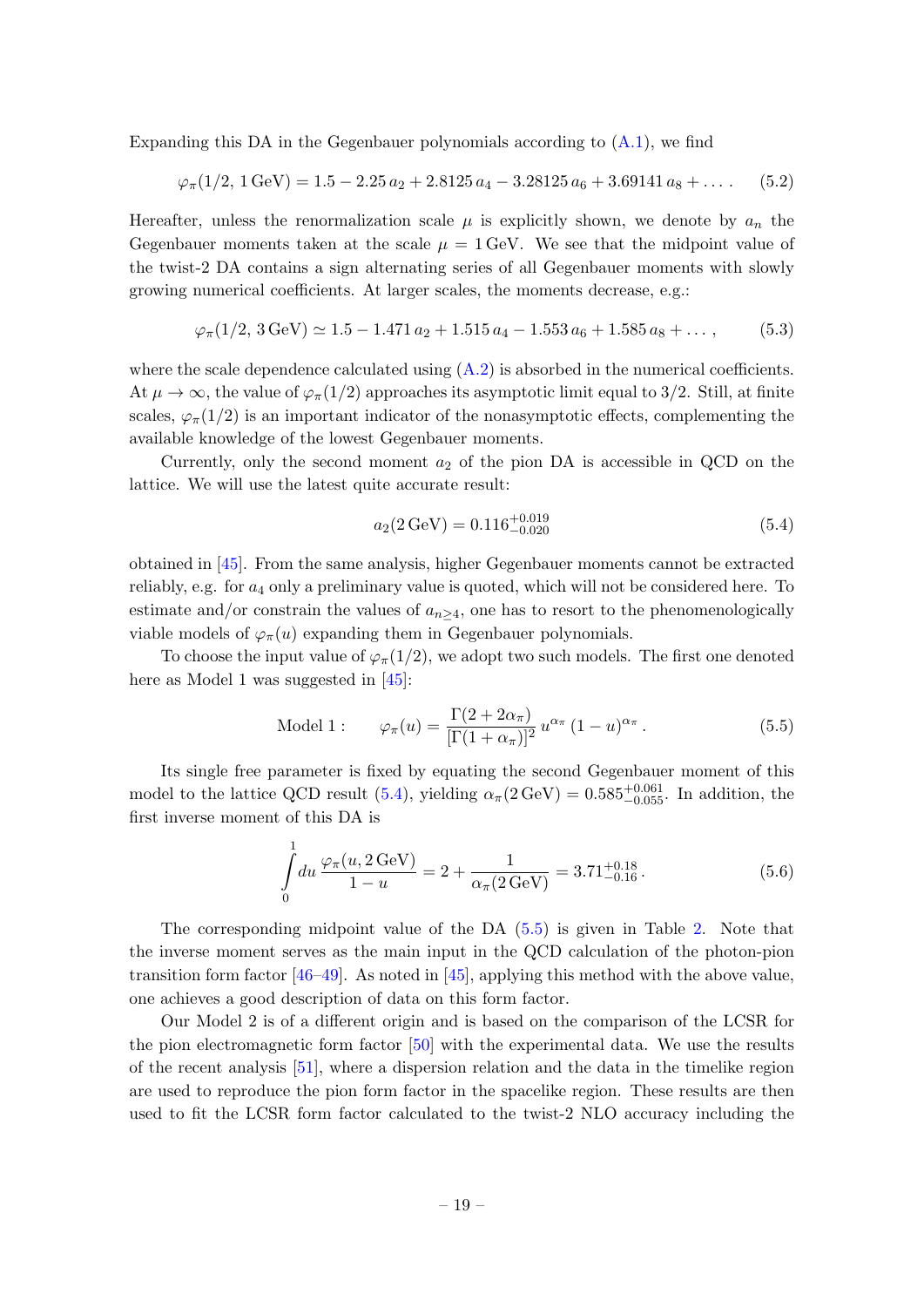| Twist                       | Parameter                            | input value                                 | Source [Ref.]                               | rescaled values                                                                                                                                      |
|-----------------------------|--------------------------------------|---------------------------------------------|---------------------------------------------|------------------------------------------------------------------------------------------------------------------------------------------------------|
|                             | $f_{\pi}$                            | $130.4 \text{ MeV}$                         | $\left 3\right $                            |                                                                                                                                                      |
| $\mathcal{D}_{\mathcal{L}}$ | $\varphi_{\pi}(1/2, 2 \,\text{GeV})$ | $1.31 \pm 0.03$                             | Model 1 $[45]$                              | $\varphi_{\pi}(1/2, 1.5 \,\text{GeV}) = 1.31^{+0.03}_{-0.02}$<br>$\varphi_{\pi}(1/2,3.0 \,\text{GeV}) = 1.34^{+0.02}_{-0.02}$                        |
|                             | $\varphi_{\pi}(1/2, 1 \,\text{GeV})$ | $0.99 \pm 0.36$                             | Model $2\; [51]$                            | $\varphi_{\pi}(1/2, 1.5 \,\text{GeV}) = 1.09 \pm 0.26$<br>$\varphi_{\pi}(1/2,3.0 \,\text{GeV}) = 1.18 \pm 0.19$                                      |
|                             | $\mu_{\pi}(2 \,\text{GeV})$          | $2.87 \pm 0.03 \text{ GeV}$                 | $\frac{m_{\pi}^2}{m_{\pi}+m_{\pi}}$ [3, 41] | $\mu_{\pi}(1.5 \,\text{GeV}) = 2.63 \pm 0.03 \,\text{GeV}$<br>$\mu_{\pi}(3.0 \,\text{GeV}) = 3.17 \pm 0.04 \,\text{GeV}$                             |
| 3                           | $f_{3\pi}(1 \,\text{GeV})$           | $(4.5 \pm 1.5) \cdot 10^{-3} \text{ GeV}^2$ | $[34]$                                      | $f_{3\pi}(1.5 \,\text{GeV}) = (3.6 \pm 1.2) \cdot 10^{-3} \text{ GeV}^2$<br>$f_{3\pi}(3.0 \,\text{GeV}) = (2.8 \pm 0.9) \cdot 10^{-3} \text{ GeV}^2$ |
|                             | $\omega_{3\pi}$ (1 GeV)              | $-1.5 \pm 0.7$                              |                                             | $\omega_{3\pi}(1.5 \,\text{GeV}) = -1.2 \pm 0.6$<br>$\omega_{3\pi}(3.0 \,\text{GeV}) = -1.0 \pm 0.5$                                                 |
| $\overline{4}$              | $\delta_{\pi}^2(1 \,\text{GeV})$     | $0.18 \pm 0.06 \text{ GeV}^2$               | $[34]$                                      | $\delta_{\pi}^2(1.5 \,\text{GeV}) = 0.16 \pm 0.05$<br>$\delta_{\pi}^2(3.0 \,\text{GeV}) = 0.14 \pm 0.05$                                             |
|                             | $\epsilon_{\pi}$ (1 GeV)             | $0.5 \pm 0.3$                               |                                             | $\epsilon_{\pi}$ (1.5 GeV) = 0.4 ± 0.2<br>$\epsilon_{\pi}$ (3.0 GeV) = 0.3 ± 0.2                                                                     |

<span id="page-20-0"></span>Table 2. Parameters of pion DAs.

subleading twist-4,6 terms. Among various versions of the fitted twist-2 DAs we choose the optimal one with the first three moments in the Gegenbauer expansion  $(A.1)$ . The fit results obtained in [\[51\]](#page-41-2) at the scale of 1 GeV are

Model 2 :  $a_2 = 0.270 \pm 0.047$ ,  $a_4 = 0.179 \pm 0.060$ ,  $a_6 = 0.123 \pm 0.086$ , (5.7)

with the correlation matrix:

$$
\begin{pmatrix} 1.0 & -0.15 & -0.13 \\ -0.15 & 1.0 & -0.13 \\ -0.13 & -0.13 & 1.0 \end{pmatrix}.
$$
 (5.8)

The corresponding input value of  $\varphi_{\pi}(1/2, 1 \,\text{GeV})$  is given in Table [2.](#page-20-0)

In the same Table we specify the input parameters entering the pion twist-3 and twist-4 DAs presented in Appendix [A.](#page-32-0) These DAs were worked out in [\[34\]](#page-40-3) to the next-to-leading order of conformal expansion. Their normalization and nonasymptotic coefficients at  $\mu = 1$ GeV used as an input here were calculated from the two-point QCD sum rules (see [\[34\]](#page-40-3) and references therein). We notice, in particular, the relative smallness of the twist-3 parameter  $f_{3\pi}$ , which determines the nonasymptotic part of the two-particle DAs and the normalization of the three-particle DA. Hence, the large twist-3 contribution to LCSR is, to a good precision, determined by the asymptotic two-particle DAs  $\phi_3^p$  $n_{3\pi}^p$  and  $\phi_{3\pi}^{\sigma}$  at the midpoint. Here we greatly benefit from the very accurate value of the twist-3 normalization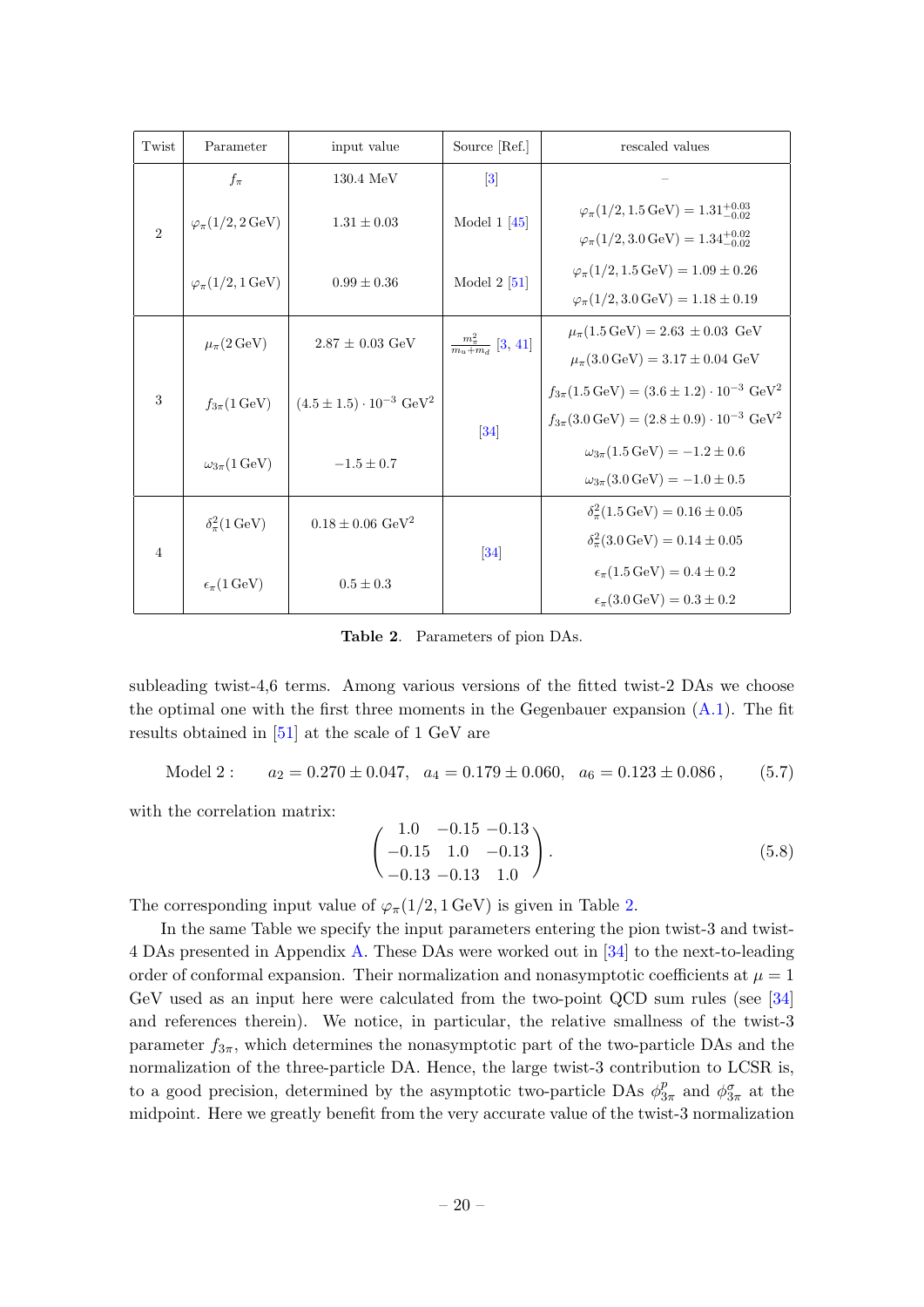parameter  $\mu_{\pi}$  which is determined by the light-quark masses. Note at the same time that the  $O((m_u+m_d)^2/m_\pi^2)$  correction to the ratio of normalization factors for  $\phi_{3\pi}^{\sigma}$  and  $\phi_{3\pi}^{\rho}$  $3\pi$ is still small enough to be neglected safely. The contributions of the twist-4 two- and three-particle DAs, as we will see, are altogether strongly suppressed. Therefore, there is no compelling reason to go beyond the current accuracy, and e.g., calculate the NLO corrections to the twist-4 part, which is technically a challenging task.

To complete the choice of the input, we take the meson masses from [\[3\]](#page-38-1), considering, for definiteness, the strong coupling  $\langle D^{*+}\pi^-|D^0\rangle$  and, correspondingly,  $\langle \bar{B}^{*0}\pi^-|B^-\rangle$  in [\(2.1\)](#page-4-1). All other couplings with different combinations of charges are related to the above ones via the isospin symmetry (see e.g.  $[13]$ ). Finally, we specify the variable parameters of the LCSR  $(4.5)$ , which include: the renormalization scale of the quark-gluon coupling and quark masses, the factorization scale, the Borel parameters and the quark-hadron duality thresholds. Since we perform the calculations at finite masses, these scales and thresholds are evidently different in the sum rules involving charmed and bottom mesons. On the other hand, heavy-quark spin symmetry allows us to equate certain scales, most importantly, the Borel parameters in the  $H$  and  $H^*$  channels. The chosen default values and intervals of all relevant scales and thresholds are presented in Table [3.](#page-21-0) Here we follow

| Parameter                       | [Ref.]                  |                              |  |  |  |
|---------------------------------|-------------------------|------------------------------|--|--|--|
|                                 | charmed meson sum rules |                              |  |  |  |
| $\mu$ (GeV)                     | $1.5(1.0-3.0)$          |                              |  |  |  |
| $M^2$ (GeV <sup>2</sup> )       | $4.5(3.5-5.5)$          | $\left[ 22\right]$           |  |  |  |
| $s_0$ (GeV <sup>2</sup> )       | $7.0(6.5 - 7.5)$        |                              |  |  |  |
| $\bar{M}^2$ (GeV <sup>2</sup> ) | $2.0(1.5-2.5)$          |                              |  |  |  |
| $\bar{s}_0$ (GeV <sup>2</sup> ) | 5.6                     | [28]                         |  |  |  |
| $\bar{s}_0^*(\text{GeV}^2)$     | 6.2                     |                              |  |  |  |
| bottom meson sum rules          |                         |                              |  |  |  |
| $\mu$ (GeV)                     | $3.0(2.5-4.5)$          |                              |  |  |  |
| $M^2$ (GeV <sup>2</sup> )       | $16.0(12.0-20.0)$       | $\left\lceil 52\right\rceil$ |  |  |  |
| $s_0$ (GeV <sup>2</sup> )       | $37.5(35.0 - 40.0)$     |                              |  |  |  |
| $\bar{M}^2$ (GeV <sup>2</sup> ) | $5.5(4.5-6.5)$          |                              |  |  |  |
| $\bar{s}_0$ (GeV <sup>2</sup> ) | 33.9                    | [28]                         |  |  |  |
| $\bar{s}_0^*(\text{GeV}^2)$     | 34.1                    |                              |  |  |  |

<span id="page-21-0"></span>**Table 3.** The renormalization scale  $\mu$ , Borel parameters  $M^2$  and  $\overline{M}^2$  and duality thresholds  $s_0$ and  $\bar{s}_0$  ( $\bar{s}_0^*$ ) used, respectively in the LCSR and the two-point sum rules for the H ( $H^*$ ) decay constants for both charmed and bottom mesons.

the numerical analysis of the related LCSRs for the  $D \to \pi$  and  $B \to \pi$  form factors. More specifically, we employ for the charm and bottom cases of  $(4.5)$  the same variable scales and thresholds as, respectively, in [\[22\]](#page-39-5) and [\[52\]](#page-41-3). The compelling argument is that we deal here with the same underlying correlation function and the same light-cone OPE as in the form factor sum rules. Also, the renormalization scales of  $\alpha_s$  and quark masses are taken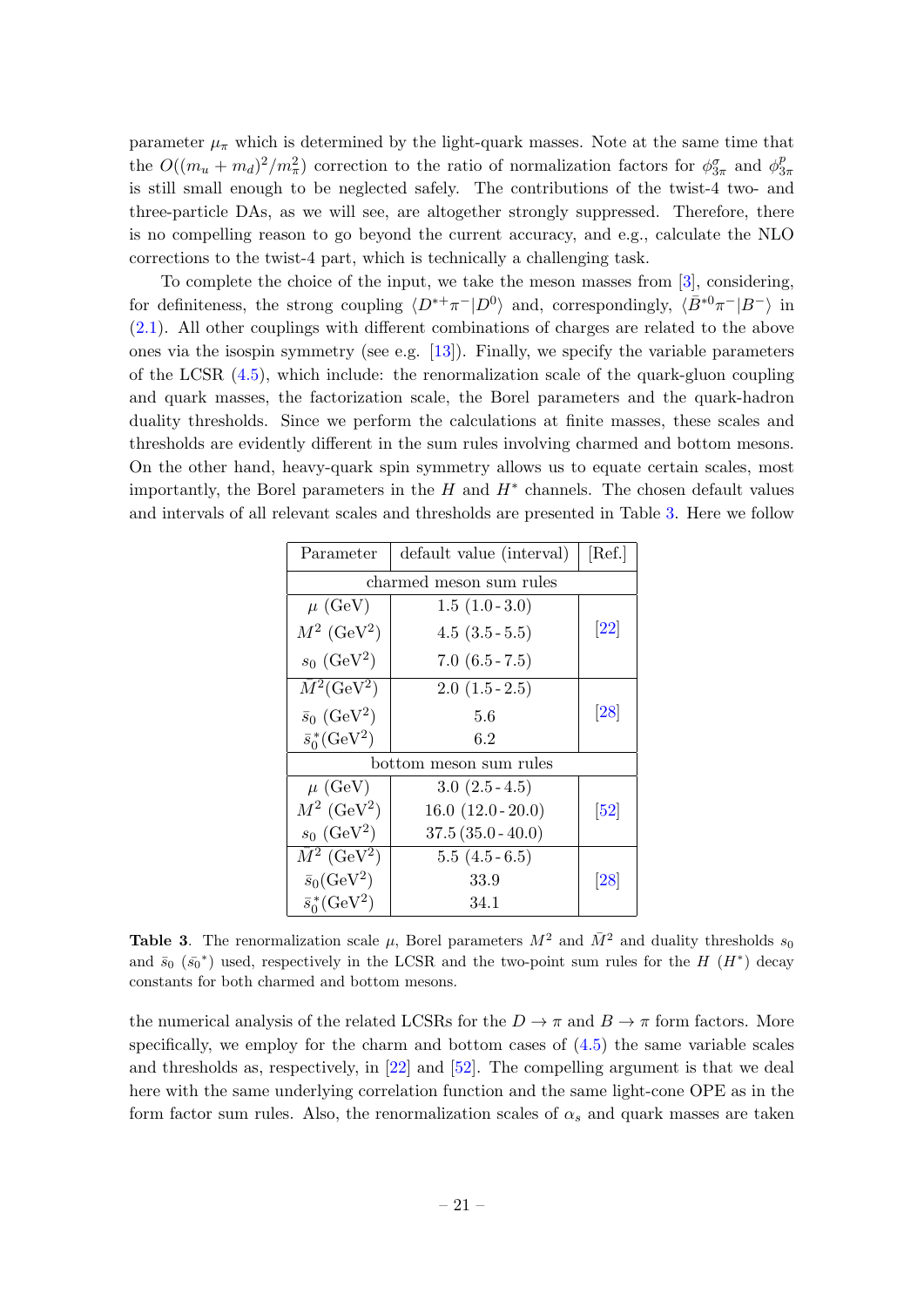equal to the factorization scale  $\mu$  appearing in the OPE of the correlation function  $3$  [\(2.3\)](#page-4-2). In the adopted approximation the factorization scale reveals itself in the nonasymptotic components of DAs in the LO part, while in the NLO part we use the asymptotic DAs. For consistency, the same scale is used in the corresponding two-point sum rules for  $f_H$ and  $f_{H^*}$ .

In Tables [1](#page-18-0) and [2,](#page-20-0) apart from the input values of the scale-dependent parameters at a given reference scale  $\mu = 2.0$  GeV or  $\mu = 1.0$  GeV, we also present, for convenience, their rescaled values at  $\mu = 1.5$  GeV and  $\mu = 3.0$  GeV, to be used in the sum rules with charmed and bottom mesons, respectively. Note that the midpoint value of the twist-2 DA can be rescaled only if it is expressed as a linear combination of multiplicatively renormalizable Gegenbauer moments, because the latter possess different anomalous dimensions. Hence, for the Model 1 we first calculate the Gegenbauer moments of the DA in [\(5.5\)](#page-19-1), and then, forming the expansion, rescale each moment according to [\(A.2\)](#page-32-3). For the Model 2 the rescaling is straightforward. The resulting values of  $\varphi_{\pi}(1/2)$  for both models are presented in Table [2](#page-20-0) at the two default scales, together with the parameters used for the twist-3 and twist-4 DAs. The formulas determining the scale dependence of the latter can be found e.g. in the Appendix A of [\[21\]](#page-39-12). As already mentioned above, the intervals of Borel parameter, as well as the values of threshold parameters in the LCSR [\(4.5\)](#page-14-1) are the same as in the LCSR analyses for  $D \to \pi$  [\[22\]](#page-39-5) and  $B \to \pi$  [\[52\]](#page-41-3) form factors. In each of these analyses, the duality threshold was adjusted by fitting the differentiated sum rule to the heavy meson mass. The Borel parameters and duality thresholds in the two-point sum rules for the  $H^{(*)}$ decay constants are taken from [\[28\]](#page-39-11).

With the input specified above, we calculate first the product of the strong coupling and decay constants from the sum rule [\(4.5\)](#page-14-1). The results are presented in Table [4](#page-23-0) at the central input and at default scales, including also the separate twist and NLO contributions. The twist-2 and twist-3 contributions are at the same level, similar as in the LCSRs for heavy-tolight form factors. In the twist-2 LO part of LCSR [\(4.5\)](#page-14-1) the contributions of nonasymptotic terms are quite noticeable, as can be seen from comparison of the results for the two different DA models. At the same time, the share of asymptotic DAs constitutes 93% (87%) of the twist-3 LO contribution for the bottom (charmed) meson case. The convergence of the OPE is supported by the smallness of the twist-4 contributions. In addition, as already mentioned, the twist-5 and twist-6 terms in the OPE of the correlation function [\(2.3\)](#page-4-2) obtained in the factorizable approximation in [\[26\]](#page-39-9) have negligible impact, allowing us to neglect them here. On the other hand, as seen from Table [4,](#page-23-0) the NLO contributions are appreciable, reaching e.g. for the bottom meson case the level of  $20\%$  (35%) for twist 2 (twist 3). The results presented in this Table correspond to our default choice of the triangle duality region in the  $(s_1, s_2)$  plane, described by the parameterization  $(4.2)$  at  $\alpha = 1/2$ . In addition, to investigate how the choice of the duality region influences the LCSR, we calculated the NLO terms at the same default value of  $s_0$  for two other choices of the region corresponding to  $\alpha = 1$  and  $\alpha = 2$ . The results are presented in Table [5.](#page-23-1) We see that deviations with respect to the choice of triangle region are at the level of a few percent

<span id="page-22-0"></span><sup>&</sup>lt;sup>3</sup>Note that the currents  $j_{\mu}$  and  $j_{5}$  in [\(2.3\)](#page-4-2) are renormalization invariant.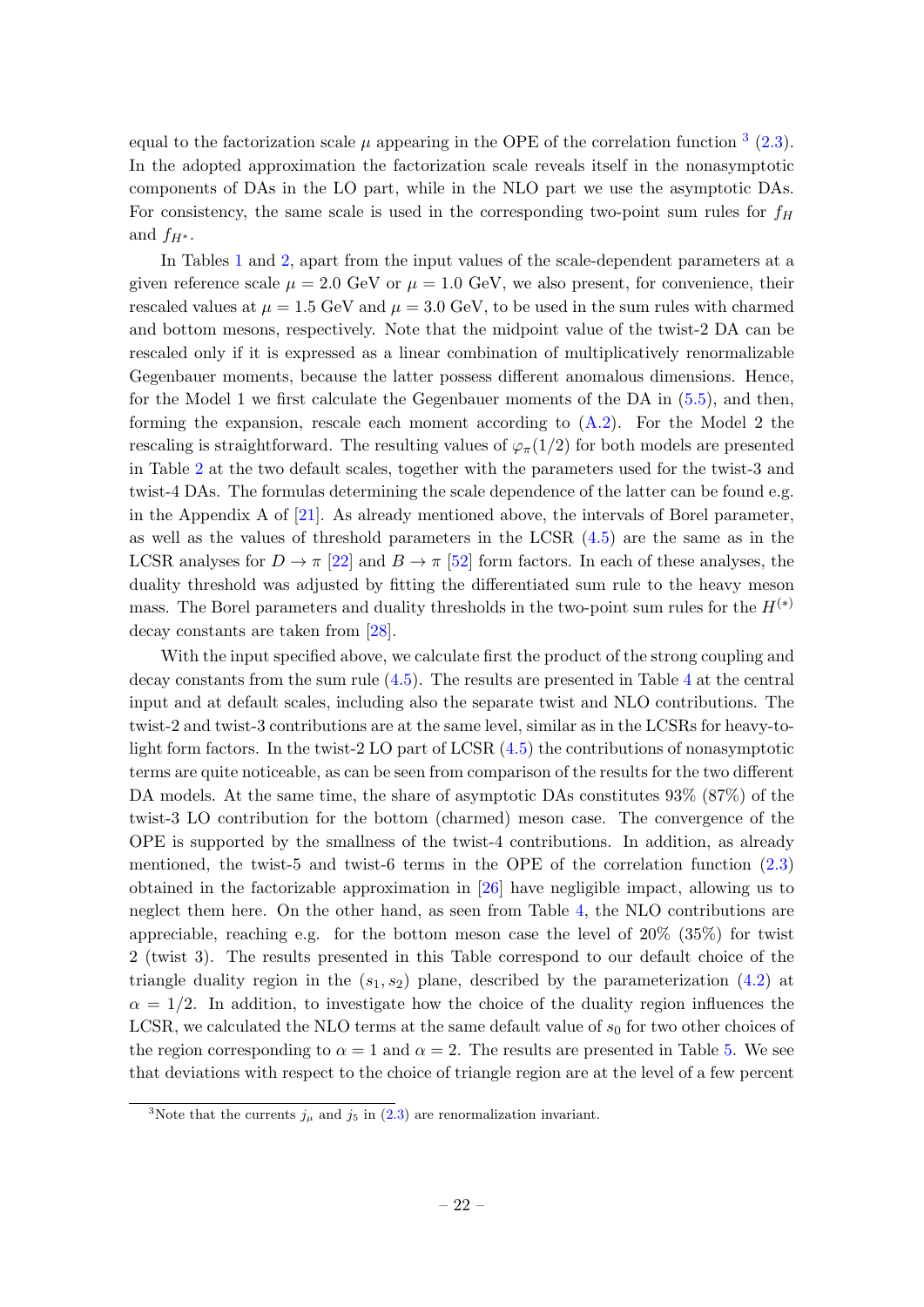| LCSR result                 | tw $2$ LO            |       |       | tw 2 NLO $\vert$ tw 3 LO $\vert$ tw 3 NLO $\vert$ | tw <sub>4</sub> | total |
|-----------------------------|----------------------|-------|-------|---------------------------------------------------|-----------------|-------|
| $f_D\,f_{D^*}\,g_{D^*D\pi}$ | $0.188$ (Model 1)    | 0.049 | 0.333 | 0.115                                             | $-0.001$        | 0.684 |
| $[GeV^2]$                   | $0.156$ (Model 2)    |       |       |                                                   |                 | 0.652 |
| $f_B f_{B^*} g_{B^*B\pi}$   | $0.416$ (Model 1)    | 0.081 | 0.395 | 0.148                                             | $-0.004$        | 1.037 |
| $[GeV^2]$                   | $\,$ 0.367 (Model 2) |       |       |                                                   |                 | 0.988 |

<span id="page-23-0"></span>Table 4. Numerical results at the central input.

of the total values of both  $f_D f_{D^*} g_{D^*D\pi}$  and  $f_B f_{B^*} g_{B^*B\pi}$ . We include this deviation into the total uncertainty for the predicted strong couplings  $g_{D^*D\pi}$  and  $g_{B*B\pi}$ .



Figure 2. Scale dependence of the products  $f_D f_{D^*} g_{D^*D\pi}$  and  $f_B f_{B^*} g_{B^*D\pi}$  calculated from LCSR. Displayed are the total values and separate twist-2 and twist-3 contributions for Model 1 of the twist-2 pion DA and at central values of all other input parameters.

| LCSR result                                   | $\alpha$       | tw $2 NLO$ | tw 3 NLO |
|-----------------------------------------------|----------------|------------|----------|
|                                               | 1/2            | 0.056      | 0.128    |
| $f_D f_{D^*} g_{D^*D\pi}$ [GeV <sup>2</sup> ] |                | 0.049      | 0.115    |
|                                               | 2              | 0.038      | 0.093    |
|                                               | 1/2            | 0.090      | 0.158    |
| $f_B f_{B^*} g_{B^*B\pi}$ [GeV <sup>2</sup> ] |                | 0.081      | 0.148    |
|                                               | $\overline{2}$ | 0.066      | 0.131    |

<span id="page-23-1"></span>Table 5. Numerical results for different duality regions at central values of parameters.

To finally obtain these couplings, we divide out the heavy-meson decay constants applying the two different methods described above: we either use the two-point sum rules or the lattice QCD results listed in [\(5.1\)](#page-17-3). For comparison, we quote the values of decay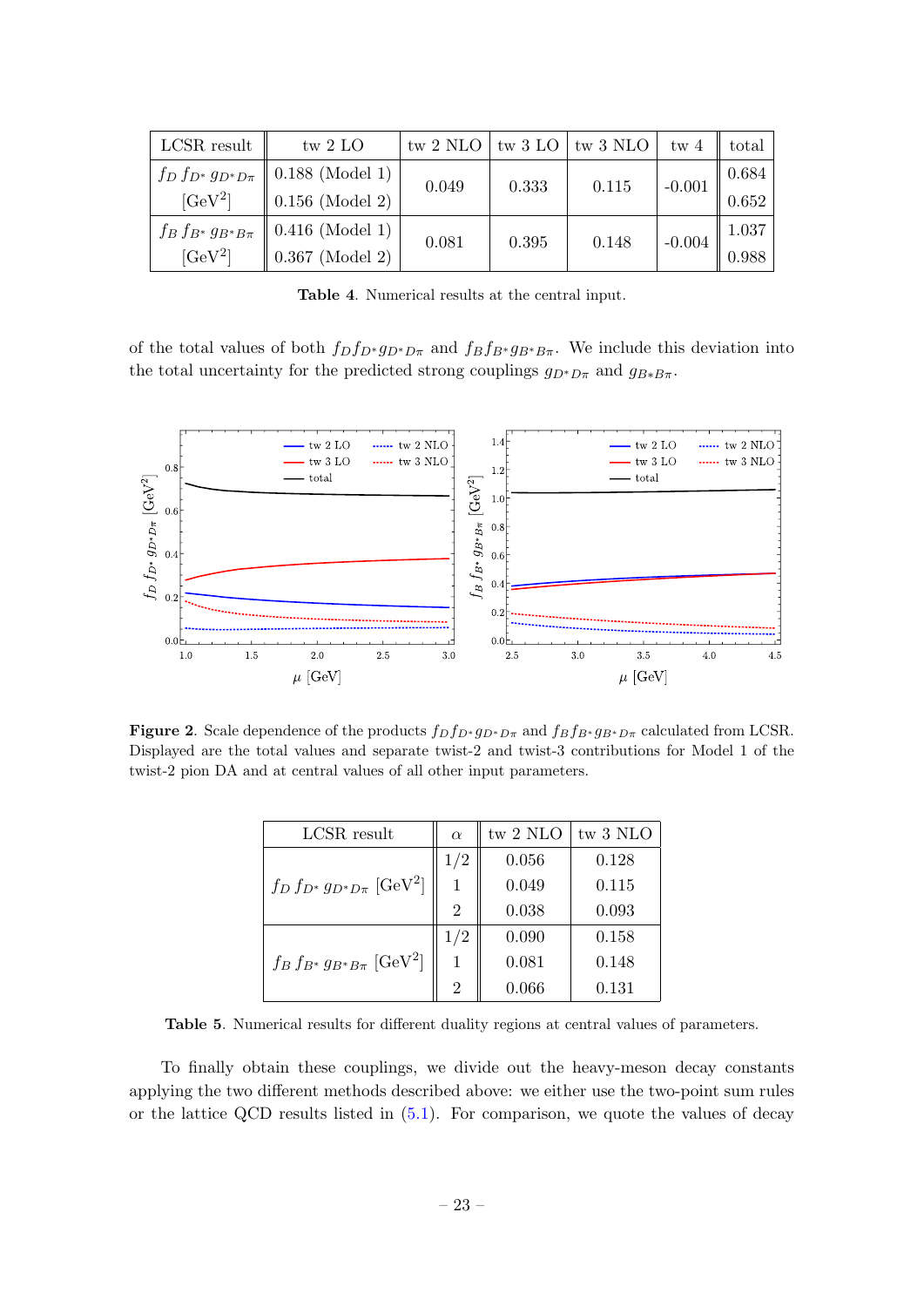constants calculated at NLO from the two-point sum rules at central input:

$$
f_D = 190.7 \text{ MeV}, \qquad f_{D^*} = 247.3 \text{ MeV}, \qquad f_B = 201.0 \text{ MeV}, \qquad f_{B^*} = 214.0 \text{ MeV}.
$$

Our final results are shown in Table [6](#page-24-0) for both Model 1 and 2 of the twist-2 DA and for both choices of the decay constants. The interval attributed to each separate entry in Table [6](#page-24-0) is evaluated, adding in quadrature the separate uncertainties caused by individual variations of all input parameters and scales within their adopted intervals in LCSR. When using the two-point sum rules for the  $D^{(*)}$  and  $B^{(*)}$  decay constants, we vary the scale  $\mu$  and Borel parameters (condensate densities) concertedly (independently). The lattice results for the decay constants have very small errors which play almost no role in the uncertainty budget. Finally, the total uncertainty quoted in Table [6](#page-24-0) also includes the variation due to the change of the duality region in the NLO part as described in Sec. [4.](#page-12-0) We assume that the latter uncertainty at least partially assesses the "systematic error" of LCSR caused by the quark-hadron duality ansatz.

| $\varphi_{\pi}(1/2)$         | decay constants $\parallel$ $g_{D^*D\pi}$   $g_{B^*B\pi}$                                                                                                                                                                                                                                                                                                      |  | $\hat{g}$ | $\delta$ [GeV] |
|------------------------------|----------------------------------------------------------------------------------------------------------------------------------------------------------------------------------------------------------------------------------------------------------------------------------------------------------------------------------------------------------------|--|-----------|----------------|
| $\,$ Model 1 $^{\, \dagger}$ |                                                                                                                                                                                                                                                                                                                                                                |  |           |                |
|                              | $\begin{array}{ l c c c c } \hline \end{array} \begin{array}{ l c c c c c } \hline \end{array} \begin{array}{ l c c c c c } \hline \end{array} \begin{array}{ l c c c c c } \hline \end{array} \begin{array}{ l c c c c } \hline \begin{array}{ l c c c c } \hline 14.5^{+3.5}_{-2.4} & 24.1^{+4.5}_{-3.8} & 0.18^{+0.02}_{-0.03} & 3.28^{+0.62}_{-0.17} \ \h$ |  |           |                |
|                              | $\overline{\text{Model 2}} \parallel \text{2-point sum rule} \parallel 13.8^{+3.1}_{-2.3} \parallel 23.0^{+4.5}_{-3.8} \parallel 0.17^{+0.03}_{-0.03} \parallel 3.31^{+0.30}_{-0.01} \nonumber \ \text{Lattice QCD} \parallel 13.5^{+1.4}_{-1.4} \parallel 28.6^{+3.0}_{-2.8} \parallel 0.29^{+0.03}_{-0.03} \parallel 1.18^{+0.00}_{-0.02}$                   |  |           |                |
|                              |                                                                                                                                                                                                                                                                                                                                                                |  |           |                |

<span id="page-24-0"></span>Table 6. LCSR results for the strong couplings of the charmed and bottom mesons for the two methods of dividing out the decay constants and the two models of the pion twist-2 DA, at the central values of parameters.

The LCSR prediction for  $D^*D\pi$  ( $B^*B\pi$ ) strong coupling has altogether an estimated uncertainty of  $20-25\%$  (15-20%), if the heavy-meson decay constants are replaced by the two-point sum rules. The uncertainties become smaller when we use more accurate lattice QCD values for the heavy-meson decay constants. For the two options for decay constants the predicted intervals of  $g_{D^*D\pi}$  are close to each other, whereas the intervals of  $g_{B^*B\pi}$ only marginally agree. The shift between the central values of the  $B^*B\pi$  coupling mainly originates due to the  $\mathcal{O}(20\%)$  difference between the lattice-QCD value of  $f_{B^*}$  and the central value of the two-point sum rule prediction <sup>[4](#page-24-1)</sup>. We also notice that the choice of the model for the pion twist-2 DA is less important for the charmed-meson strong coupling, the reason being a dominance of the twist-3 contribution enhanced by the ratio  $\mu_{\pi}/m_c$ with respect to  $\mu_{\pi}/m_b$  for the bottom-meson coupling.

Comparing our numerical results with the original LCSR calculation in [\[13\]](#page-39-0), we notice a substantial increase of the products of the strong couplings and decay constants displayed in Table [4](#page-23-0) with respect to the results  $f_D f_{D^*} g_{D^*D\pi} = 0.51 \pm 0.05 \text{ GeV}^2$  and  $f_B f_{B^*} g_{B^*B\pi} =$ 

<span id="page-24-1"></span><sup>&</sup>lt;sup>4</sup>As already mentioned, for consistency, here we use the two-point sum rules at NLO. More accurate sum rules at NNLO yield [\[28\]](#page-39-11) the ratio  $f_{B*}/f_B = 1.02^{+0.02}_{-0.09}$ , reflecting the heavy-spin symmetry breaking effect. Within uncertainties, this result is in agreement with  $(5.1)$  calculated in the lattice QCD  $[42]$ .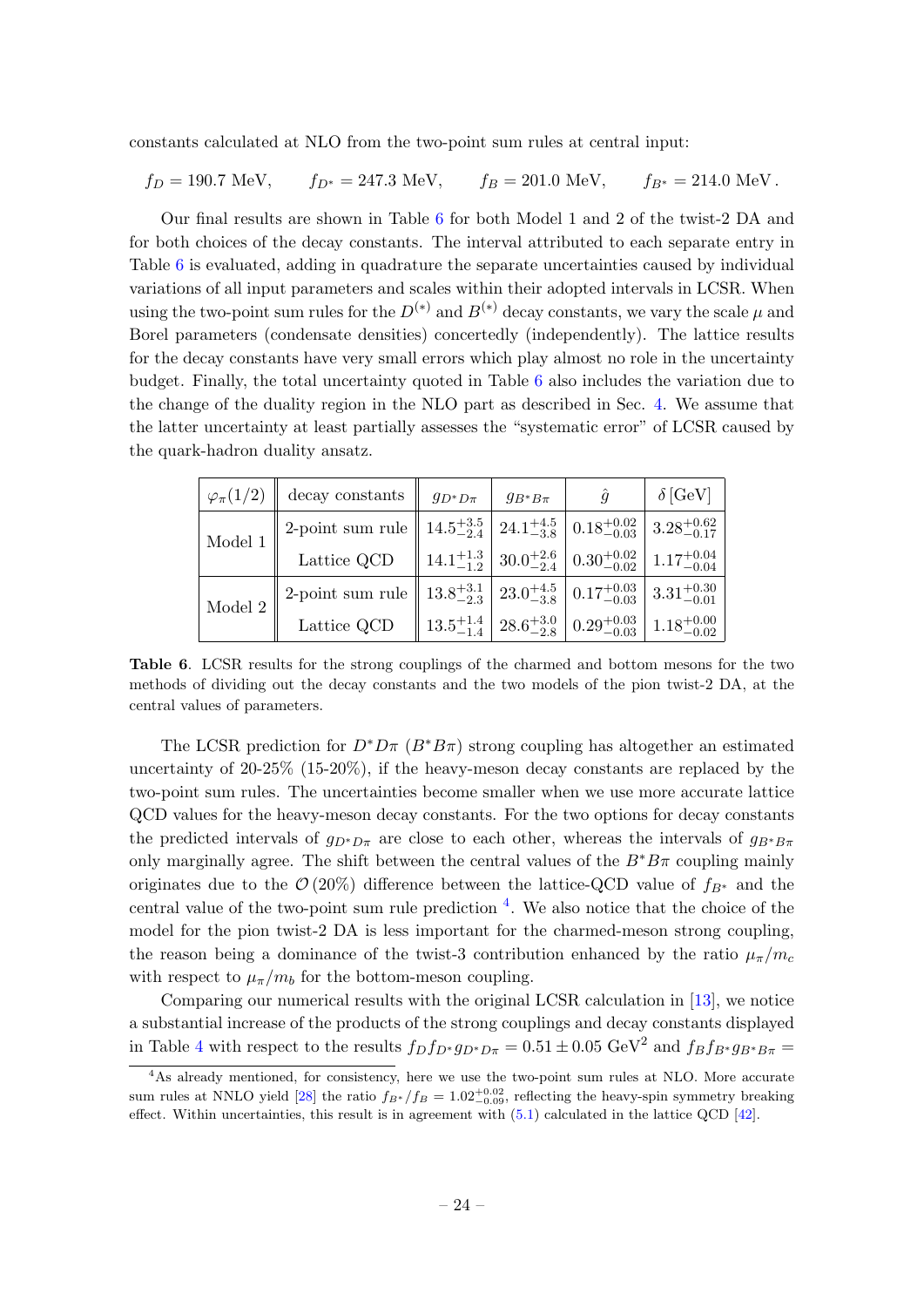$0.64 \pm 0.06$  GeV<sup>2</sup> obtained in [\[13\]](#page-39-0). This increase is mainly caused by the twist-2 and twist-3 NLO terms in the LCSR, which were absent in [\[13\]](#page-39-0). In addition, the updated input parameters in our numerical analysis differ from the ones adopted in [\[13\]](#page-39-0). Most importantly, we use the  $\overline{\text{MS}}$  heavy-quark masses instead of the pole-mass scheme employed in [\[13\]](#page-39-0). In particular, the updated value of the twist-3 normalization parameter  $\mu_{\pi}$  has become substantially larger. Moreover, the updated inputs affect the numerical LO result in different directions, largely compensating each other in the case of charmed mesons and generating an additional increase in the case of bottom mesons. The determined strong couplings are numerically influenced by the magnitude of the products of heavymeson decay constants. In [\[13\]](#page-39-0) they were taken from the two-point sum rules at LO. By contrast, the larger values of these products are employed here such that the abovementioned increase of the LCSR results is either partially (for the charmed-meson case) or almost completely (for the bottom-meson case) compensated, as can be seen by comparing our predictions presented in Table [6](#page-24-0) with  $g_{D^*D\pi} = 12.5 \pm 1.0$  and  $g_{B^*B\pi} = 29 \pm 3$  from [\[13\]](#page-39-0).

It is also instructive to investigate the limit of infinitely heavy-quark mass obtained from the LCSR [\(4.5\)](#page-14-1) for the strong coupling. This sum rule, where the underlying correlation function is calculated at the finite mass  $m<sub>O</sub>$ , not only reproduces the leading-power behaviour of the coupling at  $m_Q \to \infty$  but also enables a quantitative assessment of the  $1/m<sub>O</sub>$  corrections. For the heavy-to-light form factors obtained from the LCSRs, the heavyquark mass expansion has been investigated in the early papers [\[53,](#page-41-4) [54\]](#page-41-5). To proceed, we apply to the sum rule [\(4.5\)](#page-14-1) the usual scaling relations (valid up to the inverse heavy-quark mass corrections):

$$
f_H = f_{H*} = \frac{\hat{f}}{\sqrt{m_Q}}, \quad m_H = m_{H*} = m_Q + \overline{\Lambda}, \quad M^2 = 2m_Q\tau, \quad s_0 = m_Q^2 + 2m_Q\omega_0, \quad (5.9)
$$

where  $\hat{f}$  and  $\overline{\Lambda}$  are, respectively, the static decay constant and the binding energy of heavy meson in HQET, and the parameters  $\tau$  and  $\omega_0$  do not scale with  $m_Q$ . We obtain at LO

$$
g_{H^*H\pi} = \frac{2m_Q}{f_\pi} \left[ \frac{f_\pi^2}{\hat{f}^2} e^{\overline{\Lambda}/\tau} \left\{ \tau \left( 1 - e^{-\omega_0/\tau} \right) \varphi_\pi(1/2) + \frac{\mu_\pi}{6} \phi_{3\pi}^\sigma(1/2) - \frac{\phi_{4\pi}(1/2)}{16\tau} \right\} \right] + \dots, (5.10)
$$

where ellipsis indicates the inverse heavy-mass corrections. Comparing the above formula with the definition [\(2.2\)](#page-4-4) and taking the limit  $m_Q \to \infty$ , we notice that the expression in square brackets is nothing but a sum rule for the static coupling  $\hat{g}$  in HM<sub>X</sub>PT. Note that the twist-3 and 4 terms also contribute to this sum rule. Moreover, from the LCSR [\(4.5\)](#page-14-1) we are in a position to estimate both the static coupling and the inverse mass corrections to it. Including the NLO terms in this limiting procedure is however nontrivial, because one has to resum the logarithms of the heavy-quark mass. A systematic way is to derive the LCSR for the strong coupling directly in HQET, a task which is beyond our scope here.

Expanding the rescaled sum rule  $(4.5)$  in the powers of  $1/m<sub>O</sub>$ , we follow [\[13\]](#page-39-0), and parameterize the LCSR result for the strong coupling a form [\(2.2\)](#page-4-4) with an added inverse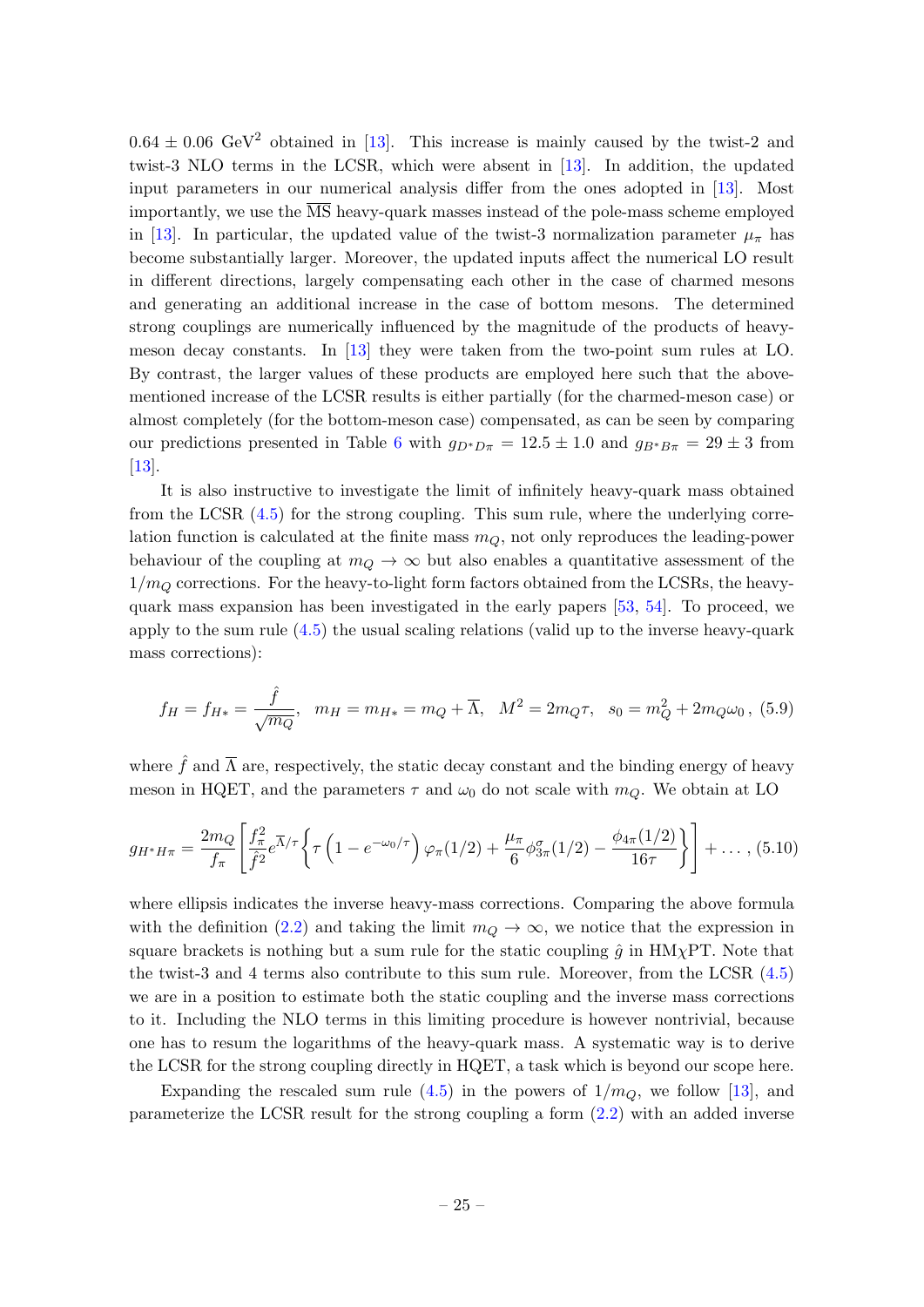heavy-mass correction <sup>[5](#page-26-0)</sup>:

<span id="page-26-4"></span>
$$
g_{H^*H\pi} = \frac{2m_H\hat{g}}{f_{\pi}} \left( 1 + \frac{\delta}{m_H} \right), \quad (H = D, B). \tag{5.11}
$$

Equating the above formula to the obtained values of  $g_{D^*D\pi}$  and  $g_{B^*B\pi}$  presented in Table [6,](#page-24-0) we encounter the two equations yielding the parameters  $\hat{q}$  and  $\delta$ . Their resulting values are presented in the last two columns of the same table. We find that the inverse mass corrections are large, especially in the case of the  $D^*D\pi$  strong coupling as it was already noticed in [\[13\]](#page-39-0). Hence, estimating the static coupling  $\hat{g}$  from the known  $D^*D\pi$  or  $B^*B\pi$  couplings via the relation [\(2.2\)](#page-4-4), as it is frequently done in the literature, is actually not reliable in practice.

The obtained values for the  $D^*D\pi$  coupling can be compared to its experimentally measured value, extracted from the width of the  $D^{*+} \to D^0 \pi^+$  decay:

$$
\Gamma(D^{*+} \to D^0 \pi^+) = \frac{g_{D^* D \pi}^2}{24 \pi m_{D^*}^2} |\vec{p}|^3 \,, \tag{5.12}
$$

where  $|\vec{p}| = 39$  MeV is the decay momentum in the rest frame of  $D^*$ . The above formula for the partial width is obtained from the decay amplitude which is defined by crossingtransforming the initial definition [\(2.1\)](#page-4-1)

<span id="page-26-2"></span>
$$
\langle D^{0}(q-p)\pi^{+}(p)|D^{*+}(q)\rangle = -g_{D^{*}D\pi}p^{\mu}\epsilon_{\mu}^{(D^{*})}.
$$
\n(5.13)

The PDG average [\[3\]](#page-38-1) of the two measurements [\[1,](#page-38-0) [2\]](#page-38-6) of the  $D^{*\pm}$ -meson total width is  $\Gamma_{\text{tot}}(D^{*\pm}) = 83.4 \pm 1.8 \text{ keV}^6$  $\Gamma_{\text{tot}}(D^{*\pm}) = 83.4 \pm 1.8 \text{ keV}^6$  and using the precisely measured branching fraction  $\mathcal{BR}(D^* \to \mathbb{R})$  $D\pi$ ) = 0.677 ± 0.005 from [\[3\]](#page-38-1) yields

$$
\Gamma(D^{*+} \to D^0 \pi^+) = (56.5 \pm 1.3) \,\text{keV} \,,\tag{5.14}
$$

where we have added the two errors of independent measurements in quadrature. Then, from [\(5.13\)](#page-26-2) we finally obtain the strong coupling:

<span id="page-26-3"></span>
$$
[g_{D^*D\pi}]_{\text{exp}} = 16.8 \pm 0.2. \tag{5.15}
$$

Our results on the  $D^*D\pi$  coupling presented in Table [6](#page-24-0) are somewhat smaller than the above value, but the difference is not significant. Even if we take the smallest interval predicted from LCSR (the combination of Model 2 with the lattice decay constants) its upper limit is only 10% smaller than the measured strong coupling.

Furthermore, it is instructive to investigate how sensitive are the LCSRs for  $D^*D\pi$ and  $B^*B\pi$  couplings to the midpoint value of the pion twist-2 DA. In Figure [3](#page-27-0) we plot the

<span id="page-26-0"></span><sup>&</sup>lt;sup>5</sup>This parametrization is further supported by the heavy quark expansion of the strong couplings  $H^*H\pi$ in the framework of  $HM_{\chi}PT$  [\[55,](#page-41-6) [56\]](#page-41-7).

<span id="page-26-1"></span> ${}^6$ For the  $D^*{}^0$  total width only an upper limit is measured so far. To relate the total widths of charged and neutral  $D^*$  mesons, the isospin symmetry is not sufficient, because one needs in addition the radiative decay widths  $\Gamma(D^* \to D\gamma)$ . Currently, the latter are only available from the theory estimates. The LCSR prediction can be found e.g. in [\[36,](#page-40-5) [57\]](#page-41-8).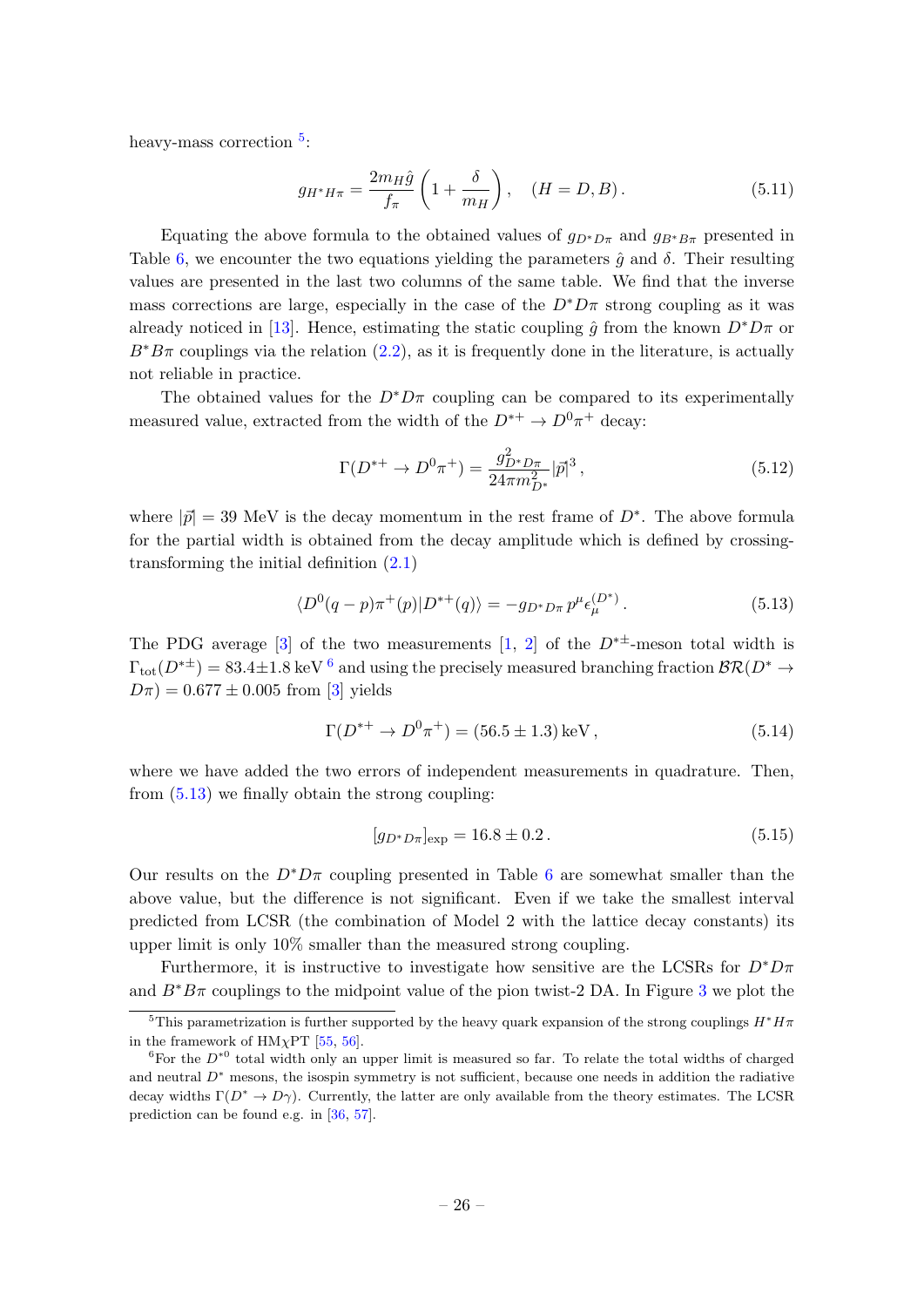

<span id="page-27-0"></span>**Figure 3.** The dependence of  $g_{D^*D\pi}$  and  $g_{B^*B\pi}$  on the value of  $\varphi_\pi(1/2)$ . The lattice QCD results for the decay constants of heavy mesons are employed.

dependence of both strong couplings on  $\varphi_{\pi}(1/2)$  considering the latter as a free parameter. We observe a very mild dependence of  $g_{D^*D\pi}$ , so that the overlap of the LCSR prediction within its uncertainty interval with the experimental value [\(5.15\)](#page-26-3) yields a broad interval with  $\varphi_{\pi}(1/2) > 1.5$ . Having in mind that an unaccounted uncertainty of LCSR at the level of  $\sim 10\%$  is not excluded, we conclude that fixing the midpoint value of  $\varphi_{\pi}$  only from the measured  $D^*D\pi$  coupling is not realistic. In this respect, the dependence of  $g_{B^*B\pi}$  on  $\varphi_{\pi}(1/2)$  plotted in Figure [3](#page-27-0) is steeper. Hence, an accurate lattice QCD prediction for this coupling obtained at finite b-quark mass, being equated to LCSR, can yield a more tight constraint on the pion DA.

Returning to the comparison of  $g_{D^*D\pi}$  with experiment, a comment is in order. The interval  $\varphi_{\pi}(1/2, \mu = 1.5 \,\text{GeV}) > 1.5$  preferred from this comparison may indicate that the pion twist-2 DA at low scales has a structure different from both Models 1, 2 we have used. It is in fact possible to construct a pion DA which has a midpoint value exceeding the asymptotic limit and, simultaneously, the second Gegenbauer moment equal to the lattice QCD value in [\(5.4\)](#page-19-0). The simplest option is to adopt a truncated Gegenbauer expansion with a relatively large positive  $a_4(1 \text{ GeV})$  and small  $a_{n>4}$ . A pion DA with such a pattern of Gegenbauer moments at  $\mu = 1$  GeV:  $a_2 = 0.135 \pm 0.032$  (the rescaled value  $(5.4)$ ) and  $a_4 = 0.218 \pm 0.059$ ,  $a_{n>4} = 0$ , was used in [\[51\]](#page-41-2) (see the second line in the Table IV there) among other models fitting the LCSR for the pion electromagnetic form factor to the timelike form factor data. According to [\(5.2\)](#page-19-2), the resulting midpoint value is  $\varphi_{\pi}(1/2, \mu = 1 \text{ GeV}) = 1.81 \pm 0.18$ . Note however that the Model 2 chosen above and adopted from the same analysis provides a better fit to the pion form factor.

In Table [7](#page-28-0) we compare our results with the strong couplings calculated from the lattice QCD. We only select the results obtained with the number of flavours  $N_f > 1$ . The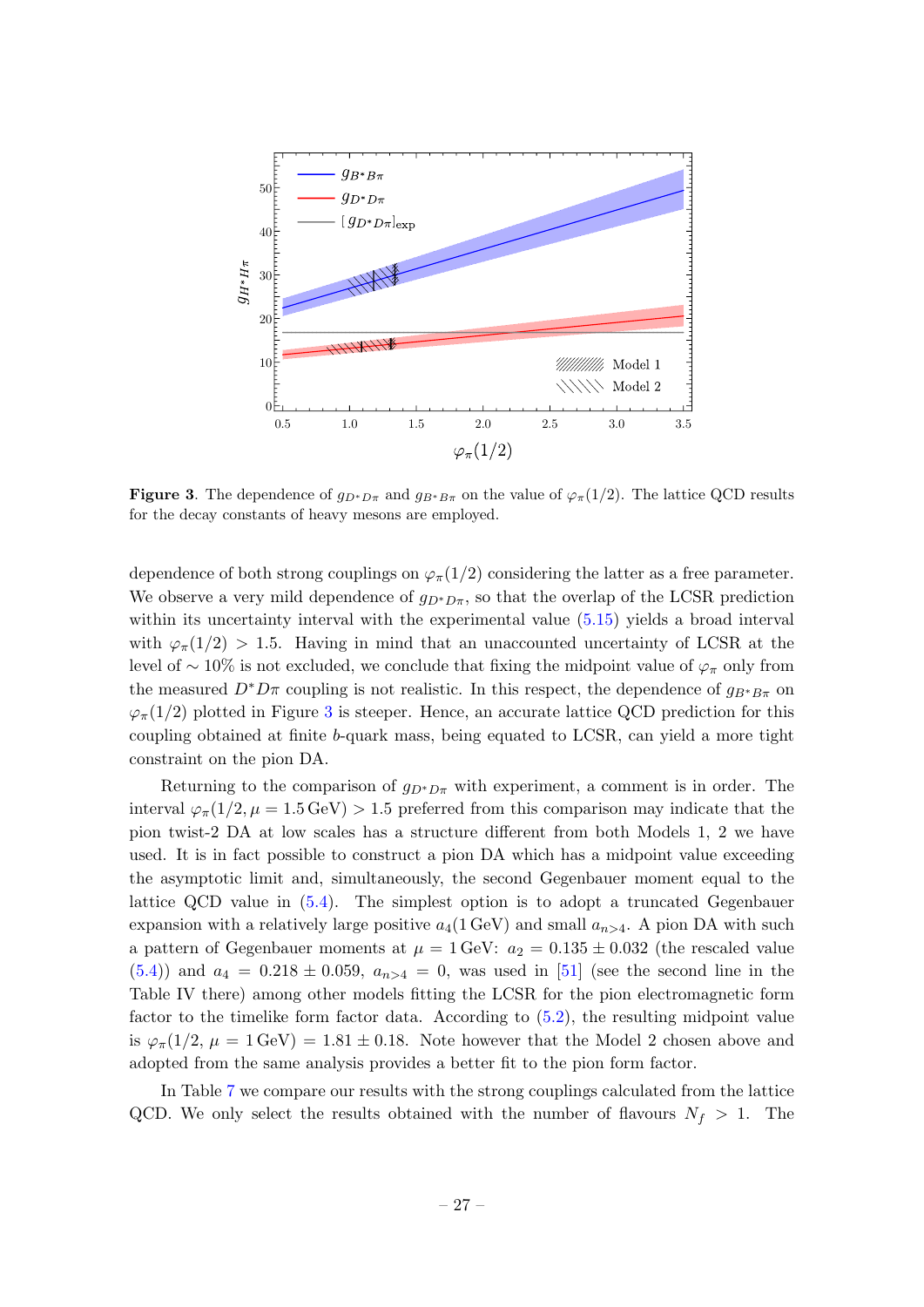| Method                   | $g_{D^*D\pi}$                | $g_{B^*B\pi}$                                                      | $\hat{g}$                      |
|--------------------------|------------------------------|--------------------------------------------------------------------|--------------------------------|
| LQCD, $N_f = 2$ [8]      | $15.9 \pm 0.7^{+0.2}_{-0.4}$ |                                                                    |                                |
| LQCD, $N_f = 2 + 1$ [9]  | $16.23 \pm 1.71$             |                                                                    |                                |
| LQCD, $N_f = 2 + 1$ [12] |                              | $\frac{2m_B}{f_{\pi}}(0.56 \pm 0.03 \pm 0.07)$<br>$= 45.3 \pm 6.0$ |                                |
| LQCD, $N_f = 2$ [7]      |                              |                                                                    | $0.44 \pm 0.03_{-0.0}^{+0.07}$ |
| LQCD, $N_f = 2 + 1$ [10] |                              |                                                                    | $0.449 \pm 0.051$              |
| LQCD, $N_f = 2$ [11]     |                              |                                                                    | $0.492 \pm 0.029$              |
| $LCSR$ (this work)       | $14.1^{+1.3}_{-1.2}$         | $30.0^{+2.6}_{-2.4}$                                               | $0.30^{+0.02}_{-0.02}$         |

<span id="page-28-0"></span>Table 7. Strong couplings of the heavy mesons with pion obtained from lattice QCD (LQCD), compared with our LCSR prediction (using Model 1 of the pion DA and the lattice-QCD decay constants).

determinations of  $g_{D^*D\pi}$  in [\[8,](#page-38-7) [9\]](#page-38-8) are consistent with our results, whereas the only available result [\[12\]](#page-38-5) for  $g_{B^*B\pi}$  is significantly larger than our prediction. The same is valid for the static coupling  $\hat{g}$  in the lattice QCD. The latter comparison is, however, not completely consistent because our results for  $\hat{q}$  are based on the fit of Eq. [\(5.11\)](#page-26-4) which includes the higher-order correction in the heavy quark expansion.

Furthermore, let us mention an independent possibility to extract the  $B^*B\pi$  coupling. The procedure, explained in detail in [\[58\]](#page-41-9) (see also [\[59\]](#page-41-10)), is based on the hadronic dispersion relation for the  $B \to \pi$  vector form factor:

<span id="page-28-2"></span>
$$
f_{B\pi}^+(q^2) = \frac{g_{B^*B\pi}f_{B^*}}{2m_{B^*}(1-q^2/m_{B^*}^2)} + \frac{1}{\pi} \int_{(m_B+m_\pi)^2}^{\infty} dt \frac{\text{Im}f_{B\pi}^+(t)}{t-q^2}
$$
(5.16)

valid without subtractions. The above relation contains the vector-meson  $B^*$  pole, which lies slightly below the threshold <sup>[7](#page-28-1)</sup>  $q^2 = (m_B + m_\pi)^2$ . A small width of this meson determined by the  $B^* \to B\gamma$  decay can safely be neglected in [\(5.16\)](#page-28-2). The residue of the  $B^*$  pole is a product of the  $B^*B\pi$  coupling and the  $B^*$  decay constant. Multiplying both sides of [\(5.16\)](#page-28-2) by the denominator of the pole term, we take the limit  $q^2 \to m_{B^*}^2$ , removing the complicated integral over hadronic spectral density, so that

<span id="page-28-3"></span>
$$
g_{B^*B\pi} = \frac{2m_{B^*}}{f_{B^*}} \lim_{q^2 \to m_{B^*}^2} \left[ \left( 1 - q^2 / m_{B^*}^2 \right) f_{B\pi}^+(q^2) \right]. \tag{5.17}
$$

Here we benefit from the fact that the pion mass is much smaller than  $m_B$ , hence, any analytic representation of the expression in the square bracket of the above equation, valid

<span id="page-28-1"></span><sup>&</sup>lt;sup>7</sup>The separation of the  $D^*$  pole located above the  $D\pi$  threshold is not a straightforward procedure, hence here we refrain from considering the same method for the  $D^*D\pi$  coupling.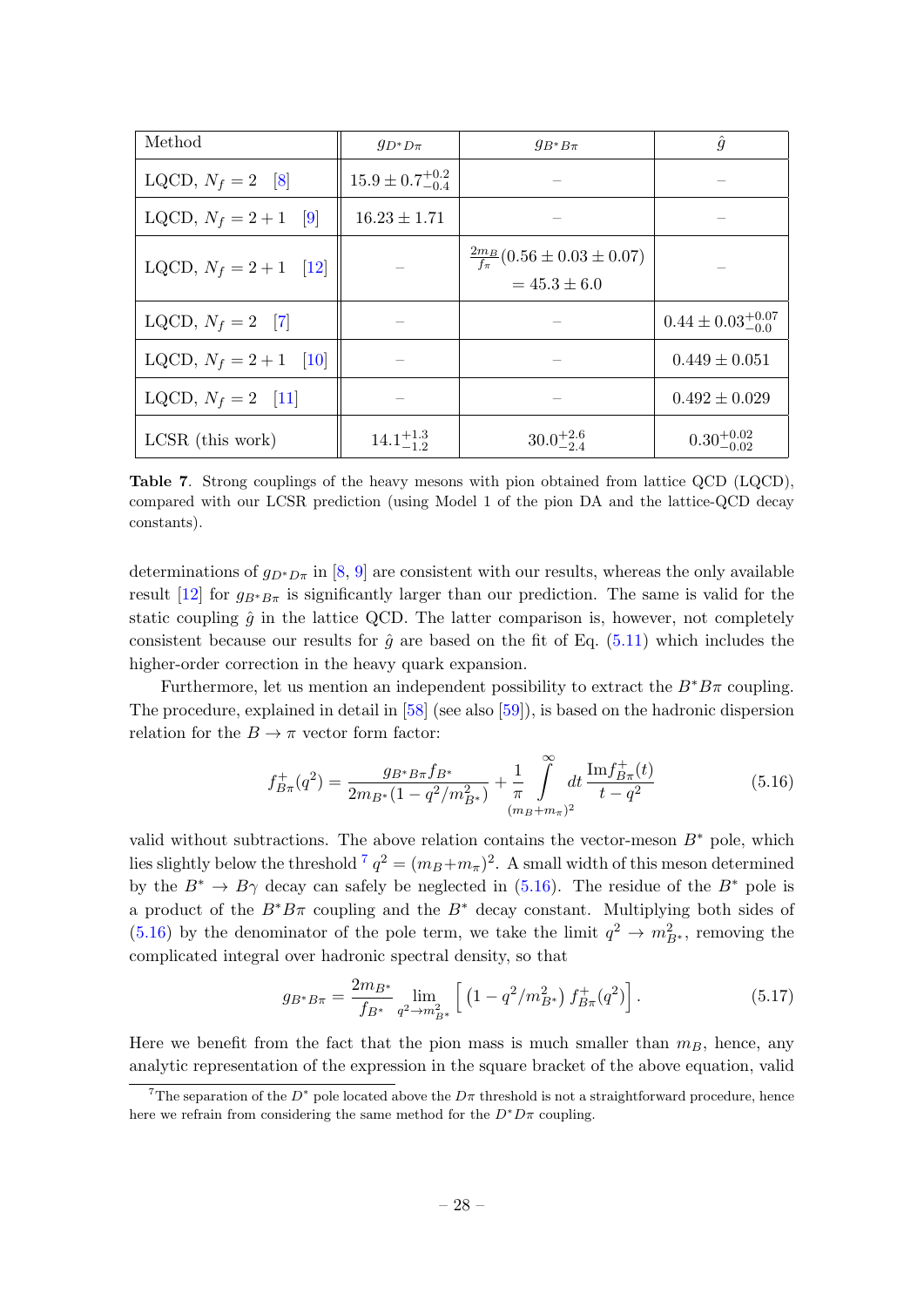in the low pion recoil region  $q^2 \lesssim (m_B - m_\pi)^2$  of the  $B \to \pi$  transition, provides an accurate limit. The most convenient representation for that purpose is the BCL version [\[60\]](#page-41-11) of the z-expansion based on the conformal mapping of the momentum transfer squared:

$$
q^{2} \rightarrow z(q^{2}) = \frac{\sqrt{(m_{B} + m_{\pi})^{2} - q^{2}} - \sqrt{(m_{B} + m_{\pi})^{2} - t_{0}}}{\sqrt{(m_{B} + m_{\pi})^{2} - q^{2}} + \sqrt{(m_{B} + m_{\pi})^{2} - t_{0}}},
$$

where the optimal choice is  $t_0 = (m_B + m_\pi)(\sqrt{m_B} - \sqrt{m_\pi})^2$ . In this case, the expression under the square bracket in  $(5.17)$  represents a polynomial in z and can be easily continued to  $z(m_{B^*}^2)$ .

As an example, we make use of the lattice QCD,  $N_f = 2 + 1$  calculation [\[61\]](#page-41-12) of the  $B \to \pi$  form factor, where the *z*-expansion

<span id="page-29-1"></span>
$$
\left(1 - q^2/m_{B^*}^2\right) f_{B\pi}^+(q^2) = \sum_{n=0}^{N_z - 1} b_n^+ \left( [z(q^2)]^n - (-1)^{n - N_z} \frac{n}{N_z} [z(q^2)]^{N_z} \right),\tag{5.18}
$$

was implemented. Choosing the preferred  $N_z = 4$  version with the coefficients  $b_n^+$  from Table XIV of [\[61\]](#page-41-12), we substitute [\(5.18\)](#page-29-1) in [\(5.17\)](#page-28-3). Adopting for  $f_{B^*}$  the lattice QCD value in  $(5.1)$ , we obtain:

<span id="page-29-2"></span>
$$
g_{B^*B\pi} = 34.5 \pm 3.0\,,\tag{5.19}
$$

where the uncertainty is obtained taking into account the errors and correlations of the coefficients  $b_n^+$  quoted in [\[61\]](#page-41-12) and the error of the decay constant  $f_{B^*}$ .

Before commenting on this result, we note that the truncated  $z$ -expansion in  $(5.18)$  is employed here merely as a smooth fit function. It is used to fit the l.h.s. of [\(5.18\)](#page-29-1) which consists of the form factor calculated [\[61\]](#page-41-12) at  $17 \,\text{GeV}^2 < q^2 < 26 \,\text{GeV}^2$  and multiplied with  $(1-q^2/m_{B^*}^2)$  to remove the  $B^*$  pole. We then extrapolate this function to a slightly larger  $q^2 = m_{B^*}^2 \simeq 28 \text{ GeV}^2$  to reach the limit [\(5.17\)](#page-28-3). Hence, the accuracy of the truncation in [\(5.18\)](#page-29-1) plays a minor role in this procedure, being more important for an extrapolation to the small  $q^2$  region.

The estimate [\(5.19\)](#page-29-2) turns out to be significantly smaller than the result of a "direct" lattice QCD calculation of  $g_{B^*B\pi}$ , involving the finite-mass b-quarks [\[12\]](#page-38-5) and presented in Table [7.](#page-28-0) On the other hand, the result in [\(5.19\)](#page-29-2) is within uncertainty consistent with our LCSR result. Finally, we also quote the earlier result  $g_{B^*B\pi} = 30 \pm 5$  obtained in [\[58\]](#page-41-9) using [\(5.17\)](#page-28-3) together with the z-expansion of the  $B \to \pi$  form factor calculated from LCSR. Since this calculation was done at small and intermediate momentum transfers, the extrapolation via z-expansion plays a more important role and the estimated uncertainty is naturally larger than for the lattice QCD results.

#### <span id="page-29-0"></span>6 Conclusions and perspectives

In this paper we revisited the calculation of the strong couplings  $g_{D^*D\pi}$  and  $g_{B^*B\pi}$  from the LCSR that was originally derived in [\[13\]](#page-39-0). The method is based on the OPE of the correlation function  $(2.3)$  in terms of the pion DAs with growing twist. The use of a finitemass heavy quark allows one to easily transform our sum-rule expressions to be applied for both charmed and bottom mesons.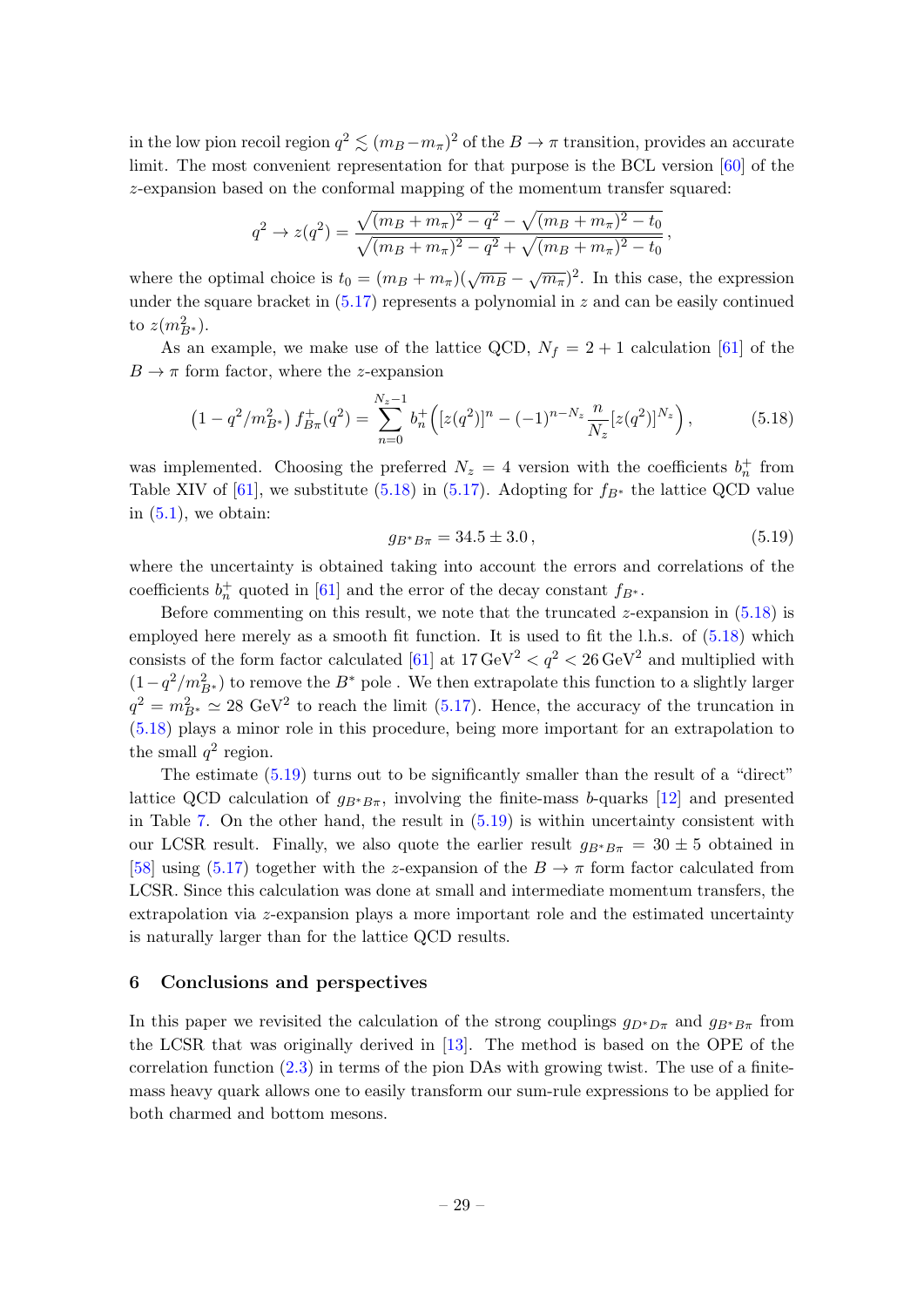Our main new result is the NLO twist-3 term in the LCSR, calculated from the gluon radiative corrections to the underlying correlation function. We also derived compact analytical expressions for both twist-2 and twist-3 NLO terms in a form of double dispersion relation. This derivation was done in the  $\overline{\text{MS}}$  scheme for the heavy quark mass, and additional terms for a transition to the pole mass scheme were also obtained for the sake of generality. Among other new results, the continuum subtraction under the quark-hadron duality assumption is extended to all twist-3 and twist-4 terms at LO. We also carried out a detailed investigation of the sensitivity of LCSR to the form of two-dimensional duality region. For the dominant part of the spectral density which is concentrated near the diagonal on the plane of the two variables, the triangle region was found to be the most convenient choice. In addition, all input parameters entering LCSR were updated, with an emphasis on the key parameter – the midpoint value of the twist-2 pion DA.

As a result, the overall accuracy of the LCSRs for the strong couplings is substantially improved with respect to the earlier analyses in [\[13,](#page-39-0) [23\]](#page-39-6). Especially important, also numerically, is the inclusion of the new NLO twist-3 term in these sum rules. Due to a more precise input, the parametrical uncertainty for the default version of LCSRs – with the heavy-meson decay constants taken from the lattice QCD – is reduced to the level of 10%. Still, not completely included in this estimate is a "systematic uncertainty" caused by the quark-hadron duality which is more pronounced for the double dispersion relation, than for the sum rules based on the single-variable dispersion relation. One step in assessing this uncertainty was done here by examining the variation due to the shape of the duality region which was found to be rather small.

We compared our result for  $g_{D^*D\pi}$  with the experimental measurement of this coupling inferred from the  $D^* \to D\pi$  decay branching fraction and the  $D^*$  total width. Identifying, somewhat qualitatively, as a  $1\sigma$  standard deviation, the estimated uncertainty of  $O(10\%)$  $(O(20\%))$  of the LCSR result for  $g_{D^*D\pi}$  when the lattice-QCD values (two-point sum rules) are used for decay constants, we find that our result is smaller by approximately  $2\sigma$  than (agrees within  $1\sigma$  with) the measured value. The agreement is much better than before, when only the LO [\[13\]](#page-39-0) or partial NLO [\[23\]](#page-39-6) results were included in the numerical analysis. We conclude that there is no need for a radical modification of the quark-hadron duality ansatz, e.g. adding explicitly the radially excited heavy-meson states to the hadronic part of the sum rules, as suggested earlier [\[24,](#page-39-7) [25\]](#page-39-8). On the other hand, we found that the observed insignificant deviation of the LCSR prediction for  $g_{D^*D_{\pi}}$  from experiment can be removed by a moderate modification of the twist-2 pion DA at low scales. This modification, in its turn, yields quite a noticeable growth of our prediction for  $g_{B^*B\pi}$ . Hence, the sum rule for strong coupling considered here reveals a sensitivity to the pion twist-2 DA, similar to the other well-known LCSRs for the  $\gamma^* \gamma \to \pi$  transition form factor, the pion e.m. form factor and  $H \to \pi$  form factors  $(H = D, B)$ .

Since there are no direct measurements of the  $g_{B*}B_{\pi}$  coupling, we can only compare our result with the lattice QCD calculations. The most advanced calculation of [\[12\]](#page-38-5) performed at a finite b-quark mass, however, neglecting the subleading power terms in the heavy quark expansion yields a  $g_{B^*B_{\pi}}$  coupling which is about 30% larger than the LCSR prediction (see Table [7\)](#page-28-0). On the other hand, as we have demonstrated, the latter is quite compatible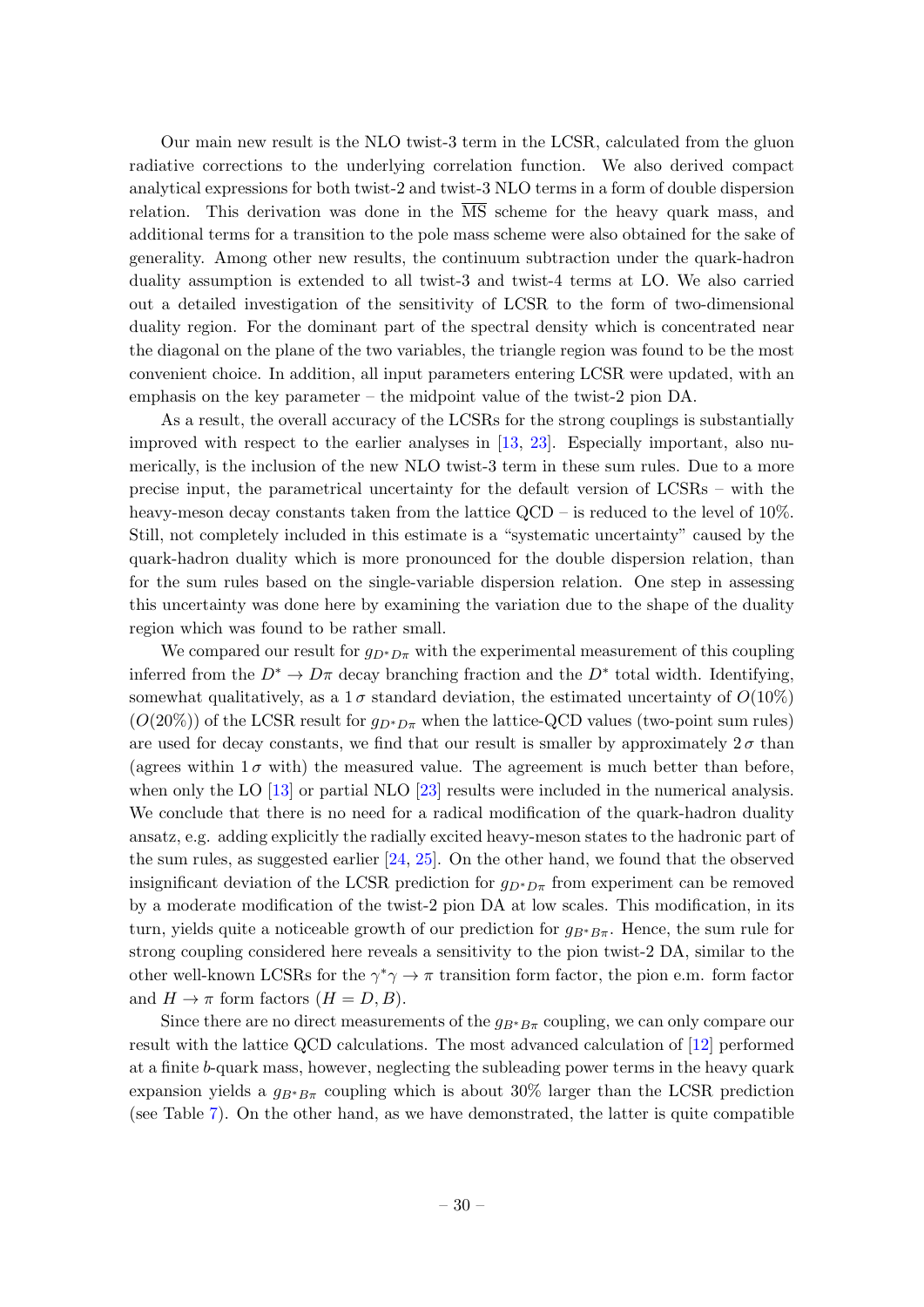with the value [\(5.19\)](#page-29-2) extracted from the extrapolation to the  $B^*$  pole of the lattice QCD results for the  $B \to \pi$  form factor [\[61\]](#page-41-12).

Finally, one of the main conclusions following from our analysis is that the inverse mass correction to the heavy-quark limit of the strong couplings is quite large. Hence, it is probably premature to compare our results for that limit with the effective coupling  $\hat{q}$ inferred from the lattice QCD calculations performed in HQET. To clarify this issue, an alternative LCSR for the heavy-meson-pion strong coupling has to be derived in HQET and compared with the heavy-mass expansion of the sum rule considered here.

The method of LCSR considered in this paper is well suited to calculate a whole variety of strong couplings involving the pion. This can easily be done by varying the spin-parity or flavor quantum numbers of both interpolating currents in the correlation function. An early work in this direction can be found e.g. in [\[62\]](#page-41-13) where the strong couplings of heavy mesons with other combinations of spin-parities were calculated. Switching to the strange quark in the interpolating currents allows one to access the strange counterparts of the strong couplings considered here, such as  $g_{H^*HK}$  and  $g_{H^*H_sK}$  for both  $H = D, B$ .

The limited scope of this paper prevents us from discussing in detail alternative sum rules for the strong  $H^*H\pi$  couplings, e.g. the ones employing the external soft-pion field in which the correlation function of two heavy-light currents is expanded in terms of local operators (see [\[63](#page-41-14)[–65\]](#page-41-15)). A detailed derivation of this method and comparison with LCSR can be found in [\[13\]](#page-39-0). Due to the growing interest in the B-meson DAs, it will be also interesting to "invert" the correlation function considered in this paper to the one with the B-meson DAs and the pion-interpolating current.

## Acknowledgments

First of all, we would like to thank Nils Offen and Patrick Gelhausen for participating at the early stages of this work. The work of A.K. is supported by the DFG (German Research Foundation) under grant 396021762-TRR 257 "Particle Physics Phenomenology after the Higgs Discovery". B.M. has been supported by the European Union through the European Regional Development Fund the Competitiveness and Cohesion Operational Programme (KK.01.1.1.06) and by the Croatian Science Foundation (HRZZ) project IP-2019-04-7094. B.M. would also like to express her gratitude to Wolfram Research for providing a free licence to use Mathematica at home during the COVID-19 pandemic lockdown and to Goran Duplančić for discussions. A.K. and B.M. are also partially supported by the Alexander von Humboldt Foundation in the framework of the Research Group Linkage Programme funded by the German Federal Ministry of Education and Research. Y.M.W. acknowledges support from the National Youth Thousand Talents Program, the Youth Hundred Academic Leaders Program of Nankai University, the National Natural Science Foundation of China with Grant No. 11675082, 11735010 and 12075125, and the Natural Science Foundation of Tianjin with Grant No. 19JCJQJC61100. Y.B.W. is supported in part by the Alexander-von-Humboldt Stiftung. We also would like to express a special thanks to the Mainz Institute for Theoretical Physics (MITP) of the Cluster of Excellence PRISMA+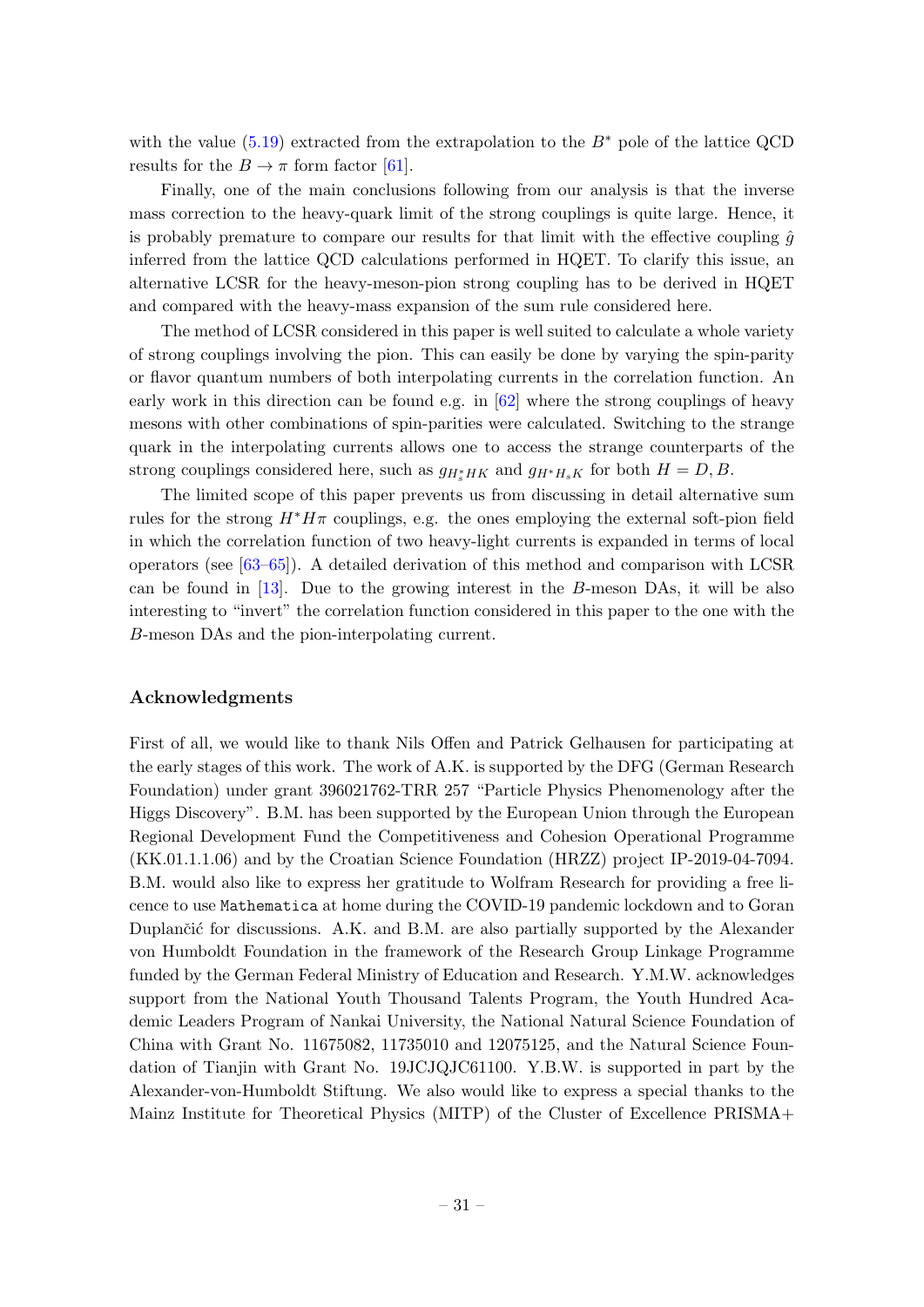(Project ID 39083149) for its hospitality and support during the scientific program "Lightcone distribution amplitudes in QCD" where this work was re-intiated.

## <span id="page-32-0"></span>A Pion light-cone DAs

The definitions of the pion light-cone DAs in terms of the vacuum-to-pion matrix element of the quark-antiquark and quark-antiquark-gluon nonlocal operators can be found in [\[21\]](#page-39-12). Here the expressions for pion DAs used in the numerical analysis are collected:

• the twist-2 DA:

$$
\varphi_{\pi}(u,\mu) = 6u\bar{u} \left[ 1 + \sum_{n=2,4,\dots} a_n(\mu) C_n^{3/2} (u - \bar{u}) \right],
$$
 (A.1)

where  $C_n^{\alpha}(z)$  are Gegenbauer polynomials and the scale dependence of the moments reads

<span id="page-32-3"></span><span id="page-32-2"></span><span id="page-32-1"></span>
$$
a_n(\mu) = \left[\frac{\alpha_s(\mu)}{\alpha_s(\mu')}\right]^{\frac{\gamma_0^n}{\beta_0}} a_n(\mu'), \tag{A.2}
$$

with  $\beta_0 = 11 - \frac{2}{3}$  $\frac{2}{3}n_f$  and the anomalous dimension

$$
\gamma_0^n = C_F \Big[ -3 - \frac{2}{(n+1)(n+2)} + 4 \sum_{k=1}^{n+1} \left( \frac{1}{k} \right) \Big] ; \tag{A.3}
$$

• the twist-3 two-particle DAs:

$$
\phi_{3\pi}^p(u) = 1 + 30 \frac{f_{3\pi}}{\mu_{\pi} f_{\pi}} C_2^{1/2} (u - \bar{u}) - 3 \frac{f_{3\pi} \omega_{3\pi}}{\mu_{\pi} f_{\pi}} C_4^{1/2} (u - \bar{u}), \tag{A.4}
$$

$$
\phi_{3\pi}^{\sigma}(u) = 6u\bar{u} \left[ 1 + 5\frac{f_{3\pi}}{\mu_{\pi}f_{\pi}} \left( 1 - \frac{\omega_{3\pi}}{10} \right) C_2^{3/2} (u - \bar{u}) \right]; \tag{A.5}
$$

• the twist-3 three-particle DA:

$$
\Phi_{3\pi}(\alpha_i) = 360\alpha_1\alpha_2\alpha_3^2 \left[ 1 + \frac{\omega_{3\pi}}{2} (7\alpha_3 - 3) \right]. \tag{A.6}
$$

Transforming the integration variables, the initial expression for the contribution of this DA,

$$
F^{\text{tw3},\bar{q}Gq}(q^2,(p+q)^2) = 4m_Q f_{3\pi} \int_0^1 dv \int \mathcal{D}\alpha \frac{v(q \cdot p)\Phi_{3\pi}(\alpha_i)}{(m_Q^2 - (q + (\alpha_1 + \alpha_3 v)p)^2)^2}, \quad (A.7)
$$

where  $\mathcal{D}\alpha \equiv d\alpha_1 d\alpha_2 d\alpha_3 \delta(1 - \alpha_1 - \alpha_2 - \alpha_3)$ , is reduced to [\(3.8\)](#page-8-2) and we use the following notation:

$$
\overline{\Phi}_{3\pi}(u) \equiv \frac{1}{2u} \int_{0}^{u} d\alpha_{1}(u - \alpha_{1}) \int_{u - \alpha_{1}}^{1 - \alpha_{1}} \frac{d\alpha_{3}}{\alpha_{3}^{2}} \Phi_{3\pi}(\alpha_{1}, 1 - \alpha_{1} - \alpha_{3}, \alpha_{3})
$$

$$
= 5u^{2}\bar{u}^{2} \left[ 3 + \omega_{3\pi} \left( -1 + \frac{7}{4}u \right) \right];
$$
(A.8)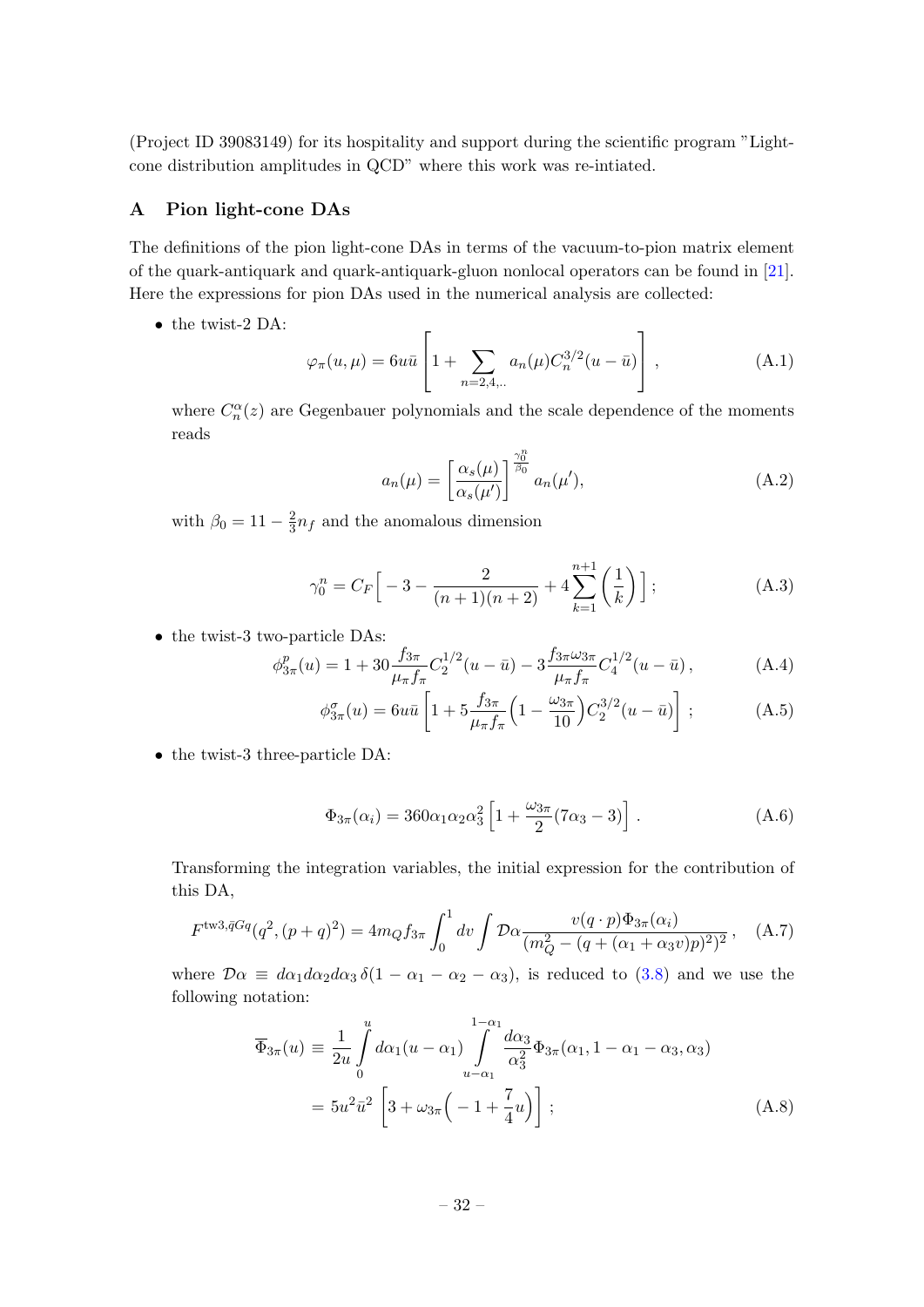$\bullet\,$  the twist-4 two-particle DAs:

$$
\psi_{4\pi}(u) = \frac{20}{3} \delta_{\pi}^2 C_2^{1/2} (2u - 1) \,, \tag{A.9}
$$

with a shorthand notation for the integral in  $(3.9)$ 

$$
\bar{\psi}_{4\pi}(u) \equiv u \int_0^u dv \, \psi_{4\pi}(v) = \frac{20}{3} \delta_\pi^2 u^2 \bar{u} (1 - 2u) , \qquad (A.10)
$$

and

$$
\phi_{4\pi}(u) = \frac{200}{3} \delta_{\pi}^2 u^2 \bar{u}^2 + 8\delta_{\pi}^2 \epsilon_{\pi} \left[ u\bar{u}(2 + 13u\bar{u}) + 2u^3(10 - 15u + 6u^2) \ln(u) + 2\bar{u}^3(10 - 15\bar{u} + 6\bar{u}^2) \ln(\bar{u}) \right].
$$
\n(A.11)

 $\bullet\,$  the twist-4 three-particle DAs:

$$
\Phi_{4\pi}(\alpha_i) = 120 \delta_{\pi}^2 \epsilon_{\pi} (\alpha_1 - \alpha_2) \alpha_1 \alpha_2 \alpha_3,
$$
  
\n
$$
\Psi_{4\pi}(\alpha_i) = 30 \delta_{\pi}^2 (\alpha_1 - \alpha_2) \alpha_3^2 \left(\frac{1}{3} + 2\epsilon_{\pi} (1 - 2\alpha_3)\right),
$$
  
\n
$$
\tilde{\Phi}_{4\pi}(\alpha_i) = -120 \delta_{\pi}^2 \alpha_1 \alpha_2 \alpha_3 \left(\frac{1}{3} + \epsilon_{\pi} (1 - 3\alpha_3)\right),
$$
  
\n
$$
\tilde{\Psi}_{4\pi}(\alpha_i) = 30 \delta_{\pi}^2 \alpha_3^2 (1 - \alpha_3) \left(\frac{1}{3} + 2\epsilon_{\pi} (1 - 2\alpha_3)\right).
$$
\n(A.12)

Using these expressions, we transformed the sum of the contributions of the above DAs,

$$
F^{\text{tw}4,\bar{q}Gq}(q^2,(p+q)^2) = m_Q^2 f_\pi \int_0^1 dv \int \frac{\mathcal{D}\alpha}{(m_Q^2 - (q + (\alpha_1 + \alpha_3 v)p)^2)^2} \left[2\Psi_{4\pi}(\alpha_i) - \Phi_{4\pi}(\alpha_i) + 2\tilde{\Psi}_{4\pi}(\alpha_i) - \tilde{\Phi}_{4\pi}(\alpha_i)\right]\Big|_{\alpha_2=1-\alpha_1-\alpha_3},
$$
\n(A.13)

to the compact form [\(3.11\)](#page-8-0), denoting

$$
\overline{\Phi}_{4\pi}(u) = \int_{0}^{u} d\alpha_{1}(u - \alpha_{1}) \int_{u - \alpha_{1}}^{1 - \alpha_{1}} \frac{d\alpha_{3}}{\alpha_{3}} \left[ 2\Psi_{4\pi}(\alpha_{i}) - \Phi_{4\pi}(\alpha_{i}) + 2\tilde{\Psi}_{4\pi}(\alpha_{i}) - \tilde{\Phi}_{4\pi}(\alpha_{i}) \right] \Big|_{\alpha_{2} = 1 - \alpha_{1} - \alpha_{3}}
$$
\n
$$
= \frac{\delta_{\pi}^{2}}{3} u^{3} \bar{u} \left\{ 10 - 5u \left[ 1 + 3\epsilon_{\pi} \left( 1 - \frac{3}{5} u \right) \right] \right\}.
$$
\n(A.14)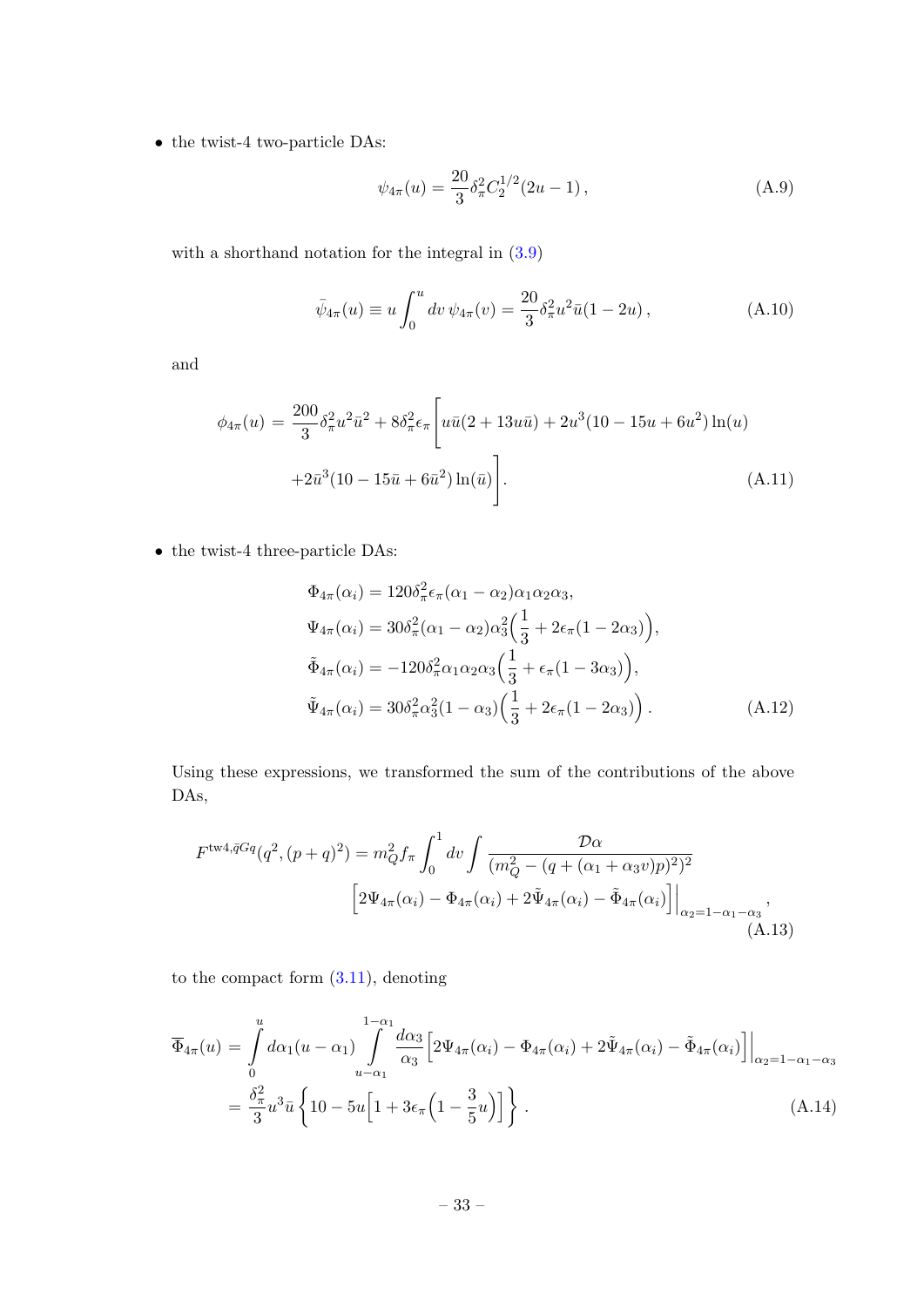# <span id="page-34-0"></span>B Double spectral density at NLO

The expression for the twist-2 part of the NLO double spectral density in the sum rule  $(4.5)$  calculated in the  $\overline{\text{MS}}$  scheme reads:

$$
\rho^{(\text{tw2,NLO})}(r_1, r_2)
$$
\n
$$
= f_{\pi} \theta(r_2 - 1) \left\{ 6 \left[ (r_1 - 1) (r_2 - 1) \left( 3 \ln \frac{m_Q^2}{\mu^2} + \ln^2 \frac{r_1 - 1}{r_2 - 1} - \ln \frac{r_1 - 1}{r_2 - 1} \left( \ln \frac{r_1}{r_2} - \frac{1}{r_2} + 1 \right) \right. \right.\n\left. + \ln(r_2 - 1) \left[ 4 - \ln(r_1 r_2) - \frac{1}{r_2} \right] - \text{Li}_2(1 - r_1) - 3 \text{Li}_2(1 - r_2) + \frac{r_1}{r_2} - \frac{9}{2} - \frac{4}{3} \pi^2 \right) \right.\n\left. + (2 - r_1 - r_2) \left( 3 \ln \frac{m_Q^2}{\mu^2} - 4 \right) - r_2 (r_1 - 1) \ln r_2 - \frac{3}{2} (r_2 - 1)^2 \right] \frac{d^2}{dr_1^2} \delta(r_1 - r_2) \right.\n\left. + 6 \theta(r_1 - 1) (r_1 - 1) (r_2 - 1) \left[ 2 \ln \frac{r_1 - 1}{r_2 - 1} - \ln \frac{r_1}{r_2} + \frac{1}{r_2} - 1 \right] \frac{d^3}{dr_1^3} \ln|r_1 - r_2| \right\}, \quad (B.1)
$$

where we use the rescaled variables

<span id="page-34-1"></span>
$$
r_1 = \frac{s_1}{m_Q^2}
$$
, and  $r_2 = \frac{s_2}{m_Q^2}$ . (B.2)

To convert this result to the pole-mass scheme for the heavy quark, we are required to include the following term in the above expression

$$
\Delta \rho_{\text{pole}}^{(\text{tw2,NLO})}(r_1, r_2) = -6 f_\pi \left( 3 \ln \frac{m_Q^2}{\mu^2} - 4 \right) \theta(r_2 - 1)
$$

$$
\left[ (r_1 - 1)(r_2 - 1) + 2 - r_1 - r_2 \right] \frac{d^2}{dr_1^2} \delta(r_1 - r_2), \qquad (B.3)
$$

with the replacement of  $m_Q \to m_{Q, \text{ pole}}$ .

<span id="page-34-2"></span>The desired twist-3 spectral density at NLO in  $\alpha_s$  is calculated here for the first time:

$$
\rho^{(\text{tw3,NLO})}(r_1, r_2)
$$
\n
$$
= f_{\pi} \frac{\mu_{\pi}}{m_Q} \Biggl\{ \theta(r_2 - 1) \Biggl[ -2(r_1 + r_2) \Bigl( 3 \ln \frac{m_Q^2}{\mu^2} - 4 \Bigr) + 4r_2(r_1 - 1) \ln \frac{r_2 - 1}{r_1 - 1} + \frac{2r_1}{r_2}(r_2 - 1)^2 \ln(r_2 - 1) - \Bigl[ 1 + r_2 + r_1(r_1 + 2)(r_2 - 1) \Bigr] \ln r_2 + (r_1 - 1)(r_2 - 3) + 2(r_1 + r_2 - 2r_1r_2) \Biggl( -\ln^2 \frac{r_2 - 1}{r_1 - 1} - \ln(r_1 - 1) \ln \frac{r_2}{r_1} + 2 \ln(r_2 - 1) \ln r_2 + \frac{1}{r_2} \ln \frac{r_2 - 1}{r_1 - 1} + 3 \text{Li}_2(1 - r_2) + \text{Li}_2(1 - r_1) + \frac{4}{3} \pi^2 \Biggr) \Biggr] \frac{d^2}{dr_1^2} \delta(r_1 - r_2)
$$
\n
$$
-2 \theta(r_1 - 1) \theta(r_2 - 1) \Biggl[ (r_1 + r_2 - 2r_1r_2) \Bigl( \ln \frac{r_2}{r_1} - 2 \ln \frac{r_2 - 1}{r_1 - 1} + \frac{1}{r_2} \Bigr) + 2r_2(r_1 - 1) \Biggr] \frac{d^3}{dr_1^3} \ln|r_1 - r_2| + 4 \Biggl[ \frac{d}{dr_1} \delta(r_1 - 1) \Biggr] \delta(r_2 - 1) \Biggl( 3 \ln \frac{m_Q^2}{\mu^2} - 4 \Biggr) \Biggr\}.
$$
 (B.4)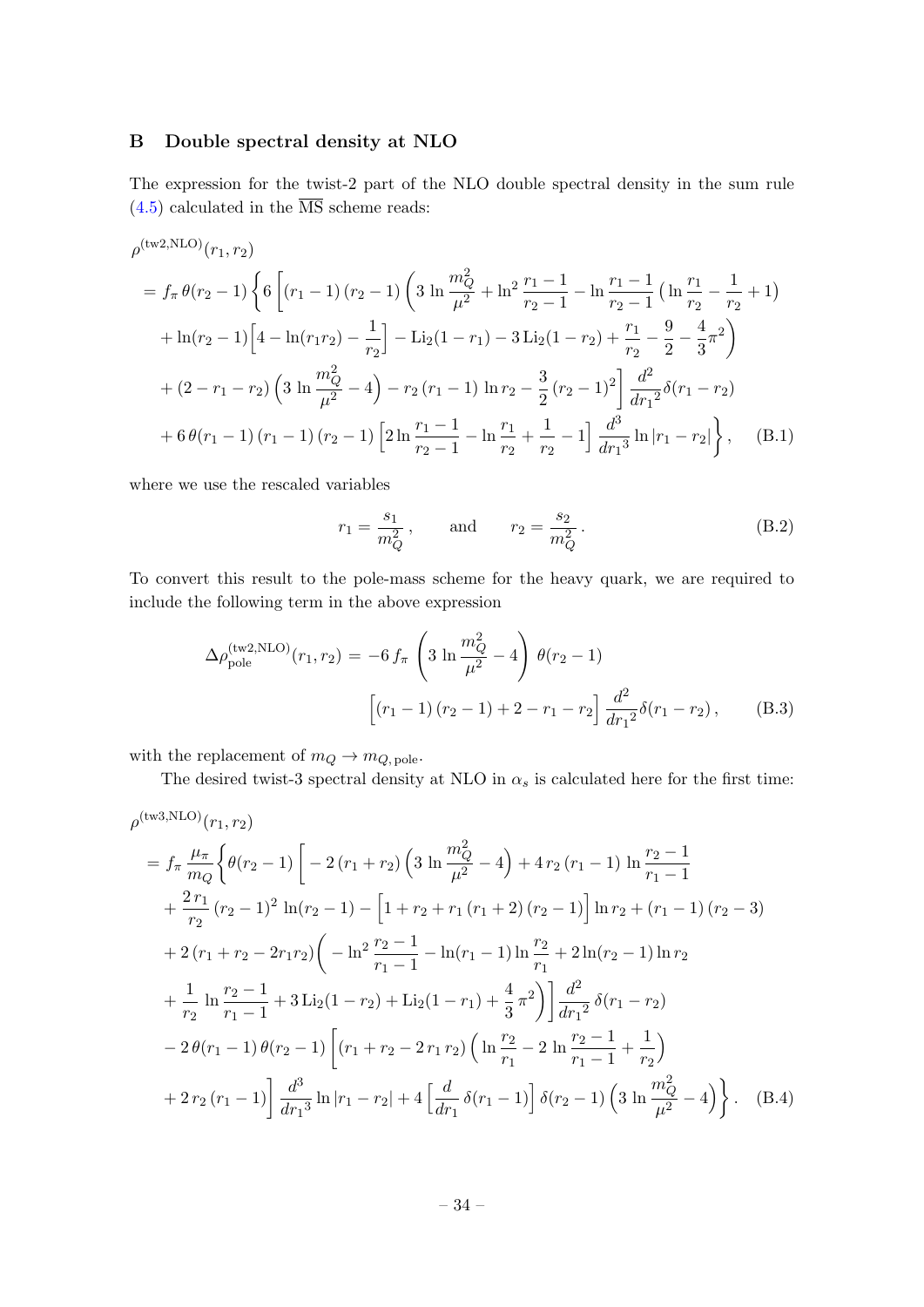The additional term needed to convert the above expression to the pole-mass scheme is

$$
\Delta \rho_{\text{pole}}^{(\text{tw3,NLO})}(r_1, r_2) = \frac{f_\pi \mu_\pi}{m_Q} \left( 3 \ln \frac{m_Q^2}{\mu^2} - 4 \right) \left\{ \theta(r_2 - 1) \left( 3r_1 + 3r_2 - 2r_1 r_2 \right) \frac{d^2}{dr_1^2} \delta(r_1 - r_2) \right. \\ \left. - 4 \left[ \frac{d}{dr_1} \delta(r_1 - 1) \right] \delta(r_2 - 1) \right\} . \tag{B.5}
$$

To facilitate the comparison of our results with those already derived in [\[23\]](#page-39-6), we introduce the two dimensionless variables

<span id="page-35-0"></span>
$$
r = \frac{s_1 - m_Q^2}{s_2 - m_Q^2}, \quad \sigma = \frac{s_1}{m_Q^2} + \frac{s_2}{m_Q^2} - 2. \tag{B.6}
$$

Taking into account the fact that the double spectral densities will be integrated over the variables r and  $\sigma$  (replacing s<sub>1</sub> and s<sub>2</sub>) in the LCSR for the strong coupling  $H^*H\pi$ , the method of integration by parts (IBP) can be further applied to the r-variable integral in order to simplify the obtained lengthy expressions of  $(B.1)$  and  $(B.4)$  for the triangular duality region, which will result in the vanishing surface terms. Under this circumstance, the twist-2 NLO spectral density [\(B.1\)](#page-34-1) can be cast into a more compact form

$$
\rho^{(\text{tw2,NLO})}(r,\sigma) = f_{\pi} \frac{(r+1)^2}{\sigma} \left\{ 3\,\delta(r-1) \left[ \delta(\sigma) - \frac{1}{2} \,\theta(\sigma) \right] \left( 3 \ln \frac{m_Q^2}{\mu^2} - 4 \right) + \theta(\sigma) \left[ \delta(r-1) \left( 2\,\pi^2 + 6 \,\text{Li}_2\left(-\frac{\sigma}{2}\right) + \ln \frac{\sigma}{2} \left[ 3 \ln \frac{\sigma+2}{2} - \frac{3\,\sigma\,(\sigma+4)(3\,\sigma+10) + 72}{2(\sigma+2)^3} \right] + \frac{3}{4} \frac{\sigma\,(\sigma+12) + 12}{(\sigma+2)^2} \right) \right\} + \theta(r) \frac{6\,r}{(r+1)} \left( 2 \ln r + \ln \frac{1+r+\sigma}{1+r+r\sigma} - \frac{\sigma}{1+r+\sigma} \right) \frac{d^3}{dr^3} \ln|r-1| \right\}. \tag{B.7}
$$

Switching to the pole-mass scheme of the heavy quark, one needs to add the following expression

<span id="page-35-1"></span>
$$
\Delta \rho_{\rm pole}^{\rm (tw2,NLO)}(r,\sigma) = f_\pi \frac{(r+1)^2}{\sigma} \left(3 \ln \frac{m_Q^2}{\mu^2} - 4\right) \left\{3\,\delta(r-1) \left[\frac{1}{2}\,\theta(\sigma) \, - \delta(\sigma)\right]\right\}.
$$
 (B.8)

It is straightforward to verify that the sum of  $(B.7)$  and  $(B.8)$  is equivalent to the expression obtained in [\[23\]](#page-39-6) in the pole-mass scheme. Along the same vein, we express the twist-3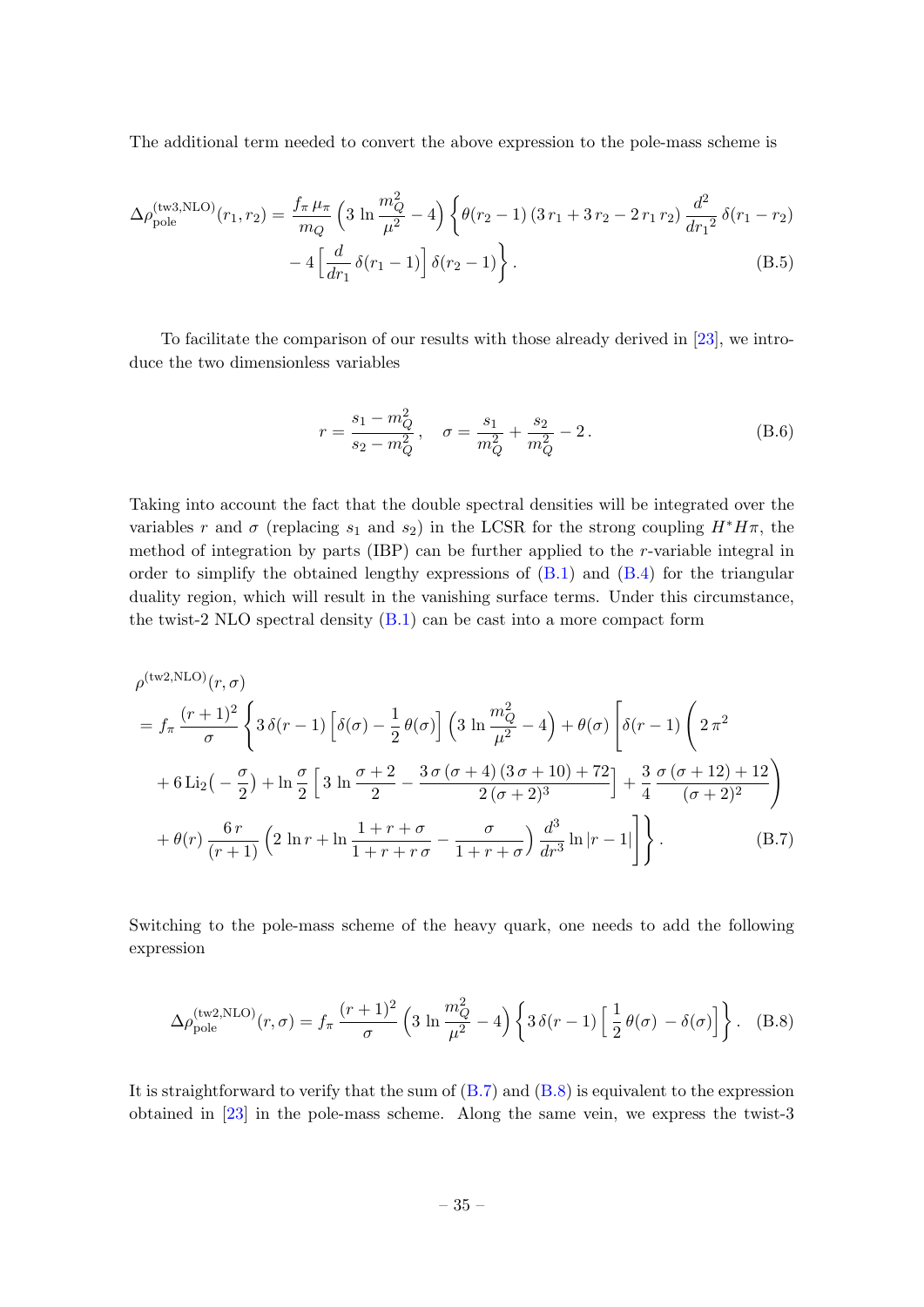double spectral density at  $\mathcal{O}(\alpha_s)$  [\(B.4\)](#page-34-2) for the default duality region as follows

$$
\rho^{(\text{tw3,NLO})}(r,\sigma)
$$
\n
$$
= f_{\pi} \frac{\mu_{\pi}}{m_Q} \frac{(r+1)^2}{\sigma} \left\{ \left( \delta(r-1) \left[ \delta(\sigma) - 2 \delta'(\sigma) \right] + 4 (r+1) \delta(r) \delta'(\sigma) \right) \left( 3 \ln \frac{m_Q^2}{\mu^2} - 4 \right) \right\}
$$
\n
$$
+ \left( \frac{4}{3} \pi^2 + 1 \right) \delta(r-1) \delta(\sigma) + \theta(\sigma) \left[ \delta(r-1) \left( \frac{4}{3} \pi^2 + 4 \text{Li}_2\left( -\frac{\sigma}{2} \right) + \frac{1}{2} \left( \frac{\sigma}{4} - \frac{4}{\sigma} \right) \ln \frac{\sigma + 2}{2} \right) \right\}
$$
\n
$$
+ \ln \frac{\sigma}{2} \left( \frac{\sigma^2 + 4}{2 (\sigma + 2)^2} + 2 \ln \frac{\sigma + 2}{2} \right) + \frac{1}{2 (\sigma + 2)^2} \left[ \frac{3 \sigma \left[ \sigma (\sigma + 12) + 80 \right]}{8} + \frac{32}{\sigma} + 62 \right] \right)
$$
\n
$$
+ \theta(r) \frac{2}{\sigma (r+1)} \left( \left[ (1+r)^2 + 2r \sigma \right] \left( 2 \ln r + \ln \frac{1+r+\sigma}{1+r+r\sigma} \right) - \frac{(1+r)^2 (r-1)}{1+r+\sigma} - 2r \sigma \right)
$$
\n
$$
\times \frac{d^3}{dr^3} \ln |r-1| \right] \right\}, \tag{B.9}
$$

and

$$
\Delta \rho_{\text{pole}}^{(\text{tw3,NLO})}(r,\sigma) = f_{\pi} \frac{\mu_{\pi}}{m_Q} \frac{(r+1)^2}{\sigma} \left( 3 \ln \frac{m_Q^2}{\mu^2} - 4 \right) \times \left\{ \frac{1}{2} \delta(r-1) \left[ \theta(\sigma) + 2 \delta'(\sigma) - \delta(\sigma) \right] - 4 (r+1) \delta(r) \delta'(\sigma) \right\}. \tag{B.10}
$$

Finally, for completeness we present the pole-mass scheme additions to the final NLO expressions in [\(4.13\)](#page-16-2), separately for the twist-2 and twist-3 parts:

<span id="page-36-1"></span>
$$
\Delta f_{\text{pole}}^{(\text{tw2})}(\sigma) = \left(3 \ln \frac{m_Q^2}{\mu^2} - 4\right) 3 \left[\frac{1}{2} - \delta(\sigma - 0^+)\right],
$$
  

$$
\Delta f_{\text{pole}}^{(\text{tw3})}(\sigma) = \left(3 \ln \frac{m_Q^2}{\mu^2} - 4\right) \frac{1}{2} \left[1 - \delta(\sigma - 0^+) - 4 \delta'(\sigma - 0^+)\right].
$$
 (B.11)

## <span id="page-36-0"></span>C Two-point sum rules for heavy meson decay constants at NLO

Here the two-point QCD sum rules for the decay constants of the heavy-light mesons  $H$  and  $H^*$  ( $H = D, B$ ) are presented. Their expressions – with the NLO,  $O(\alpha_s)$  accuracy in the perturbative and quark-condensate terms and including the dimension  $d \leq 6$  condensates – are taken from [\[28\]](#page-39-11). In these sum rules, we denote the Borel parameter squared and duality thresholds by the barred quantities  $\bar{M}^2$  and  $\bar{s}_0, \bar{s}_0^*$ , to distinguish them from the analogous parameters in the LCSR for the strong coupling.

For the decay constant of the pseudoscalar meson we have:

$$
f_H^2 = \frac{e^{m_H^2/\bar{M}^2}}{m_H^4} \left\{ \int\limits_{m_Q^2}^{\bar{s}_0} ds \, e^{-s/\bar{M}^2} \rho_5^{\text{(pert)}}(s) + \Pi_5^{\langle \bar{q}q \rangle}(\bar{M}^2) + \Pi_5^{\text{(d456)}}(\bar{M}^2) \right\},\tag{C.1}
$$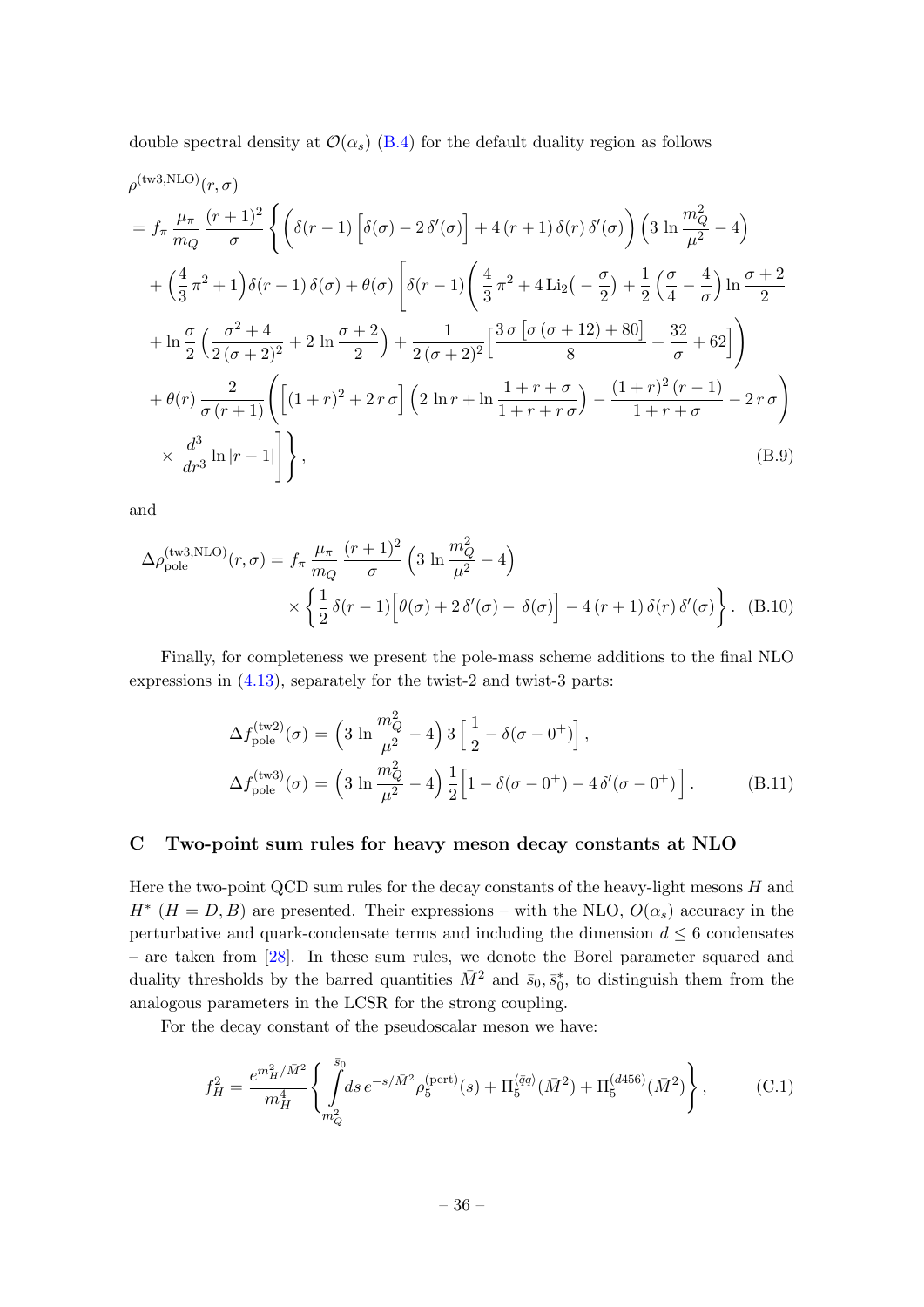where the perturbative spectral density (for a massless light quark) is:

$$
\rho_5^{\text{(pert)}}(s) = \frac{3m_Q^2}{8\pi^2} s (1-z)^2 + \frac{3\alpha_s C_F}{16\pi^3} m_Q^2 s (1-z) \left[ \frac{9}{2} (1-z) + 2(1-z) \left[ 2 \text{Li}_2(z) + \ln z \ln(1-z) \right] + (3-z)(1-2z) \ln z - (1-z)(5-2z) \ln(1-z) + (1-3z) \left( 3 \ln \frac{\mu^2}{m_Q^2} + 4 \right) \right], \tag{C.2}
$$

denoting  $z = m_Q^2/s$ . The quark condensate contribution is

$$
\Pi_5^{\langle \bar{q}q \rangle}(\bar{M}^2) = -m_Q^3 \langle \bar{q}q \rangle e^{-\frac{m_Q^2}{\bar{M}^2}} \times \left\{ 1 - \frac{\alpha_s C_F}{2\pi} \Big[ \Big( 3 \ln \frac{\mu^2}{m_Q^2} + 4 \Big) \frac{m_Q^2}{\bar{M}^2} - 7 - 3 \ln \frac{\mu^2}{m_Q^2} + 3 \Gamma \Big( 0, \frac{m_Q^2}{\bar{M}^2} \Big) e^{\frac{m_Q^2}{\bar{M}^2}} \Big] \right\} , \quad (C.3)
$$

containing the incomplete gamma function  $\Gamma(a, z) = \int_z^{\infty} t^{a-1} e^{-t} dt$ .

The sum of contributions of the  $d = 4, 5, 6$  (gluon, quark-gluon and four-quark) condensates is

$$
\Pi_5^{(d456)}(\bar{M}^2) = \left[ \frac{\langle GG \rangle m_Q^2}{12} - \frac{m_0^2 \langle \bar{q}q \rangle m_Q^3}{2\bar{M}^2} \left( 1 - \frac{m_Q^2}{2\bar{M}^2} \right) - \frac{16\pi r_{vac} \alpha_s \langle \bar{q}q \rangle^2 m_Q^2}{27\bar{M}^2} \left( 1 - \frac{m_Q^2}{4\bar{M}^2} - \frac{m_Q^4}{12\bar{M}^4} \right) \right] e^{-\frac{m_Q^2}{\bar{M}^2}} . \tag{C.4}
$$

In the above equations, the following shorthand notations and parameterizations are used for the QCD vacuum condensate densities:

$$
\langle 0|\bar{q}q|0\rangle \equiv \langle \bar{q}q\rangle, \qquad (\alpha_s/\pi)\langle 0|G^a_{\mu\nu}G^{a\,\mu\nu}|0\rangle \equiv \langle GG\rangle, \qquad \langle 0|g_s\bar{q}G^a_{\mu\nu}t^a\sigma^{\mu\nu}q|0\rangle = m_0^2\langle \bar{q}q\rangle,
$$

and the four-quark condensate density, factorized [\[33\]](#page-40-0) via vacuum insertion, is approximated by the square of quark condensates  $r_{vac}\langle \bar{q}q\rangle^2$ , where the numerical factor  $r_{vac}$  parameterizes deviation from the factorization. Note that  $m_0^2$  and the four-quark density multiplied by  $\alpha_s$  are to a good precision scale-independent. The numerical values of all condensate parameters are presented in Table [1.](#page-18-0)

The sum rule for the decay constant of the vector heavy-light meson is:

$$
f_{H^*}^2 = \frac{e^{m_{H^*}^2/\bar{M}^2}}{m_{H^*}^2} \left[ \int\limits_{m_Q^2}^{\bar{s}_0^*} ds \, e^{-s/\bar{M}^2} \rho_T^{(\text{pert})}(s) + \Pi_T^{\langle \bar{q}q \rangle}(M^2) + \Pi_T^{(d456)}(M^2) \right],\tag{C.5}
$$

with the perturbative spectral density

$$
\rho_T^{\text{(pert)}}(s) = \frac{1}{8\pi^2} s (1-z)^2 (2+z) + \frac{3\alpha_s C_F}{16\pi^3} s \left[ 1 - \frac{5}{2} z + \frac{2}{3} z^2 + \frac{5}{6} z^3 + \frac{2}{3} (1-z)^2 (2+z) \left[ 2 \text{Li}_2(z) + \ln z \ln(1-z) \right] + \frac{1}{3} z (-5 - 4z + 5z^2) \ln z - \frac{1}{3} (1-z)^2 (4+5z) \ln(1-z) - z (1-z^2) \left( 3 \ln \frac{\mu^2}{m_Q^2} + 4 \right) \right], \tag{C.6}
$$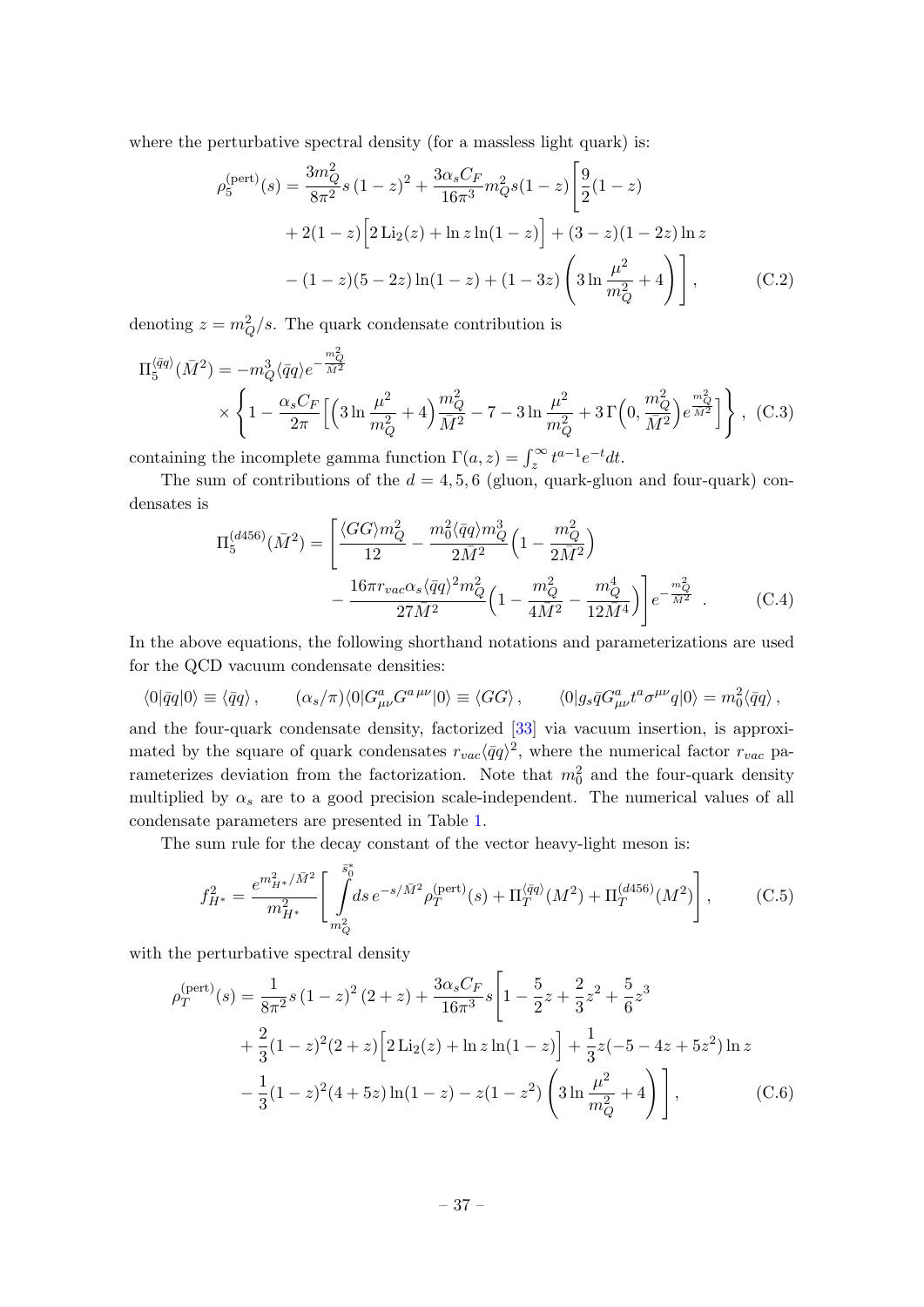and the condensate contributions:

$$
\Pi_T^{\langle \bar{q}q \rangle}(\bar{M}^2) = -m_Q \langle \bar{q}q \rangle e^{-\frac{m_Q^2}{\bar{M}^2}} \left\{ 1 + \frac{\alpha_s C_F}{2\pi} \left[ 1 - 3\frac{m_Q^2}{\bar{M}^2} \ln \frac{\mu^2}{m_Q^2} - 4\frac{m_Q^2}{\bar{M}^2} \right. \right. \tag{C.7}
$$
\n
$$
+ \frac{m_Q^2}{\bar{M}^2} e^{\frac{m_Q^2}{\bar{M}^2}} \Gamma \left( -1, \frac{m_Q^2}{\bar{M}^2} \right) \right\} \,,
$$

$$
\Pi_T^{(d456)}(\bar{M}^2) = \left[ -\frac{\langle GG \rangle}{12} + \frac{m_0^2 \langle \bar{q}q \rangle m_Q^3}{4\bar{M}^4} - \frac{32\pi \alpha_s r_{vac} \langle \bar{q}q \rangle^2}{81\bar{M}^2} \left( 1 + \frac{m_Q^2}{\bar{M}^2} - \frac{m_Q^4}{8\bar{M}^4} \right) \right] e^{-\frac{m_Q^2}{\bar{M}^2}}.
$$
\n(C.8)

## References

- <span id="page-38-0"></span>[1] A. Anastassov et al. [CLEO], "First measurement of  $\Gamma(D^{*+})$  and precision measurement of  $m(D^{*+}) - m(D^0)$ ," Phys. Rev. D 65 (2002) 032003 [arXiv:hep-ex/0108043 [hep-ex]].
- <span id="page-38-6"></span>[2] J. P. Lees *et al.* [BaBar], "Measurement of the  $D^{*+}(2010)$  meson width and the  $D^{*+}(2010) - D^0$  mass difference," Phys. Rev. Lett. 111 (2013) 111801 [arXiv:1304.5657 [hep-ex]].
- <span id="page-38-1"></span>[3] P. A. Zyla et al. [Particle Data Group], "Review of Particle Physics," PTEP 2020 (2020) 083C01.
- <span id="page-38-2"></span>[4] G. Burdman and J. F. Donoghue, "Union of chiral and heavy quark symmetries," Phys. Lett. B 280 (1992) 287.
- [5] M. B. Wise, "Chiral perturbation theory for hadrons containing a heavy quark," Phys. Rev. D 45 (1992) 2188.
- <span id="page-38-3"></span>[6] T. M. Yan, H. Y. Cheng, C. Y. Cheung, G. L. Lin, Y. C. Lin and H. L. Yu, "Heavy quark symmetry and chiral dynamics," Phys. Rev. D 46 (1992) 1148; Erratum: [Phys. Rev. D 55 (1997) 5851].
- <span id="page-38-4"></span>[7] D. Becirevic, B. Blossier, E. Chang and B. Haas, " $q_{B*B_{\pi}}$ -coupling in the static heavy quark limit," Phys. Lett. B 679 (2009) 231 [arXiv:0905.3355 [hep-ph]].
- <span id="page-38-7"></span>[8] D. Becirevic and F. Sanfilippo, "Theoretical estimate of the  $D^* \to D\pi$  decay rate," Phys. Lett. B 721 (2013) 94 [arXiv:1210.5410 [hep-lat]].
- <span id="page-38-8"></span>[9] K. U. Can, G. Erkol, M. Oka, A. Ozpineci and T. T. Takahashi, "Vector and axial-vector couplings of D and D∗ mesons in 2+1 flavor Lattice QCD," Phys. Lett. B 719 (2013) 103 [arXiv:1210.0869 [hep-lat]].
- <span id="page-38-9"></span>[10] W. Detmold, C. J. D. Lin and S. Meinel, "Calculation of the heavy-hadron axial couplings  $g_1, g_2$  and  $g_3$  using lattice QCD," Phys. Rev. D 85 (2012) 114508 [arXiv:1203.3378 [hep-lat]].
- <span id="page-38-10"></span>[11] F. Bernardoni *et al.* [ALPHA], "Precision lattice QCD computation of the  $B^*B\pi$  coupling," Phys. Lett. B 740 (2015) 278 [arXiv:1404.6951 [hep-lat]].
- <span id="page-38-5"></span>[12] J. M. Flynn et al. [RBC and UKQCD], "The  $B^*B\pi$  Coupling Using Relativistic Heavy Quarks," Phys. Rev. D 93 (2016) 014510 [arXiv:1506.06413 [hep-lat]].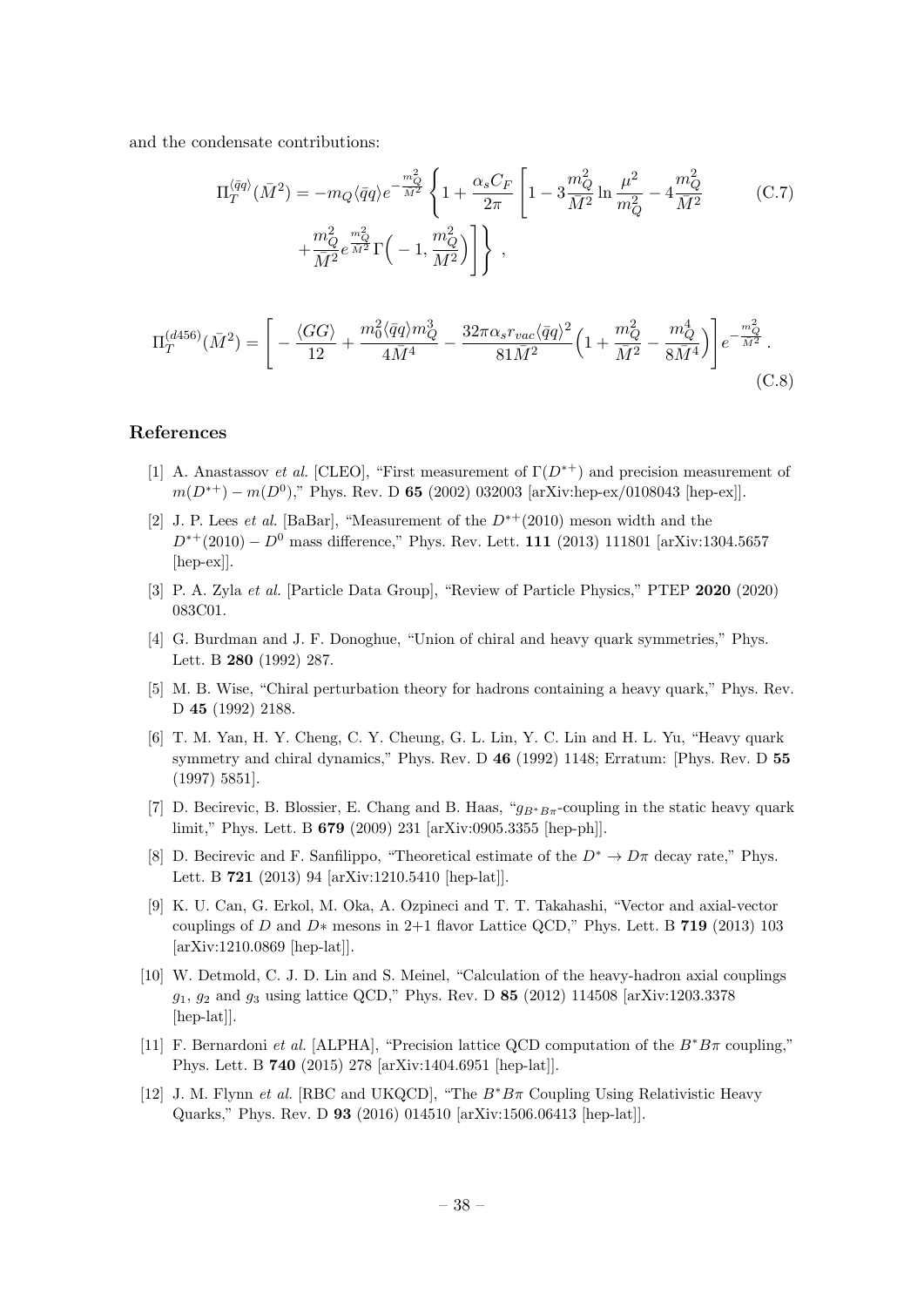- <span id="page-39-0"></span>[13] V. M. Belyaev, V. M. Braun, A. Khodjamirian and R. Ruckl, " $D^*D\pi$  and  $B^*B\pi$  couplings in QCD," Phys. Rev. D 51 (1995) 6177 [arXiv:hep-ph/9410280 [hep-ph]].
- <span id="page-39-1"></span>[14] I. I. Balitsky, V. M. Braun and A. V. Kolesnichenko,  $\mathcal{L}^+ \to p\gamma$  Decay in QCD. (In Russian)," Sov. J. Nucl. Phys. 44 (1986) 1028.
- <span id="page-39-17"></span>[15] I. I. Balitsky, V. M. Braun and A. V. Kolesnichenko, "Radiative Decay  $\Sigma^+ \to p\gamma$  in Quantum Chromodynamics," Nucl. Phys. B 312 (1989) 509.
- <span id="page-39-2"></span>[16] V. L. Chernyak and I. R. Zhitnitsky, "B meson exclusive decays into baryons," Nucl. Phys. B 345 (1990) 137.
- <span id="page-39-3"></span>[17] V. M. Braun and I. E. Filyanov, "QCD Sum Rules in Exclusive Kinematics and Pion Wave Function," Z.Phys. C 44 (1989) 157.
- <span id="page-39-4"></span>[18] A. Khodjamirian, R. Rückl, S. Weinzierl and O. I. Yakovlev, "Perturbative QCD correction to the  $B \to \pi$  transition form factor," Phys. Lett. B 410 (1997) 275 [arXiv:hep-ph/9706303 [hep-ph]].
- <span id="page-39-16"></span>[19] E. Bagan, P. Ball and V. M. Braun, "Radiative corrections to the decay  $B \to \pi e \nu$  and the heavy quark limit," Phys. Lett. B 417 (1998) 154 [arXiv:hep-ph/9709243 [hep-ph]].
- <span id="page-39-13"></span>[20] P. Ball and R. Zwicky, "New results on  $B \to \pi, K, \eta$  decay form factors from light-cone sum rules," Phys. Rev. D 71 (2005) 014015 [arXiv:hep-ph/0406232 [hep-ph]].
- <span id="page-39-12"></span>[21] G. Duplancic, A. Khodjamirian, T. Mannel, B. Melić and N. Offen, "Light-cone sum rules for  $B \to \pi$  form factors revisited," JHEP 04 (2008) 014 [arXiv:0801.1796 [hep-ph]].
- <span id="page-39-5"></span>[22] A. Khodjamirian, C. Klein, T. Mannel and N. Offen, "Semileptonic charm decays  $D \to \pi \ell \nu_{\ell}$ and  $D \to K l \nu_{\ell}$  from QCD Light-Cone Sum Rules," Phys. Rev. D 80 (2009) 114005 [arXiv:0907.2842 [hep-ph]].
- <span id="page-39-6"></span>[23] A. Khodjamirian, R. Ruckl, S. Weinzierl and O. I. Yakovlev, "Perturbative QCD correction to the light cone sum rule for the  $B^*B\pi$  and  $D^*D\pi$  couplings," Phys. Lett. B 457 (1999) 245 [arXiv:hep-ph/9903421 [hep-ph]].
- <span id="page-39-7"></span>[24] A. Khodjamirian, "QCD sum rules for heavy flavor physics," AIP Conf. Proc. 602 (2001) 194 [arXiv:hep-ph/0108205 [hep-ph]].
- <span id="page-39-8"></span>[25] D. Becirevic, J. Charles, A. LeYaouanc, L. Oliver, O. Pene and J. C. Raynal, "Possible explanation of the discrepancy of the light cone QCD sum rule calculation of  $g(D^*D\pi)$ coupling with experiment," JHEP 01 (2003) 009 [arXiv:hep-ph/0212177 [hep-ph]].
- <span id="page-39-9"></span>[26] A. V. Rusov, "Higher-twist effects in light-cone sum rule for the  $B \to \pi$  form factor," Eur. Phys. J. C 77 (2017) 442 [arXiv:1705.01929 [hep-ph]].
- <span id="page-39-10"></span>[27] A. Bharucha, "Two-loop Corrections to the  $B \to \pi$  Form Factor from QCD Sum Rules on the Light-Cone and  $|V_{ub}|$ ," JHEP 05 (2012) 092 [arXiv:1203.1359 [hep-ph]].
- <span id="page-39-11"></span>[28] P. Gelhausen, A. Khodjamirian, A. A. Pivovarov and D. Rosenthal, "Decay constants of heavy-light vector mesons from QCD sum rules," Phys. Rev. D 88 (2013) 014015 [arXiv:1305.5432 [hep-ph]].
- <span id="page-39-14"></span>[29] A. Khodjamirian, "Dispersion Sum Rules for the Amplitudes of Radiative Transitions in Quarkonium," Phys. Lett. B 90 (1980) 460.
- <span id="page-39-15"></span>[30] B. L. Ioffe and A. V. Smilga, "Meson Widths and Form-Factors at Intermediate Momentum Transfer in Nonperturbative QCD," Nucl. Phys. B 216 (1983) 373.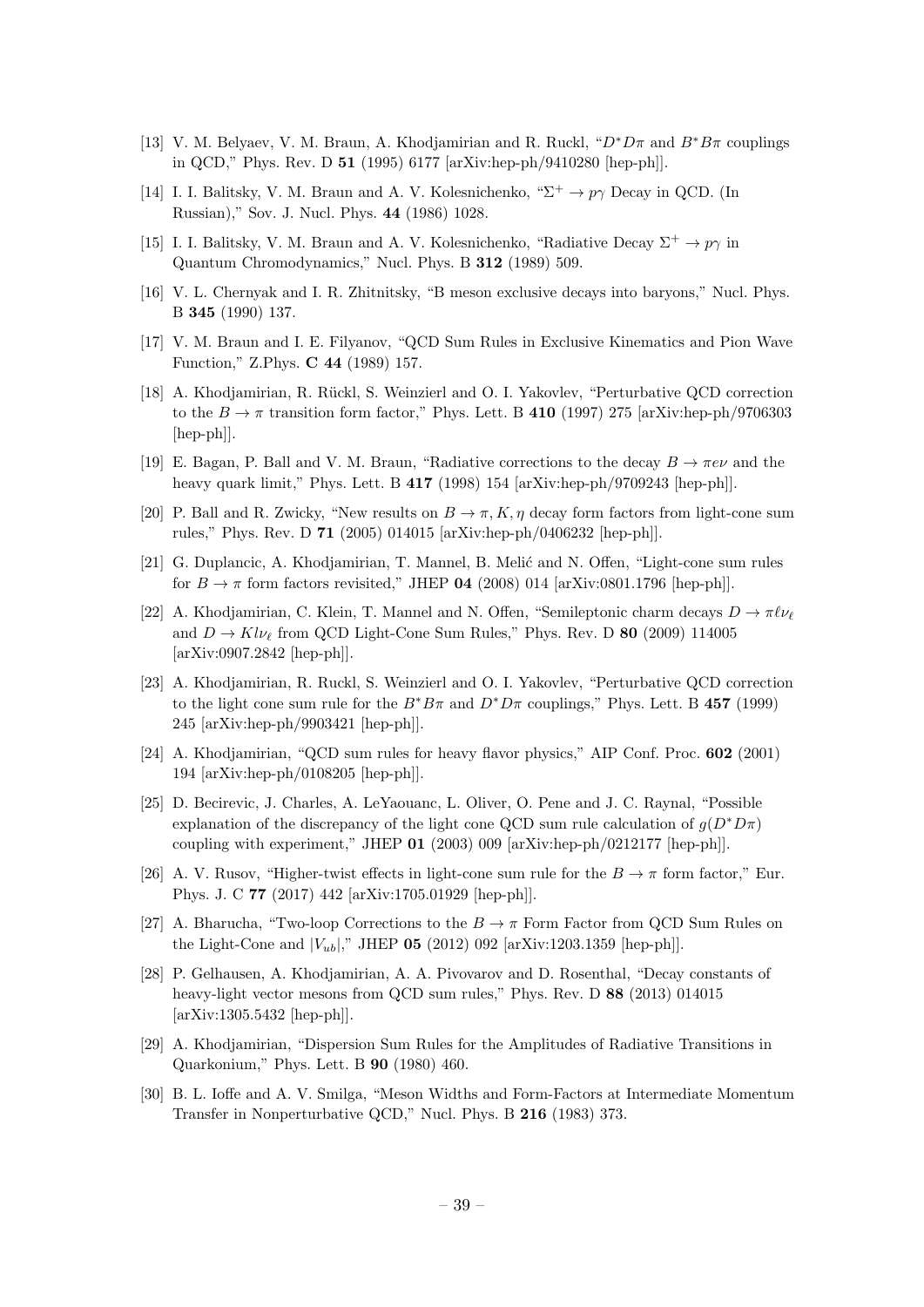- <span id="page-40-1"></span>[31] V. A. Nesterenko and A. V. Radyushkin, "Sum Rules and Pion Form-Factor in QCD," Phys. Lett. B 115 (1982) 410.
- <span id="page-40-2"></span>[32] P. Colangelo and A. Khodjamirian, "QCD sum rules, a modern perspective,"  $[\text{arXiv:hep-ph}/0010175$   $[\text{hep-ph}]]$ .
- <span id="page-40-0"></span>[33] M. A. Shifman, A. I. Vainshtein and V. I. Zakharov, "QCD and Resonance Physics. Theoretical Foundations," Nucl. Phys. B 147 (1979) 385.
- <span id="page-40-3"></span>[34] P. all, V. M. Braun and A. Lenz, "Higher-twist distribution amplitudes of the K meson in QCD," JHEP 05 (2006) 004 [arXiv:hep-ph/0603063 [hep-ph]].
- <span id="page-40-4"></span>[35] V. M. Braun and I. E. Filyanov, "Conformal Invariance and Pion Wave Functions of Nonleading Twist," Z. Phys. C 48 (1990) 239 [Sov. J. Nucl. Phys. 52 (1990) 126] [Yad. Fiz. 52 (1990) 199].
- <span id="page-40-5"></span>[36] H. D. Li, C. D. Lü, C. Wang, Y. M. Wang and Y. B. Wei, "QCD calculations of radiative heavy meson decays with subleading power corrections," JHEP 04 (2020) 023 [arXiv:2002.03825 [hep-ph]].
- <span id="page-40-6"></span>[37] A. Khodjamirian, C. Klein, T. Mannel and Y.-M. Wang, "Form Factors and Strong Couplings of Heavy Baryons from QCD Light-Cone Sum Rules," JHEP 1109 (2011) 106 [arXiv:1108.2971 [hep-ph]].
- <span id="page-40-7"></span>[38] P. Ball and R.Zwicky, "Improved analysis of  $B \to \pi e \nu$  from QCD sum rules on the light cone," JHEP 0110 (2001) 019 [hep-ph/0110115].
- <span id="page-40-8"></span>[39] M. Neubert, "Heavy meson form-factors from QCD sum rules," Phys. Rev. D 45 (1992) 2451.
- <span id="page-40-9"></span>[40] B. Blok and M. A. Shifman, "The Isgur-Wise function in the small velocity limit," Phys. Rev. D 47 (1993) 2949 [arXiv:hep-ph/9207217 [hep-ph]].
- <span id="page-40-10"></span>[41] S. Aoki et al. [Flavour Lattice Averaging Group], "FLAG Review 2019: Flavour Lattice Averaging Group (FLAG)," Eur. Phys. J. C 80 (2020) 113 [arXiv:1902.08191 [hep-lat]].
- <span id="page-40-11"></span>[42] V. Lubicz, A. Melis and S. Simula [ETM], "Masses and decay constants of  $D^*_{(s)}$  and  $B^*_{(s)}$ mesons with  $N_f = 2 + 1 + 1$  twisted mass fermions," Phys. Rev. D 96 (2017) 034524 [arXiv:1707.04529 [hep-lat]].
- <span id="page-40-13"></span>[43] K. G. Chetyrkin, J. H. Kuhn and M. Steinhauser, "RunDec: A Mathematica package for running and decoupling of the strong coupling and quark masses," Comput. Phys. Commun. 133 (2000) 43 [arXiv:hep-ph/0004189 [hep-ph]].
- <span id="page-40-12"></span>[44] B. L. Ioffe, "Condensates in quantum chromodynamics," Phys. Atom. Nucl. 66 (2003) 30 [arXiv:hep-ph/0207191 [hep-ph]].
- <span id="page-40-14"></span>[45] G. S. Bali, V. M. Braun, S. Bürger, M. Göckeler, M. Gruber, F. Hutzler, P. Korcyl, A. Schäfer, A. Sternbeck and P. Wein, "Light-cone distribution amplitudes of pseudoscalar mesons from lattice QCD," JHEP 08 (2019) 065, JHEP 11 (2020) 037 (addendum) [arXiv:1903.08038 [hep-lat]].
- <span id="page-40-15"></span>[46] A. Khodjamirian, "Form-factors of  $\gamma^*\rho \to \pi$  and  $\gamma^*\gamma \to \pi^0$  transitions and light cone sum rules," Eur. Phys. J. C 6 (1999) 477 [arXiv:hep-ph/9712451 [hep-ph]].
- [47] S. S. Agaev, V. M. Braun, N. Offen and F. A. Porkert, "BELLE Data on the  $\pi^0 \gamma^* \gamma$  Form Factor: A Game Changer?," Phys. Rev. D 86 (2012) 077504 [arXiv:1206.3968 [hep-ph]].